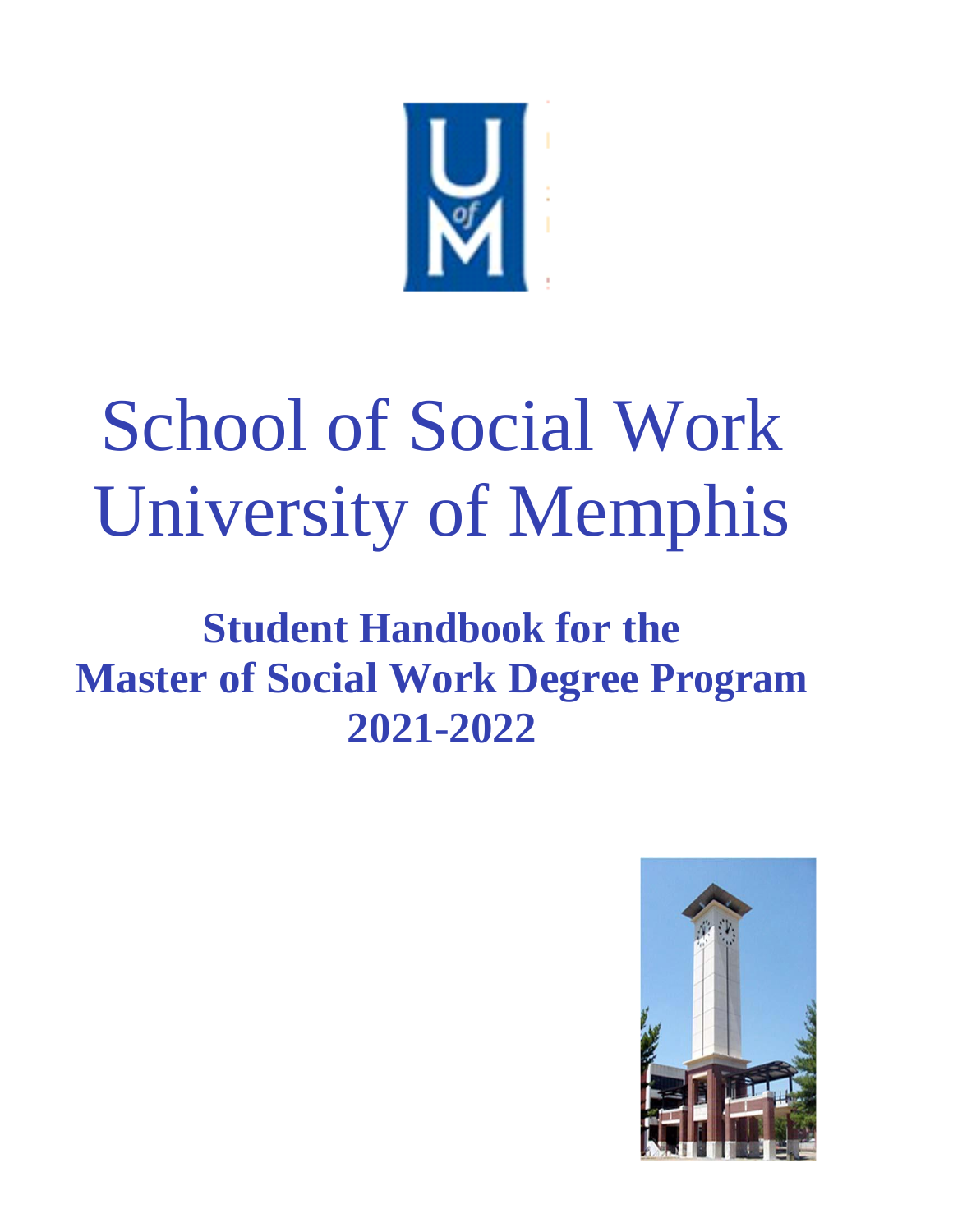**University of Memphis School of Social Work 106 Browning Hall Memphis, TN 38152**

The University of Memphis offers equal opportunity to all persons without regard to race, religion, sex, creed, color, national origin or disability. The University does not discriminate on these bases in recruitment and admission of students or in the operation of its programs and activities, as specified by federal laws and regulations. Designated coordinators for University compliance with Section 504 of the Rehabilitation Act of 1973 and the Americans with Disabilities Act of 1990 are the Vice President for Student Affairs and the Equal Opportunity Compliance Officer. Information in this document will be provided in alternate format upon request. The University of Memphis is an Equal Opportunity/Affirmative Action University. It is committed to education of a non‐racially identifiable student body.

The University of Memphis is an internationally recognized, urban public research university preparing students for success in a diverse, innovative, global environment.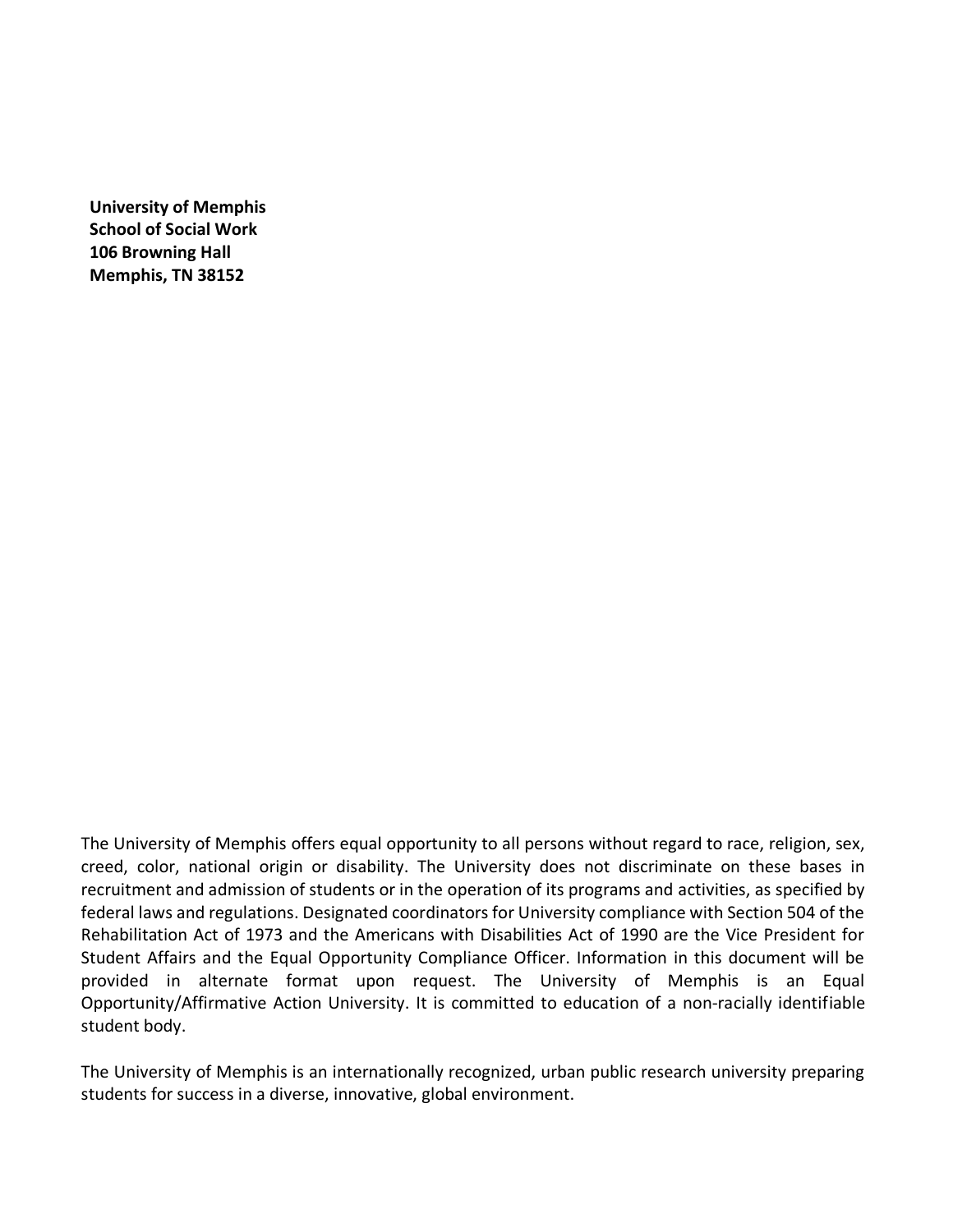## **Student Handbook for the Master of Social Work**

### **Table of Contents**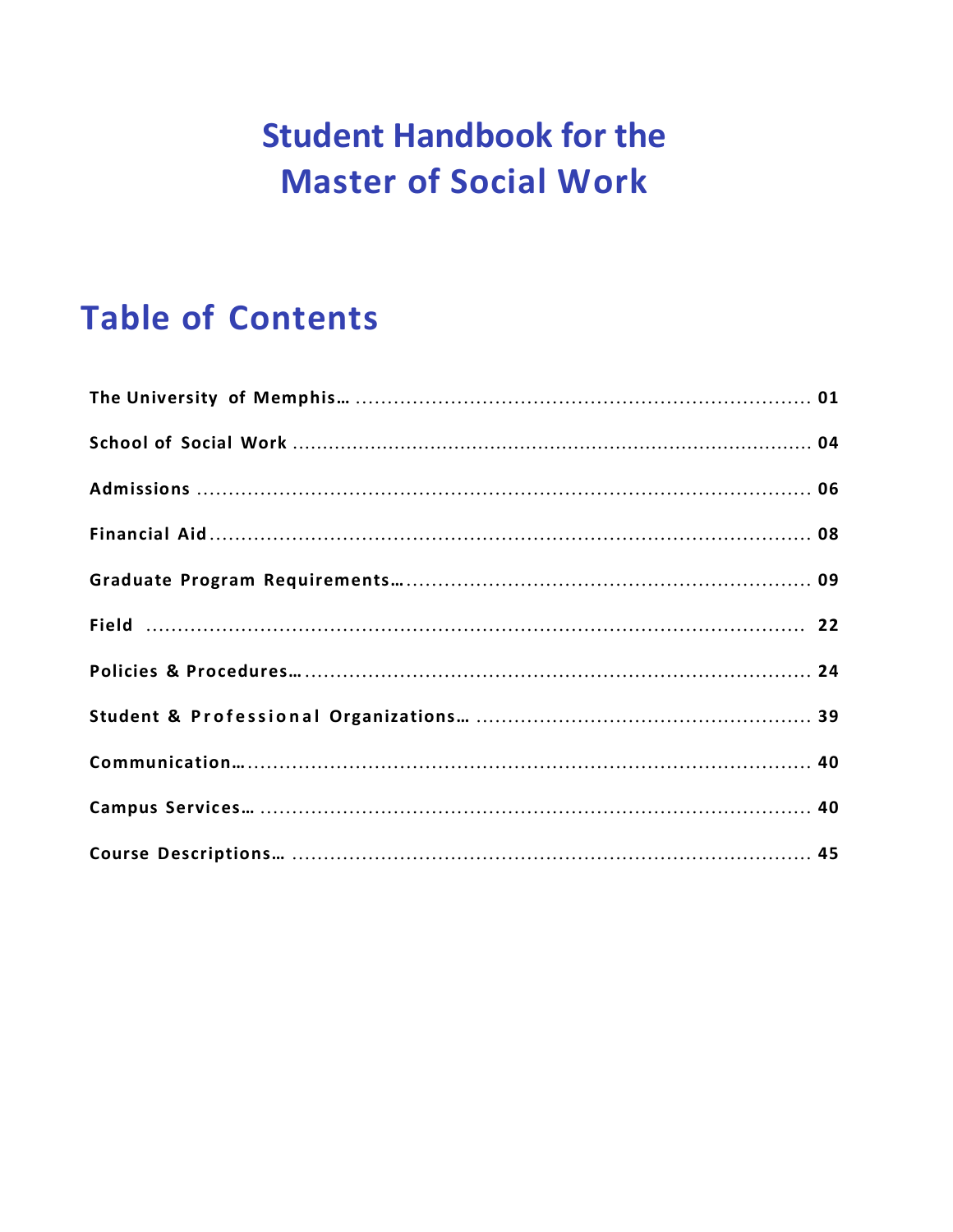#### **THE UNIVERSITY OF MEMPHIS MISSION**

The University of Memphis is a learner‐centered metropolitan research university providing high quality educational experiences while pursuing new knowledge through research, artistic expression, and interdisciplinary and engaged scholarship. A doctoral degree‐granting urban research university, The University of Memphis is committed to excellence in undergraduate, graduate, and professional education; in the discovery and dissemination of knowledge; in service to the metropolitan community, the state, and the nation; and in preparation of a diverse student population for successful careers and meaningful participation in a global society. The University of Memphis remains committed to the education of a non‐racially identifiable student body and promotes diversity and access without regard to race, gender, religion, national origin, age, disability, or veteran status.

#### **THE COLLEGE OF ARTS AND SCIENCES MISSION**

The School of Social Work at the University of Memphis is part of the College of Arts and Sciences. The College of Arts and Sciences is the largest college in the University of Memphis, comprising 24 academic units, the ROTC, and multiple research centers, including two Centers of Excellence. Providing over a quarter‐million credit hours of instruction annually, the College of Arts and Sciences offers a comprehensive liberal arts curriculum to equip its students in pursuing rich personal and professional lives. It is dedicated to providing educational opportunities that broaden student knowledge within the major areas of human study, in‐depth understanding of at least one area of inquiry, and the skills and abilities necessary for a lifetime of learning, career success, and participatory citizenship. The College provides quality undergraduate and graduate education by training students to think critically about their course of study, themselves, and the world around them. Through programs of basic and applied research, the College's faculty and students increase knowledge and address the complex issues, local and global, facing all citizens.

#### **SCHOOL OF SOCIAL WORK MISSION**

The School of Social Work seeks to be a leader in social work education by: preparing students with cutting‐edge social work skills necessary to practice in complex settings; creating knowledge through research and engaged scholarship; reducing poverty, inequality, and social and economic injustice through evidence based practices; and addressing the needs of the Mid‐South within a global perspective.

#### **COMMITMENT TO DIVERSITY AND SOCIAL JUSTICE**

A primary focus of the Master of Social Work program is to enhance human wellbeing and help to meet the basic human needs of all people, with particular attention to the needs and empowerment of people who are vulnerable, oppressed, and living in poverty. This mission is consistent with the values of the social work profession in that all aspects of the program are committed to enhancing service to vulnerable populations while promoting social justice. The program is committed to developing student knowledge,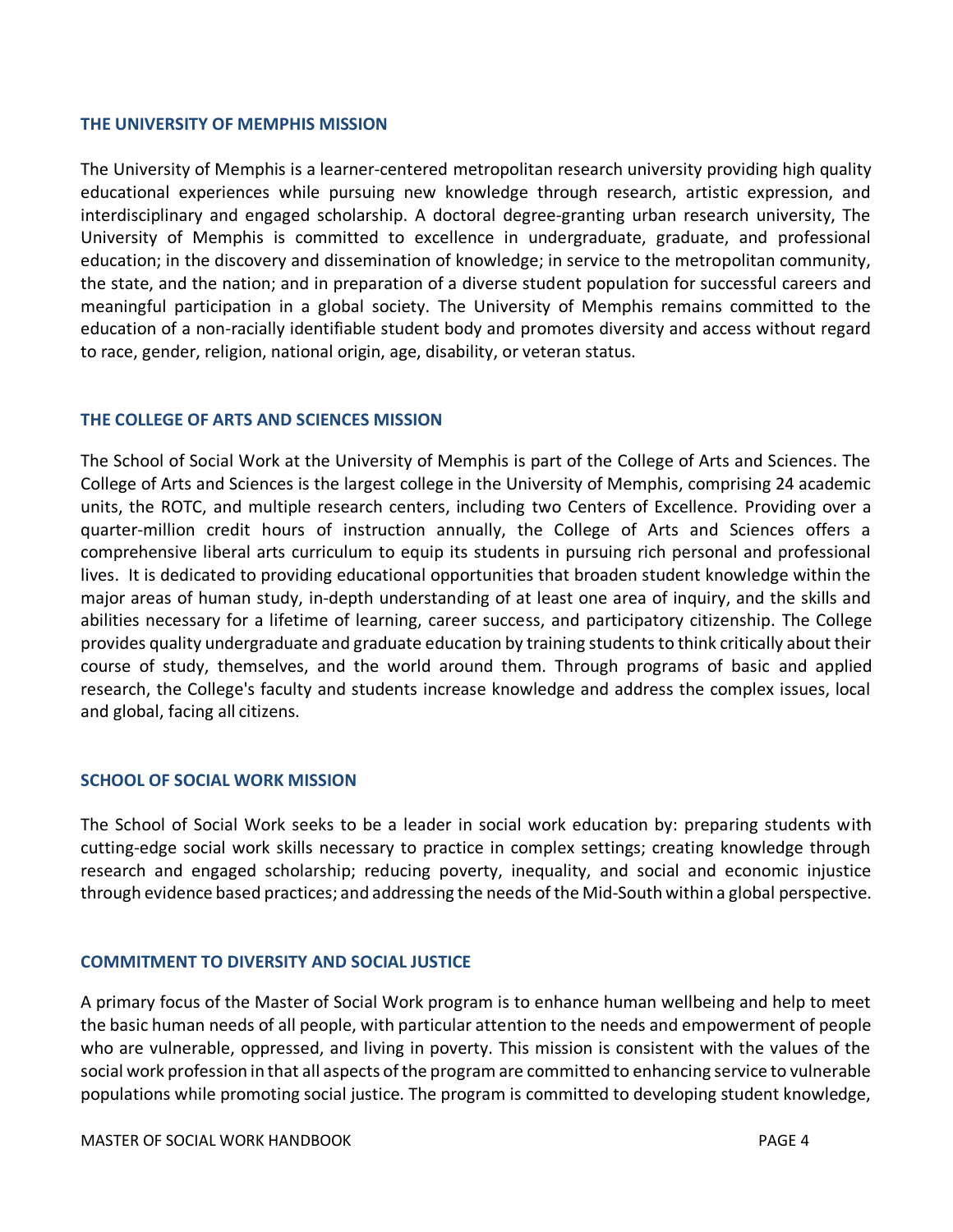values, and skills essential to competent social work practice, the importance of human relationships, the dignity and worth of all persons and integrity throughout all aspects of professional practice.

#### **MASTER OF SOCIAL WORK PROGRAM MISSION**

The mission of the Master of Social Work program is to educate advanced professional social workers for practice with at‐risk populations. The Master of Social Work program is dedicated to (a) educating social workers with knowledge, values, and skills for evidence‐based practice, (b) advancing the knowledge base of the social work profession and (c) providing regional leadership in the development and implementation of policies, programs, and services for at‐risk populations.

#### **MASTER OF SOCIAL WORK PROGRAM GOALS**

Stemming from the mission statements of the School of Social Work and the Master of Social Work Program, nine (9) program goals have been developed.

- Goal 1: The program will produce graduates grounded in the liberal arts and a person-in-environment framework with advanced knowledge, values, and skills to practice in a critical, reflective manner.
- **Goal 2:** The program will produce graduates with an advanced professional foundation with an emphasis on the ability to implement evidence‐based methods to promote well‐being in at‐ risk populations.
- **Goal 3:** The program will produce graduates with a professional foundation with a generalist practice perspective emphasizing critical thinking in relationship to practice with diverse individuals, families, groups, organizations, and communities.
- **Goal 4:** The program will produce graduates with advanced knowledge, values, and skills for practice intended to serve at-risk clients and communities in rural and urban environments.
- **Goal 5:** The program will produce graduates with a professional foundation with a generalist perspective that includes practice with both rural and urban, at‐risk populations to recognize, support, and build on strengths.
- **Goal 6:** The program will produce graduates who have developed an array of competencies useful for working with clients and constituencies at all levels of prevention and intervention.
- **Goal 7:** The program will produce graduates who possess a professional foundation consisting of a generalist practice perspective for practice in public, publicly‐supported, and nonprofit settings.
- **Goal 8:** The program will produce graduates who possess a professional foundation with a generalist perspective that includes leadership at multiple levels of service delivery.
- **Goal 9:** The program will produce graduates who possess advanced knowledge, values, and skills to provide leadership with, and on behalf of clients and constituencies promoting human rights and social and economic justice.

#### **ADMISSIONS PROCESS**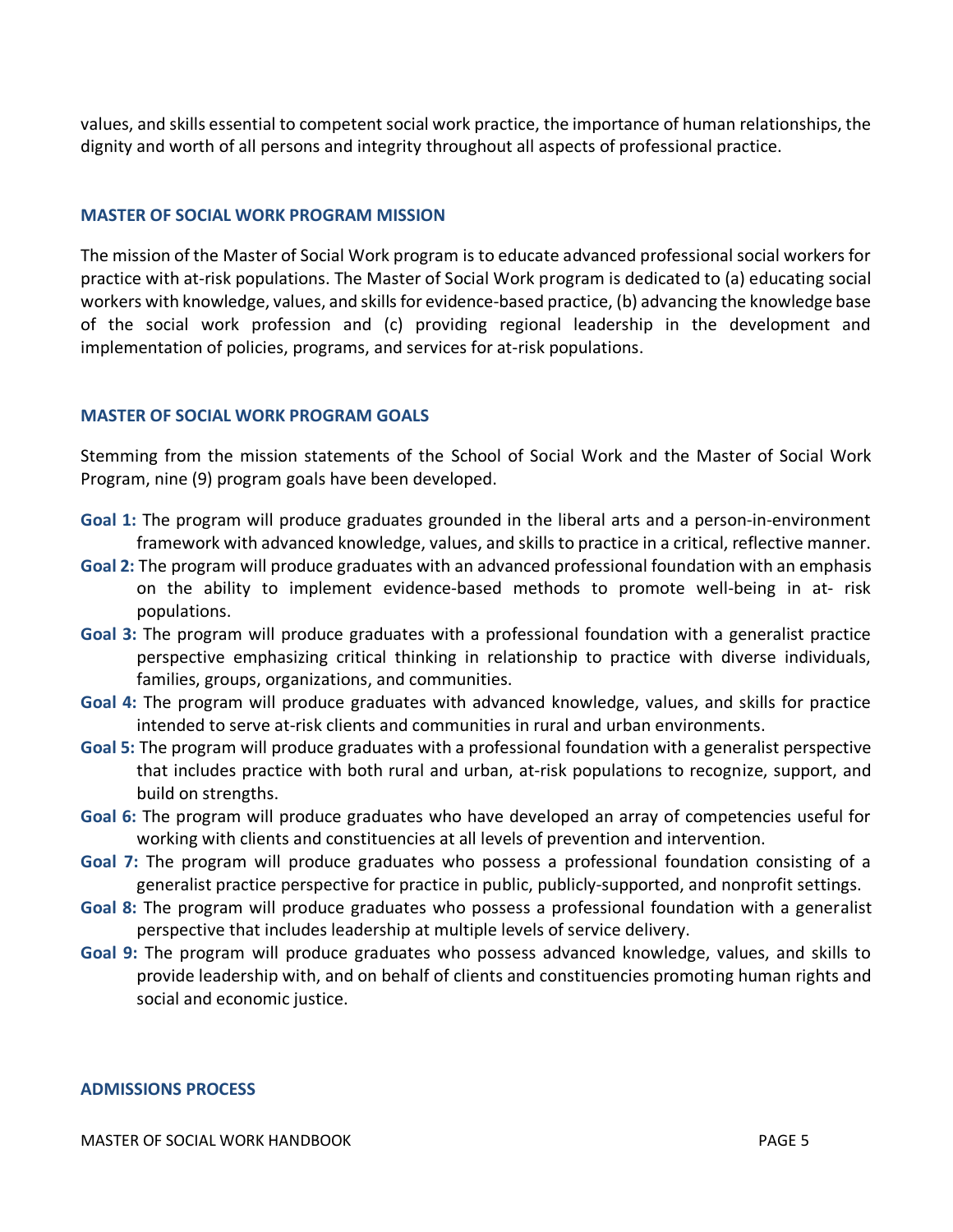The School of Social Work accepts applicants for admission year-round. Applicants for Advanced Standing are accepted for Summer semester. Applicants for Full-Time and Extended-Study are accepted for Fall semester. Applicants for Spring-Start are accepted for Spring. Only complete applications with all documents will be reviewed for admission.

#### **STEP 1: Graduate School Application**

Use the electronic admission applications to apply to Graduate School, file for readmission or to change your current degree program or student level. (Application fees for initial admission are \$35 application fee for domestic students and \$60 for international students).

Apply through this link:<https://memphis.liaisoncas.com/applicant-ux/#/login>

#### **STEP 2: Submit Required Documents**

#### **Items needed for your Graduate School Application:**

- **Entrance Exam**. Applicants must take either the GRE or Praxis CORE Academic Skills for Writing (#5722) test:
	- $\circ$  GRE scores will be reported unofficially by the applicant, and then verified by the Graduate School.
	- $\circ$  Praxis (test #5722) scores will be uploaded unofficially by the applicant in Program Materials under the Graduate School application, and then verified by the Admissions Coordinator.
- **Transcripts**. Official transcripts from all universities and/or colleges are required.
	- o Electronic transmission using the following services: Credential Solutions, Parchment and National Student Clearinghouse
	- $\circ$  By mail directly from the Registrar's office by using the transcript request form provided in the Academic History section of the Graduate School Application.
	- $\circ$  UofM alumni will have their unofficial transcripts pulled, however the Admissions Coordinator requires your U-number for this. Please provide it in question under Program Materials in order for your transcript to be included in your application.
- **Program Materials**. Applicants will need to have the following documents ready to upload for their application:
	- o Current Resume. Include all paid and non-paid social work experience.
	- $\circ$  Professional Goal Statement. Answer the following questions (maximum 2 pages for each question):
		- Choose and describe a current social problem. How can social workers address this problem? What are the ethical considerations that must be kept in mind in addressing this issue? (2 pages)
		- What significant life experiences or circumstances have influenced the development of your interest in social work? What are your social work related career goals? If you have trained or worked in another field, why are you considering changing your career? (2 pages).
	- $\circ$  Three to four Professional References (ex. employers, supervisors, former/current instructors). Your references will be notified through the application system to create an account and upload their reference letter to the application. Be sure to contact your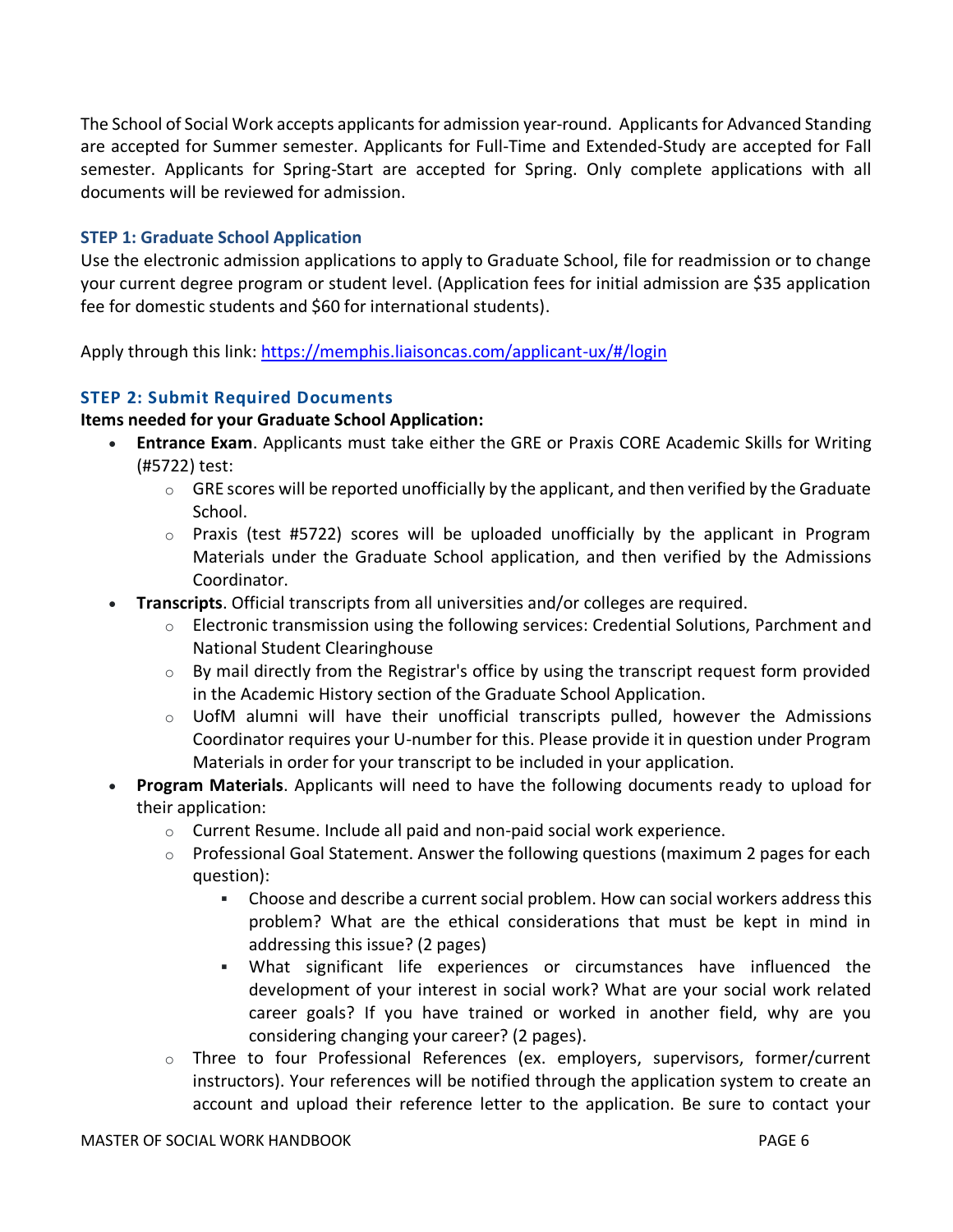references separately to make sure they're on the lookout for an automated email from "uofmgradunicas@liaisoncas.com".

 $\circ$  Additional questions regarding ability to practice social work, desired program of study, etc. are also included here.

#### **Please note, your application will not be reviewed until all parts are submitted, including official test scores, official/verified transcripts and completed references.**

#### *When to Apply*

- Priority Regular Fall and Summer Advanced Standing Admission Deadline: March 1st
- Regular Fall Start and Summer Advanced Standing Deadline: April 15th
- Regular Spring Start Deadline: November 15th
- Graduate Assistantships: March 1st

We accept applications past our deadlines until all slots are full, however, early application is highly encouraged!

#### **REQUIREMENTS FOR ADMISSION**

A faculty committee of no less than two members will determine admission to the Master of Social Work program. Admission will require two votes in favor of the candidate from members of the committee. In the case of a split vote, a third review will be completed. The following is necessary for application:

- 1. A baccalaureate degree from an accredited college oruniversity.
- 2. Generally a grade point average of at least 3.0 or better (A=4.0) for the final 60 semester hours or 90 quarter hours of undergraduate study is necessary forconsideration.
- 3. Submission of GRE test scores or Praxis Core Academic Skills for Educators writing test; admission is competitive.
- 4. Experience in a Social Work related field as a paid employee, volunteer or researcher is desirable.
- 5. A professional goalstatement.
- 6. A professional resume.
- 7. Three professional references.

#### **REQUIREMENTS FOR ADMISSION TO ADVANCED STANDING**

In addition to meeting all of the requirements above, students applying to the advanced standing program must also meet the following requirements:

- 1. A baccalaureate degree in social work from a program accredited by the Council on Social Work Education (CSWE) within five years of application to the MSW program. This requirement may be waived if the applicant is a Licensed Baccalaureate Social Worker(LBSW).
- 2. A minimum undergraduate GPA of 3.0.
- 3. A minimum GPA in 3.3 in social work courses.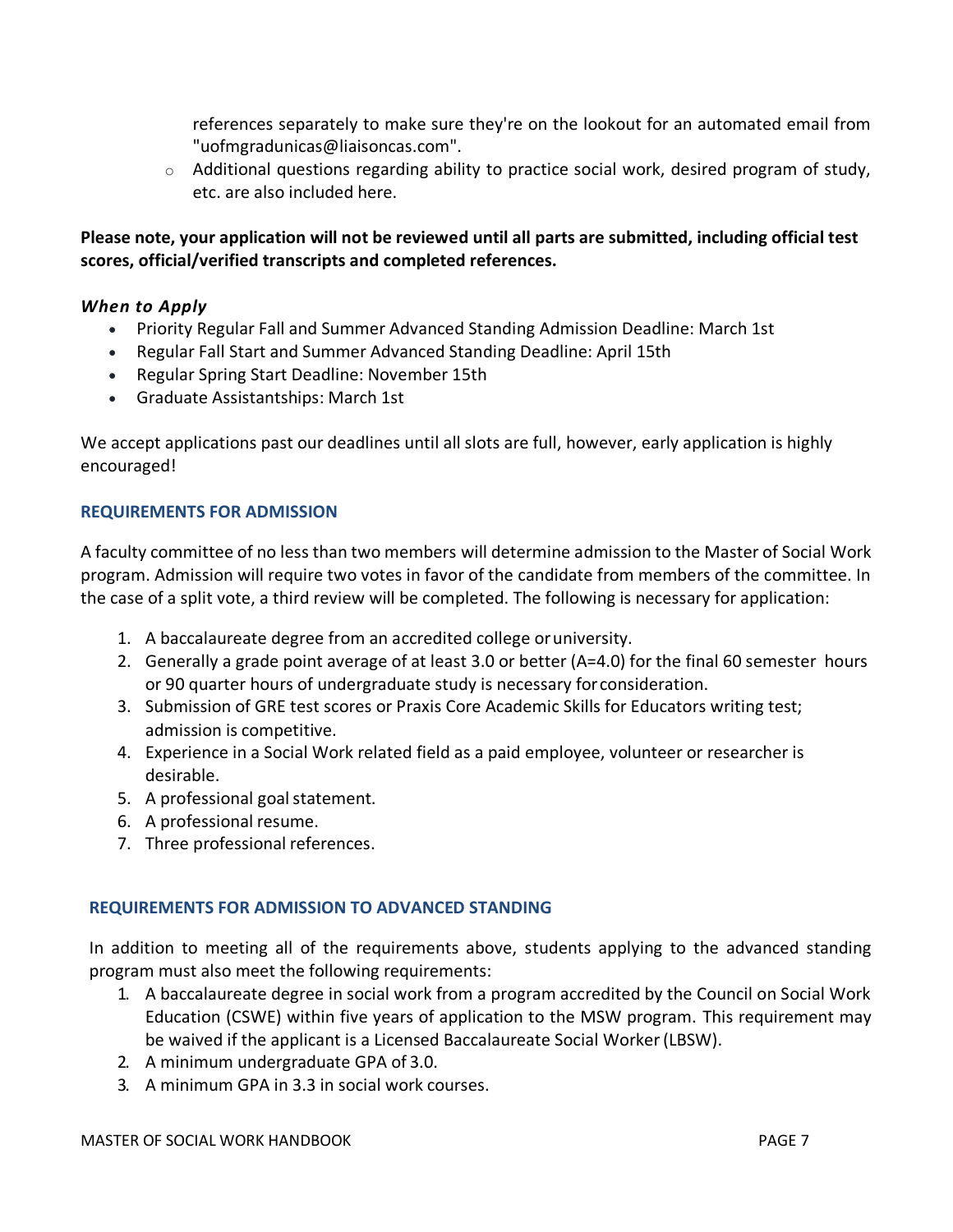#### **READMISSION**

Once accepted into a degree program, a student is expected to enroll every semester thereafter (excluding summer sessions) and make satisfactory progress toward the degree. A student who does not enroll for one semester must apply for readmission. Submission of an application for readmission **does not ensure acceptance**. An application for readmission may be rejected or additional requirements may be imposed on the student.

#### **ADMISSION OF INTERNATIONAL STUDENTS**

The University of Memphis believes that the presence of international students on campus enriches the educational environment for all. The University is authorized under Federal law to enroll non‐ immigrant alien students on the "F‐1" student visa.

International applicants should review the requirements for admission on the University of Memphis Graduate School homepage [\(http://academics.memphis.edu/gradschool/gradpr1.htm\).](http://academics.memphis.edu/gradschool/gradpr1.htm))

#### **RESIDENCY CLASSIFICATION**

All determinations concerning the classification of students as in‐state or out‐of‐state for fee purposes are made in the Admissions Office. The determinations are based on regulations and guidelines of the Tennessee Board of Regents. If, for any reason, there is a question about a student's state residency classification for fee payment purposes, the student is responsible for requesting a review of his/her residency status before classes begin. Requests for review should be made to the Admissions Office.

#### **FINANCIAL AID TUITION AND FEES**

Information on current tuition and fees can be obtained from the University of Memphis Bursar's Office website [\(http://bf.memphis.edu/finance/bursar/\).](http://bf.memphis.edu/finance/bursar/))

Graduate students may be eligible for a variety of financial aid options. Students should complete the Free Application for Federal Student Aid (FAFSA). For general financial aid information for graduate students, including Assistantships, Fellowships, Work Study Programs, Awards and Scholarships, students should inquire at the Student Financial Aid office [\(www.memphis.edu/FinancialAid/\).](http://www.memphis.edu/FinancialAid/)) Students are encouraged to investigate opportunities for student aid offered by the University of Memphis, including loans, scholarships and assistantship opportunities.

#### **FEDERAL AID**

Limited federal assistance, in the form of Stafford Loans, is available. Contact the Office of Student Aid at (901) 678‐2303 for more information.

Some students may seek aid through VA benefits or Title IV funds. VA benefits and Title IV funds for

MASTER OF SOCIAL WORK HANDBOOK **PAGE 8**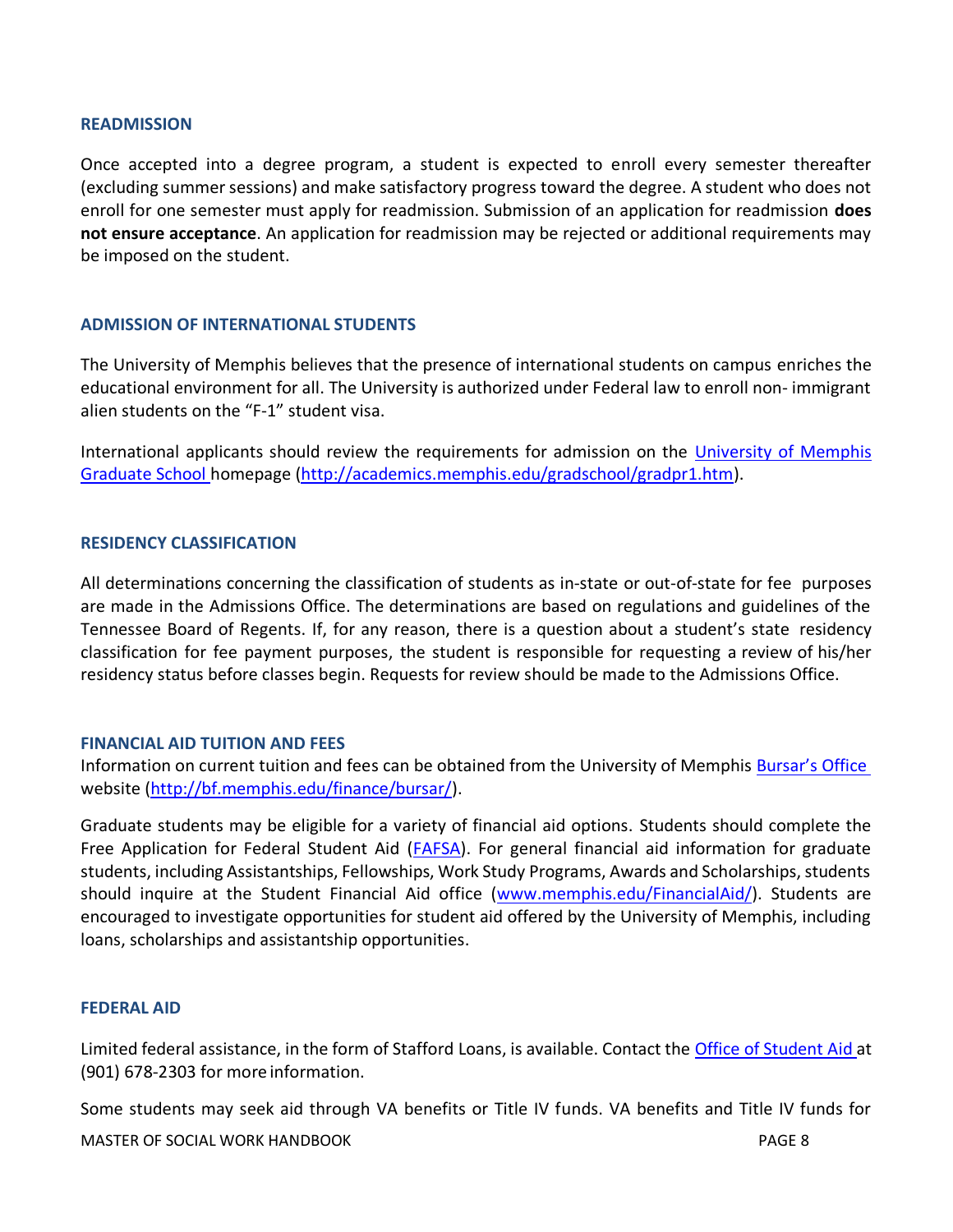enrollment fees are subject to cancellation and immediate repayment if the recipient stops attending, whether or not he/she has withdrawn or dropped a course. The instructor will report the last known date of attendance as the "unofficial withdrawal date." Students who stopped attending will be assigned a grade of "F" in courses from which they have not withdrawn according to the policies of the university.

#### **FUNDING YOUR MSW**

There are many opportunities available for funding your MSW. The school maintains a list of current opportunities on the website. The list may be found here: <https://www.memphis.edu/socialwork/students/scholarships.php>

#### **GRADUATE ASSISTANTSHIPS**

Each year the School of Social Work awards a small number of graduate assistantships. Students in the DSW program receive traditional graduate assistantships consisting of a stipend for the academic year plus a partial waiver of tuition and fees. MSW students will be hourly paid at \$18 per hour and will work no more than 10 hours per week. Assistantships require the student to be enrolled as a full‐time student.

Social work graduate assistantships require weekly service to the School of approximately 10‐20 hours depending on a variety of factors, including whether the student is enrolled in the DSW or the MSW program. Regardless of classification, this service normally takes the form of aiding one or more faculty members with their research or teaching responsibilities. Appointments of graduate assistants are made on an annual basis but may be renewed by the School for one additional year, depending on performance. A yearly application is required.

A graduate assistant is expected to make satisfactory progress toward the completion of her/his degree. To do this, a graduate assistant must enroll for a minimum of twelve hours of course work per semester and must maintain a minimum grade point average of 3.0 at all times. Failure to maintain a grade point average of 3.0 disqualifies a student from holding a future graduate assistantship.

#### <span id="page-8-0"></span>**GRADUATE PROGRAM REQUIREMENTS**

Students in the full‐time, spring-start, and extended‐study programs are required to complete a minimum of sixty (60) semester hours: Twenty-seven (27) hours are taken in the generalist curriculum, twenty‐ four (24) hours are required in the specialization curriculum, and nine (9) hours are required as electives.

Students in the advanced standing curriculum are required to complete a minimum of thirty‐seven (37) semester hours: Seven (7) hours are required in the generalist curriculum, twenty‐four (24) hours are required in the specialization curriculum, and six (6) hours are required aselectives.

To accommodate a wide range of student needs, the MSW program of study offers options for full‐ time (4 semesters of study; 60 credit hours), spring start (5-6) semesters of study; 60 credit hours), and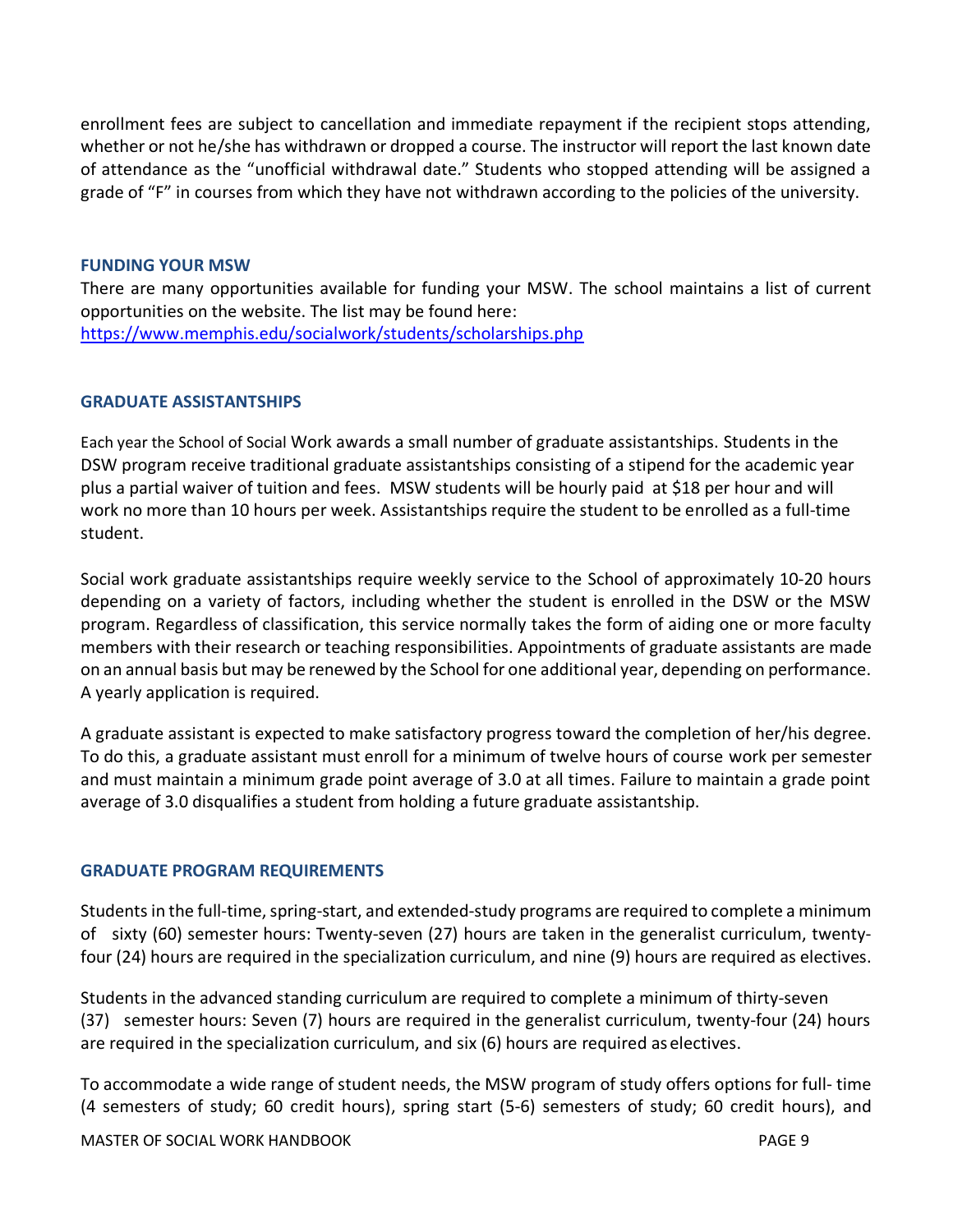extended study (6 to 8 semesters of study; 60 credit hours). The program also offers a thesis option. Regardless of progression through the program, the educational components of each sequencing option are the same. The spec curriculum is generally full‐time (2 semesters), although students may choose to extend (3 to 5 semesters). All MSW students follow the same learning expectations for field education and meet the same requirements for graduation. Courses are offered in the traditional classroom settings, online, and in a hybrid format (combination of traditional classroom and online).

- A‐ Thesis Option
	- a. 30 semester hours of foundation‐level graduate coursework (24 semester hours) and field (6 semester hours), 24 semester hours of specialization‐level coursework (12 semester hours) and field (12 semester hours), and a minimum of 6 semester hours of SWRK 7996 (Thesis).
	- b. All courses in the 30 semester hours of foundation‐level graduate coursework (24 semester hours) and field (6 semester hours) are required and must be taken witha passing grade before specialization‐level coursework, elective semester hours, independent study semester hours, or thesis hours may be undertaken.
	- a. 12 hours of specialization‐level coursework and 12 hours of specialization‐level field and field seminar are required courses.
	- c. 9 semester hours of electives or independent study, included above, must be taken with the thesis option, but 6 semester hours of SWRK 7996 replace 2 electives and must be taken intwo consecutive semesters.
	- d. A passing score on the capstone Comprehensive Examination. The comprehensive examination for the Master of Social Work program consists of three components: 1) an evaluation of the student's ability to meet MSW program competencies in field placement; 2) a student self‐assessment of her/his ability to meet all MSW program competencies; and 3) completion of a social work licensure practice examination with a score of 75 or higher.
- B‐ Non‐Thesis Option
	- b. 30 semester hours of foundation‐level graduate coursework (24 semester hours) and field (6 semester hours), 30 semester hours of specialization‐level coursework (18 semester hours) and field (12 semester hours).
	- c. All courses in the 30 semester hours of foundation‐level graduate coursework (24 semester hours) and field (6 semester hours) are required and must be taken witha passing grade before specialization‐level coursework, elective semester hours, or independent study semester hours may be undertaken.
	- d. 12 hours of specialization‐level coursework, 6 hours of specialization‐level field, and6 hours of specialization‐level field seminar are required courses.
	- e. 9 semester hours of electives or independent study, included above, must be taken with thenon‐thesis option.
	- f. A passing score on the capstone Comprehensive Examination. The comprehensive examination for the Master of Social Work program consists of three components: 1) an evaluation of the student's ability to meet MSW program competencies in field placement; 2) a student self‐assessment of her/his ability to meet all MSW program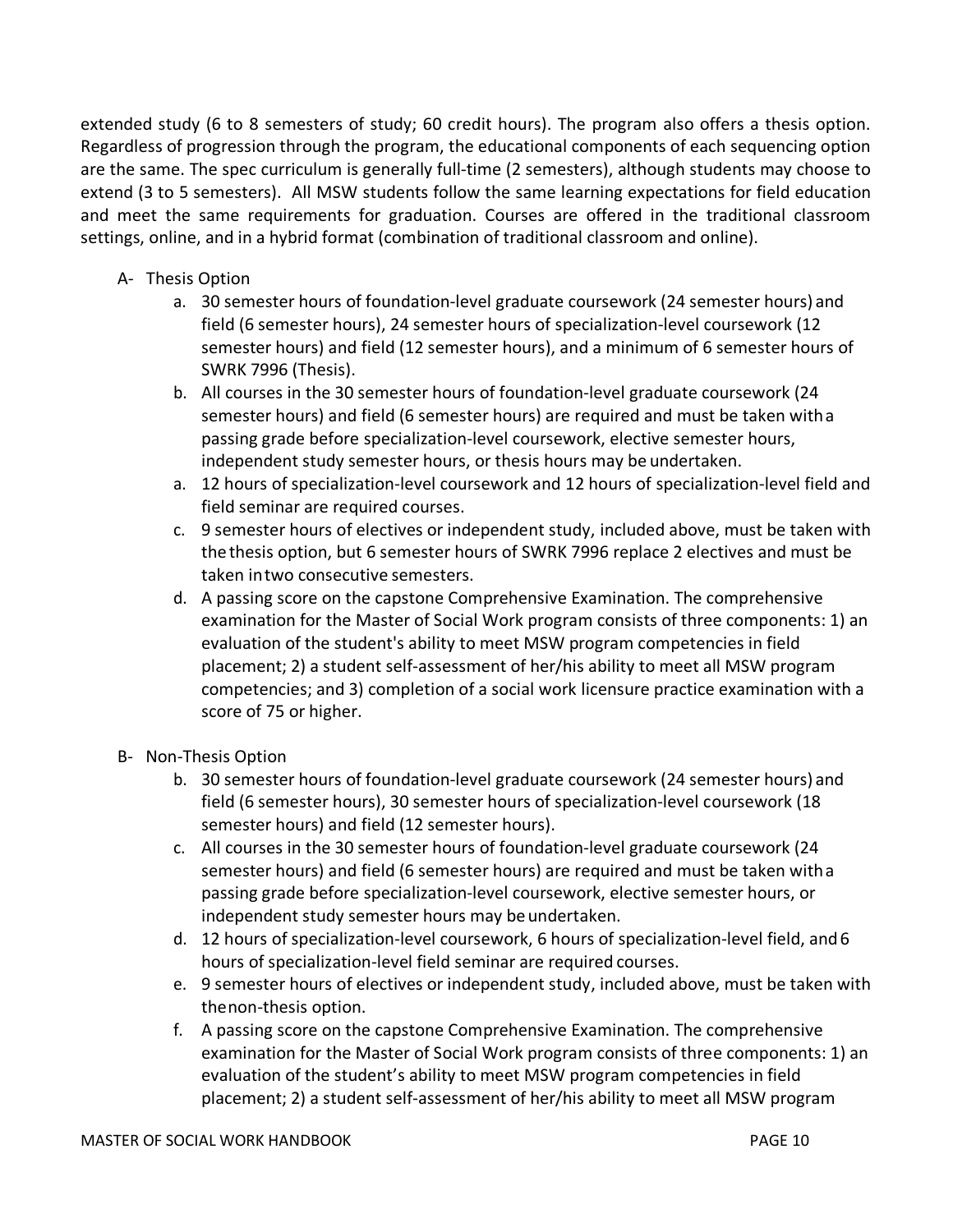competencies; and 3) completion of a social work licensure practice examination with a score of 75 or higher.

#### **DEGREE PLANS**

Students may see sample degree plans for the different options in the Appendix.

#### **FULL TIME PROGRAM (60 credit hours)**

Students may elect to complete the MSW program on a full-time basis in four semesters (two years). Students who plan to complete the program full time should register for fifteen hours per semester and follow the schedule below. There is the option to take elective or specialization courses in the summer between year one and year two to spread out the requirements.

#### **EXTENDED STUDY PROGRAM (60 credit hours)**

Students who are not able to take fifteen hours per semester may extend the program to three or four years. The extended study option may include either six or nine hours per semester. Generalist courses must be completed before specialization courses and prerequisite requirements must be followed. Students in the extended study program must work closely with the assigned advisor.

#### **SPRING START 2.5 YEAR STUDY PROGRAM (60 credit hours)**

Students may start the MSW program in the spring semester and take 9 credit hours each semester. Students in the Spring-Start option are expected to complete the MSW program at the same time as Full-Time students who began the MSW program the previous fall.

#### **ADVANCED STANDING PROGRAM (37 credit hours)**

The University of Memphis offers an advanced standing program for students who have completed a Bachelor of Arts in Social Work (BA) or Bachelor of Social Work (BSW) from a Council on Social Work Education (CSWE) accredited program within five years of applying to the MSW program with a minimum GPA of 3.0 overall and 3.3 in social work courses. The five-year rule may be waived if the applicant is a Licensed Baccalaureate Social Worker (LBSW). In addition to the above requirements, applicants must show graduate level proficiency in writing on either the Graduate Record Exam (GRE) or the Praxis Core Academic Skills for Educators Writing Exam.

The Advanced Standing curriculum may be studied entirely online. Please note the field requirements for distance field placements.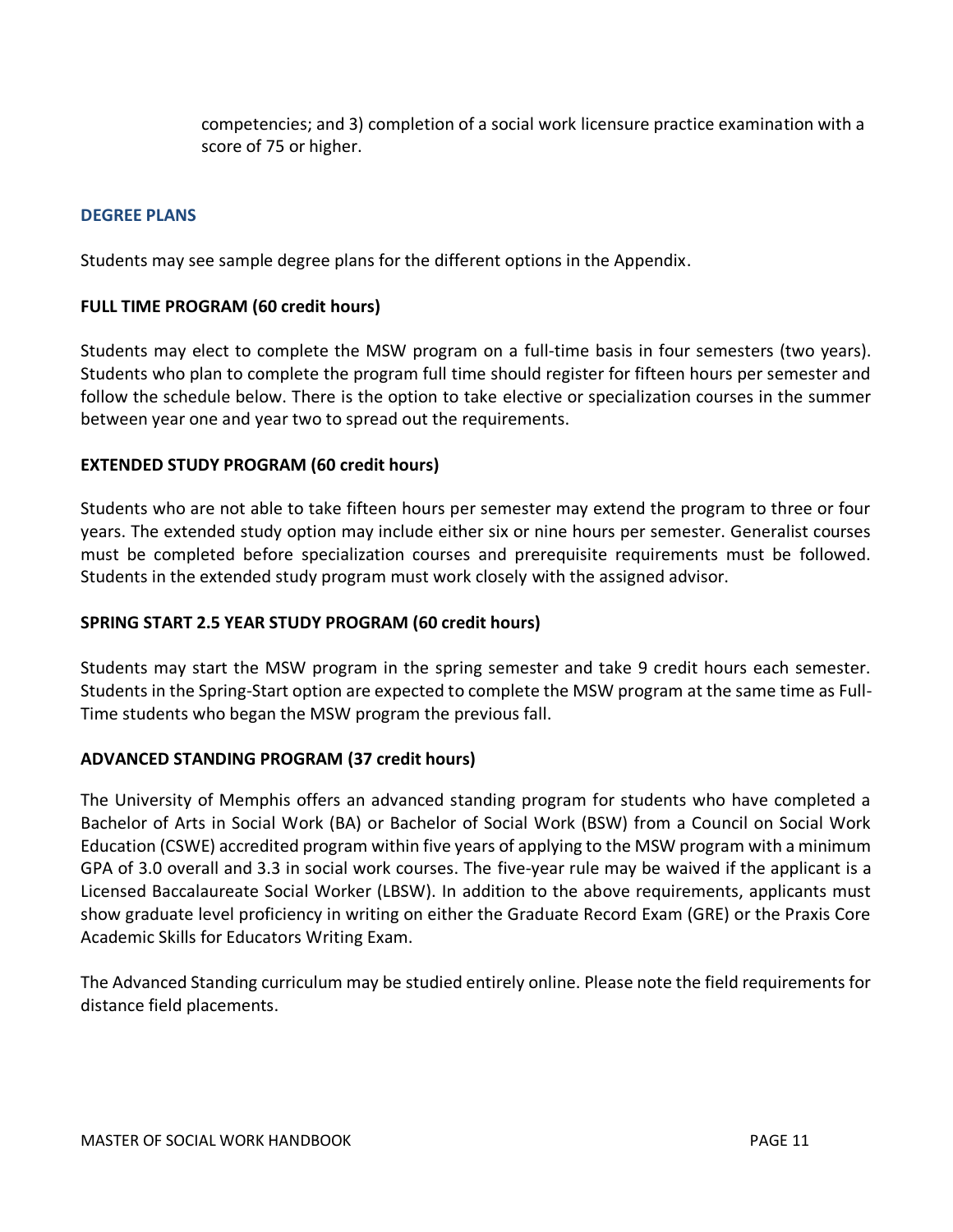#### **GENERALIST CURRICULUM**

The generalist curriculum provides evidence‐based knowledge, behaviors and skills for social work practice with individuals, families, groups, organizations and communities. The specialization curriculum allows students to extend the basic knowledge gained in the foundation to a more focused advanced evidence‐based practice with families and children. Both the generalist and specialization portions of the program emphasize evidence‐based practice and critical thinking skills.

Students must follow a structured program of study that includes all of the following generalist courses (30 credit hours):

- 7001 Social Work Practice Skills (3)
- 7002 Individuals and Families(3)
- 7003 Groups(3)
- 7005 Psychopathology (3)
- 7021 SW Across the Lifespan (3)
- 7022 Communities & Organizations(3)
- 7030 Social Welfare Policy (3)
- 7051 Field Placement I (3)
- 7052 Field Placement II (3)
- One Elective (3)

Advanced Standing students take the following generalist curriculum during the summer before their specialization year:

- 7005 Psychopathology (3)
- 7030 Social Welfare Policy (3)
- 7050 Advanced Standing Field (1)

#### **SPECIALIZATION CURRICULUM**

The MSW program at the University of Memphis offers one specialization:1) *Advanced Practice Across Systems*. The goal of the specialization is to advance the generalist content in a manner that prepares students to utilize evidence‐based, ethically‐informed social work practices with a variety of populations while at the same time tailoring the program through electives and certificates to fit the students' specific needs. The knowledge, skills, and competencies acquired by students in the specialization are designed to produce advanced social work practitioners who have the skills for ethically‐informed social work practice including advanced assessment, relationship building/enhancement, application of goal‐ oriented and evidence‐based interventions, evaluation of practice, and lifelong professional development.

Upon successful completion of all generalist courses, students move to the specialization curriculum, which includes all the following courses (30 credit hours).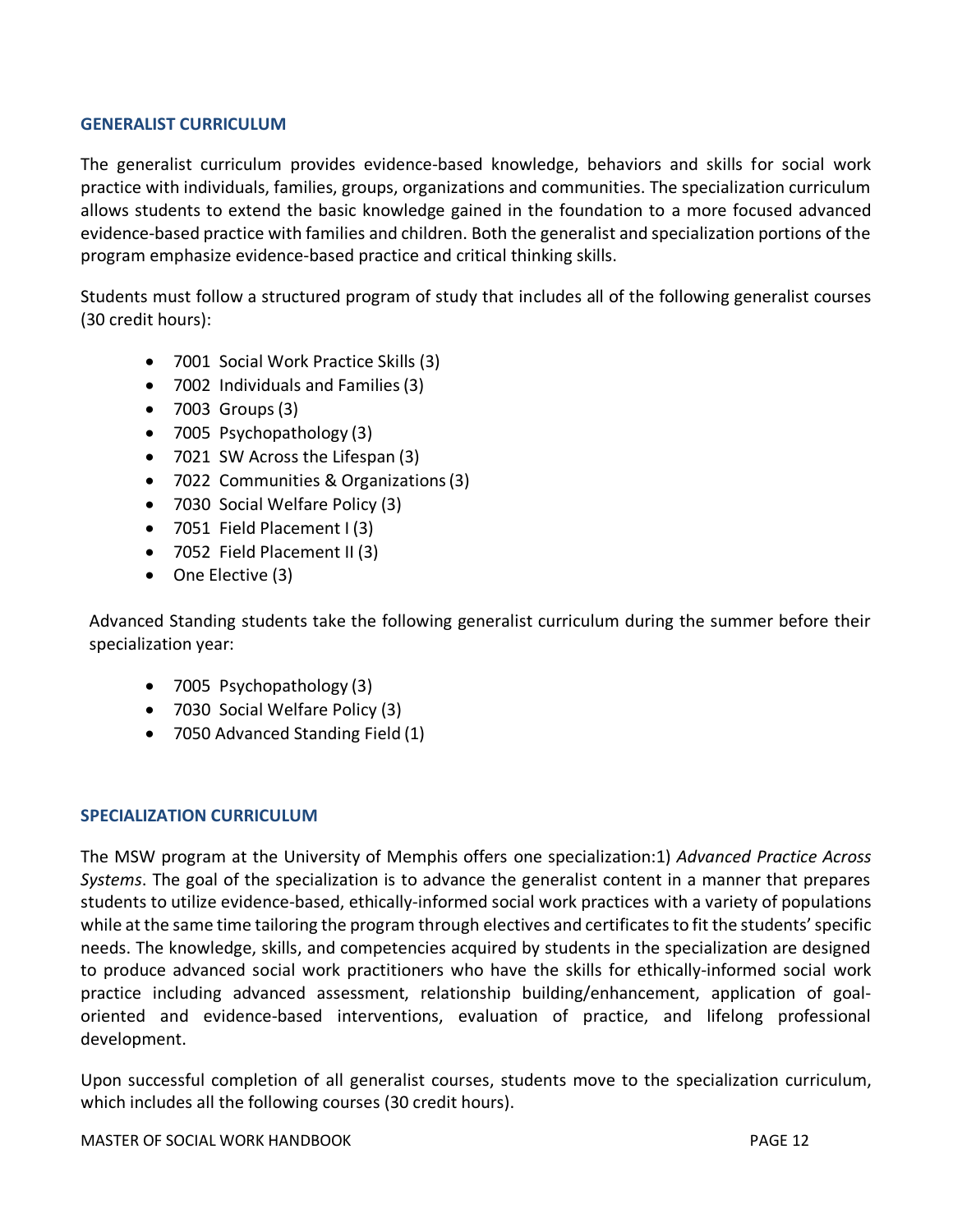- 7025 Scientific Methods (3)
- 7026 Evaluative Research (3)
- 7028 Adv. Individual Practice Across Systems(3)
- 7034 Adv. Community Practice Across Systems(3)
- 7053 Field Placement III (3)
- 7054 Field Placement IV (3)
- 7055 Integrative Field Seminar I (3)
- 7056 Integrative Field Seminar II (3)
- Two Electives (3 credits each for a total of 6 credits)

#### **ELECTIVES**

The MSW degree requires three (3) elective courses. The electives may be taken in the school of social work or in other departments. The School of Social Work offers a varying number of electives each semester. Students must consult the MSW schedule for details on specific electives offered each semester. Electives are subject to space requirements and may be canceled if fewer than 10 students register. The School of Social Work has no control over electives in other departments, whether or not specific courses are offered, and whether MSW students receive permits for specific courses in other departments. Students should seek prior approval from their MSW academic advisor before enrolling in any elective courses offered outside the School of Social Work.

#### **GRADUATE CERTIFICATE PROGRAMS**

The University of Memphis offers several Graduate Certificate programs in fields related to social work. Students who are interested in receiving a Graduate Certificate are encouraged to discuss with their advisors and to use their electives to pursue the certificate. Some of the certificate programs available include (but are not limited to):

#### **SCHOOL OF SOCIAL WORK CERTIFICATE PROGRAMS**

#### **Interprofessional Graduate Certificate in Substance Abuse (12 hours)**

#### **Admission Requirements**

The certificate is designed to be completed in conjunction with a graduate degree in Social Work, Counseling, Psychology, or post-master's degree.

#### **Retention Requirements**

All students are required to maintain a cumulative GPA of at least 3.00. Should the student's cumulative GPA fall below that mark, a period of one semester will be allowed to correct the deficiency. At the discretion of the chair, the director of graduate studies in the student's college, and the Assistant Vice

MASTER OF SOCIAL WORK HANDBOOK **PAGE 13**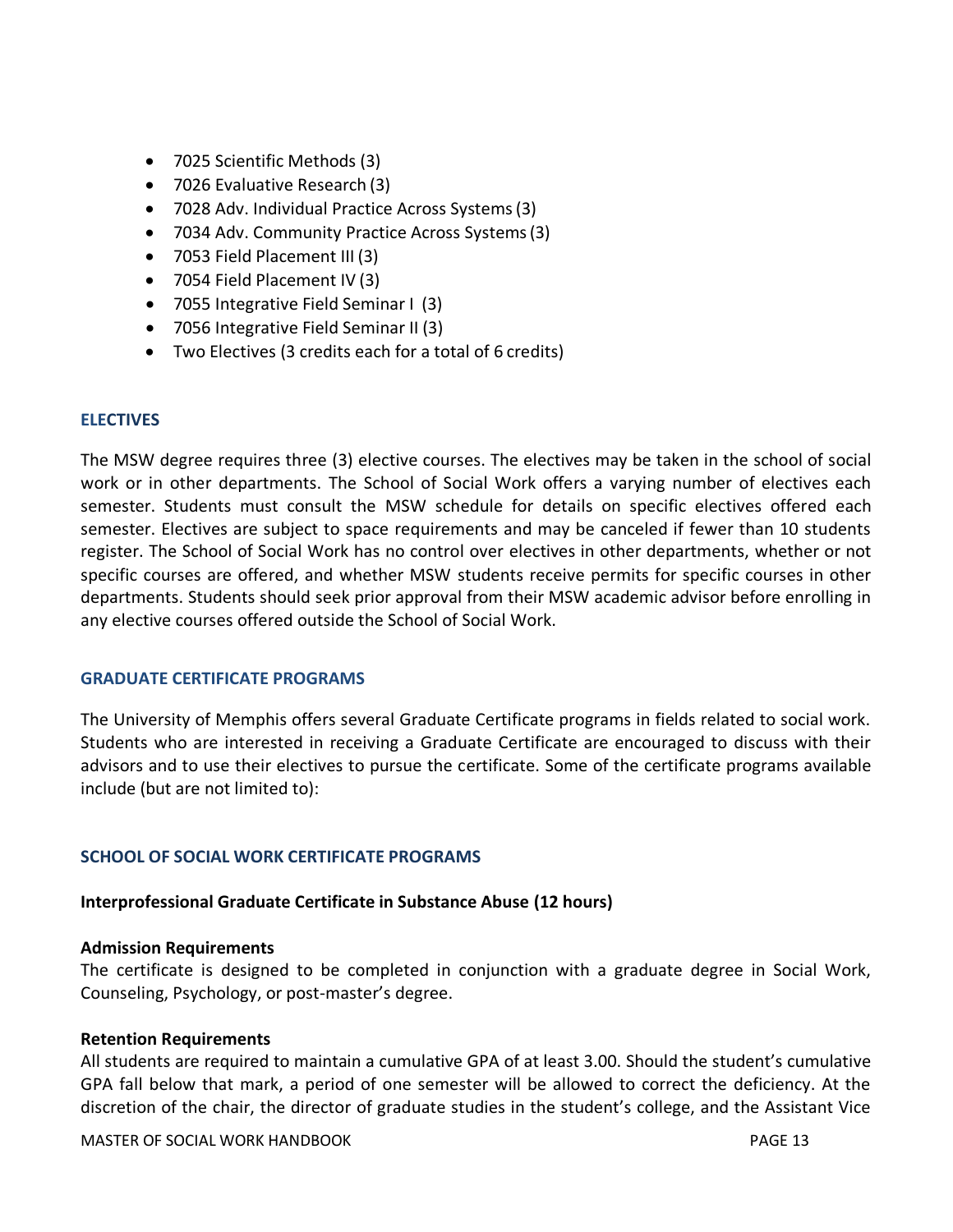Provost for Graduate Studies, this period may be extended one additional semester. No more than 6 hours of "C-," "C" or "C+" will be applied toward meeting graduate degree requirements. "D+," "D," and "F" will not be applied towards the graduate degree requirements. All students who fall below a GPA of 3.0 for one semester, and all students who earn a grade of "D+," "D," or "F" will be automatically referred to meet with the program retention committee the following semester.

#### **Graduation Requirements**

- 1. Students must complete all four required courses with an average grade of B (3.0) or higher for a total of 12 credit hours.
- 2. Students may earn no more than 3 credit hours of C+, C, or C- grades.

#### **Interprofessional Graduate Certificate in Substance Abuse – 12 hours**

Core Course – Students are required to take the following course (3 credit hours):

▪ SWRK 7949 Screening, Brief Intervention, and Referral to Treatment (SBIRT)

#### **Elective Courses – Choose three courses (9 credit hours) from the following:**

- SWRK 7005 Psychopathology
- SWRK 7013 Treatment of Trauma
- SWRK 7028 Advanced Individual Practice Across Systems
- **SWRK 6061 Substance Abuse Treatment**
- COUNS 6783 Alcohol/Drug Abuse Services
- PSYC 7207 Developmental Psychology
- PSYC 7412 Psychopathology
- PSYC 7705 Neuropsychopharmacology
- PSYC 7434 Clinical Psychotherapies

#### **Graduate Clinical Social Work Certificate – 12 hours**

#### **Admission Requirements**

The Graduate Certificate in Clinical Social Work may be obtained by current MSW and DSW students or MSW and DSW graduates.

The graduate certificate program in Clinical Social Work can be pursued concurrently with the Master of Social Work program, Doctor of Social Work program or after completion of the Master of Social Work. Concurrent or prior enrollment in an accredited Master of Social Work program is required. Students may fulfill admissions requirements in one of the following two ways.

- 1. Admission into the Master of Social Work at the University of Memphis.
- 2. Completion of the Master of Social Work at any university accredited by the Council on Social Work Education (CSWE).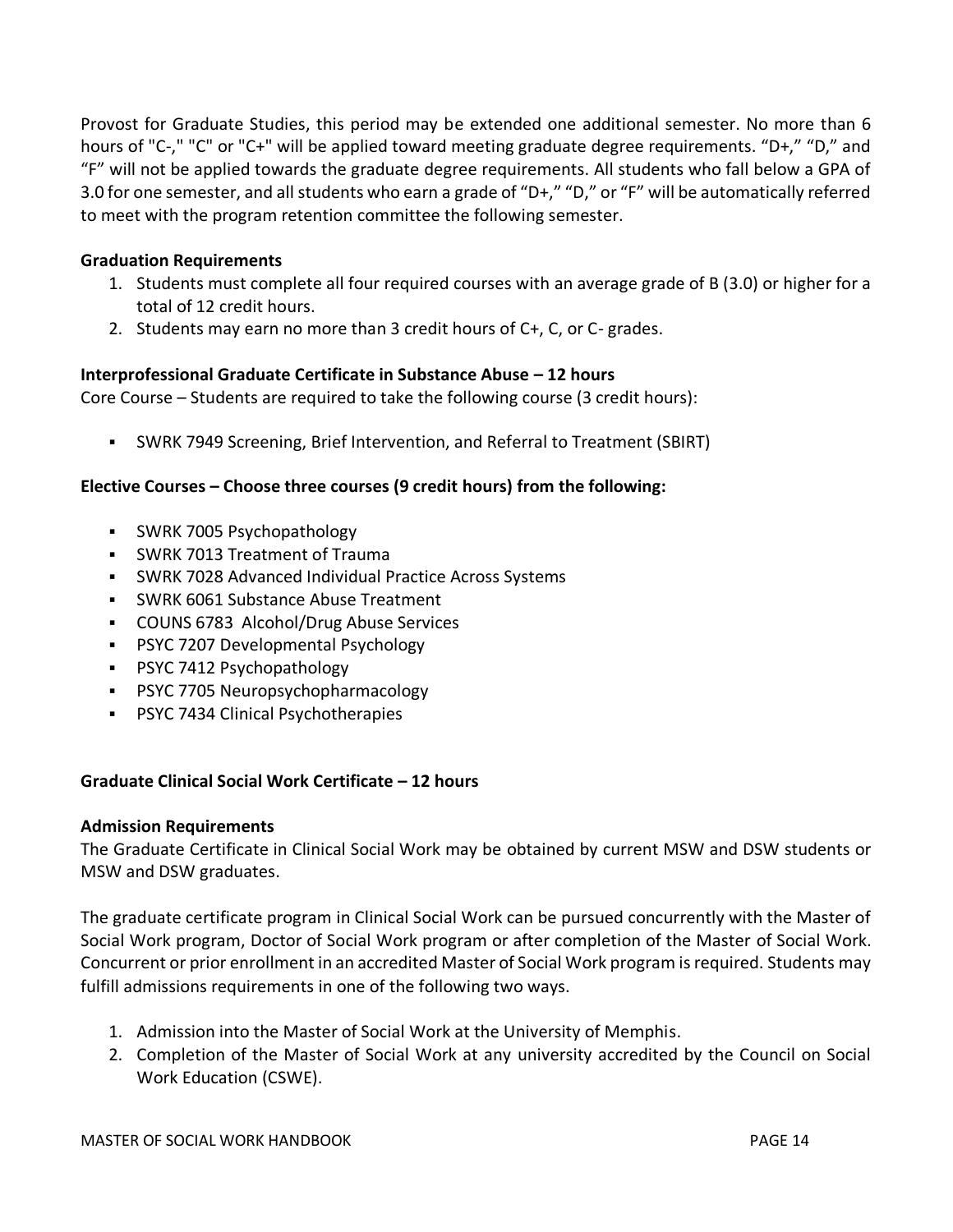#### **Retention Requirements**

All students are required to maintain a cumulative GPA of at least 3.00. Should the student's cumulative GPA fall below that mark, a period of one semester will be allowed to correct the deficiency. At the discretion of the chair, the director of graduate studies in the student's college, and the Assistant Vice Provost for Graduate Studies, this period may be extended one additional semester. No more than 6 hours of "C-," "C" or "C+" will be applied toward meeting Master of Social Work degree requirements. "D+," "D," and "F" will not be applied towards the Master of Social Work degree requirements. All students who fall below a GPA of 3.0 for one semester, and all students who earn a grade of "D+," "D," or "F" will be automatically referred to meet with the program retention committee the following semester.

#### **Graduation Requirements**

- 3. Students must complete all four required courses with an average grade of B (3.0) or higher for a total of 12 credit hours.
- 4. Students may earn no more than 3 credit hours of C+, C, or C- grades.

#### **Graduate Clinical Social Work Certificate – 12 hours**

Courses (12 credit hours) – Choose four courses from the following:

- SWRK 6061 Substance Abuse
- SWRK 7005 Psychopathology
- SWRK 7013 Treatment of Trauma
- SWRK 7028 Advanced Individual Practice Across Systems
- **SWRK 7041 Play Therapy**
- SWRK 7065 Social Work Clinical Process and Technique
- SWRK 7040 Advanced Social Work Theory
- **SWRK 8075 Reflective Supervision**
- **SWRK 8055 Informatics and Data Driven**

#### **School Social Work & School Social Work Licensure**

#### **School Social Work Graduate Certificate – 12 hours**

The Graduate Certificate in School Social Work may be used by current MSW students or MSW graduates to obtain licensure as a School Social Worker. Students seeking licensure in the State of Tennessee should contact the Department about specific state requirements including test scores (currently there is no state test for licensure as a school social worker, but this could change in the future). Students seeking licensure in other states should contact that state for specific requirements before selecting courses within our program.

#### **Admission Requirements**

The certificate program in School Social Work can be pursued concurrently with the Master of Social Work program or after completion of the Master of Social Work. Concurrent or prior enrollment in an accredited Master of Social Work program is required. Students may fulfill admissions requirements in one of the following two ways.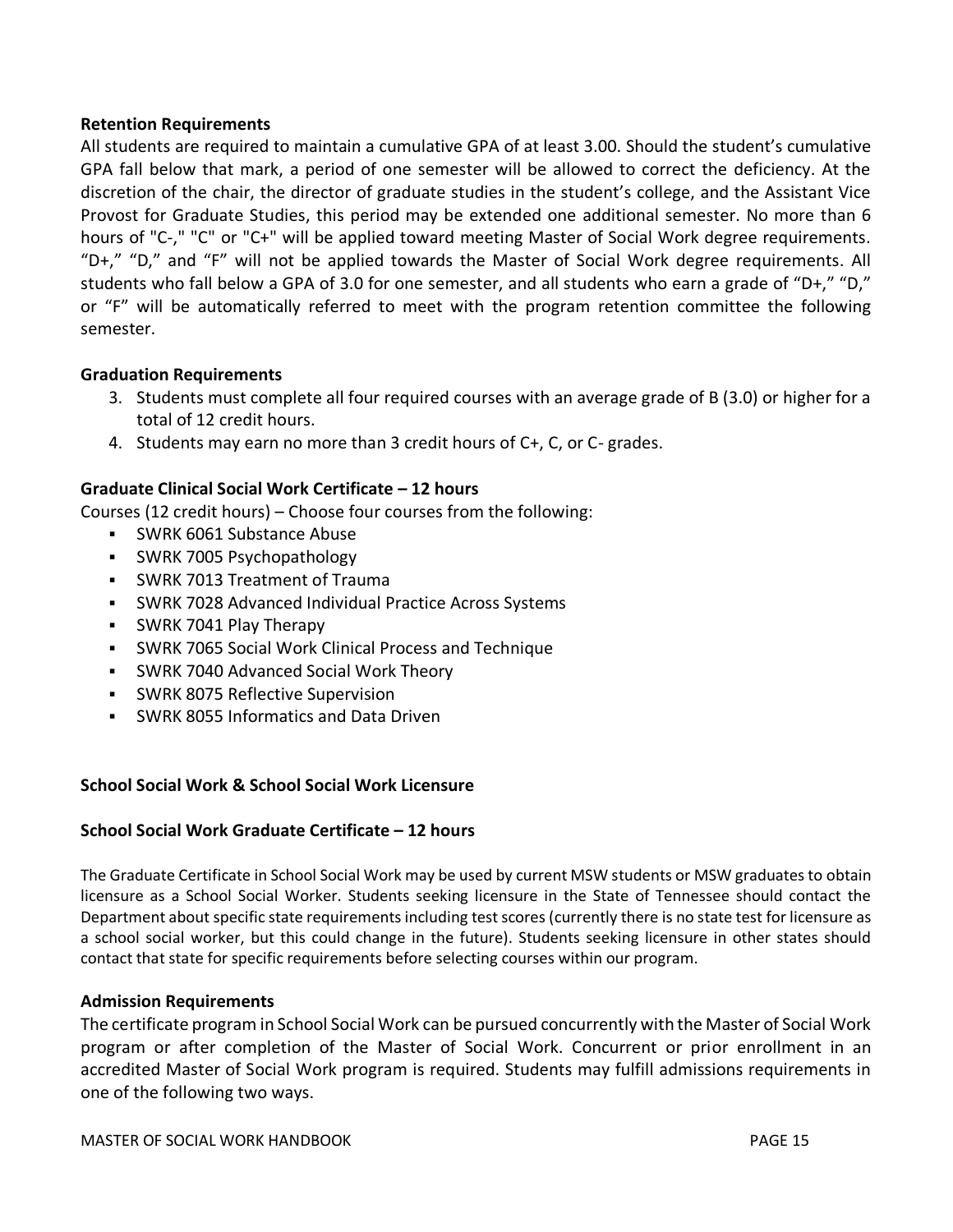- 1. Admission into the Master of Social Work at the University of Memphis.
- 2. AND **CURRENT MSW STUDENTS MUST:**
	- 1. Must be a current MSW graduate student at the University of Memphis in the School of Social Work
	- 2. Must complete one of your two required field experiences in a school setting (typically completed in your second year MSW programming, and once you have identified as a student seeking school social work licensure).
	- 3. Apply to Uofm Graduate School as a Certificate seeking student (choose School Social Work Certificate). ). Go to the University of Memphis Graduate School website [\(https://www.memphis.edu/graduateadmissions/](https://www.memphis.edu/graduateadmissions/) ) and click Apply. You will be applying for the Graduate Certificate in School Social Work. Once you have submitted your application (which will ask for your transcripts from your institution) I will review the information, and then you will receive additional information about next steps. Once you are admitted into the University of Memphis as a certificate seeking student, email the School Social Work Certificate Coordinator, Dr. Susan Elswick [\(selswick@memphis.edu](mailto:selswick@memphis.edu) ) with your UID and your U of M email address. She will supply you with a permit for the School Social Work Class and enroll you in a course for submitting your required School Social Work Certificate documentation. The documentation includes letters of recommendation, application materials, and information about state standards in practice.
	- 4. The School Social Work (SWRK 6937) course is currently offered in Summer and Fall semesters. It is one of the 12 hours required for the School Social Work Certificate program.
	- 5. MSW students seeking the School Social Work Certificate and Licensure must complete SWRK 7028: Advanced Individual Practice (3) for their MSW programming in addition to the School Social Work Certificate requirements.

#### **Retention Requirements**

All students are required to maintain a cumulative GPA of at least 3.00. Should the student's cumulative GPA fall below that mark, a period of one semester will be allowed to correct the deficiency. At the discretion of the chair, the director of graduate studies in the student's college, and the Assistant Vice Provost for Graduate Studies, this period may be extended one additional semester. No more than 6 hours of "C-," "C" or "C+" will be applied toward meeting Master of Social Work degree requirements. "D+," "D," and "F" will not be applied towards the Master of Social Work degree requirements. All students who fall below a GPA of 3.0 for one semester, and all students who earn a grade of "D+," "D," or "F" will be automatically referred to meet with the program retention committee the following semester.

#### **Graduation Requirements**

- 1. Students must complete all four required courses with an average grade of B (3.0) or higher for a total of 12 credit hours.
- 2. Students may earn no more than 3 credit hours of C+, C, or C- grades.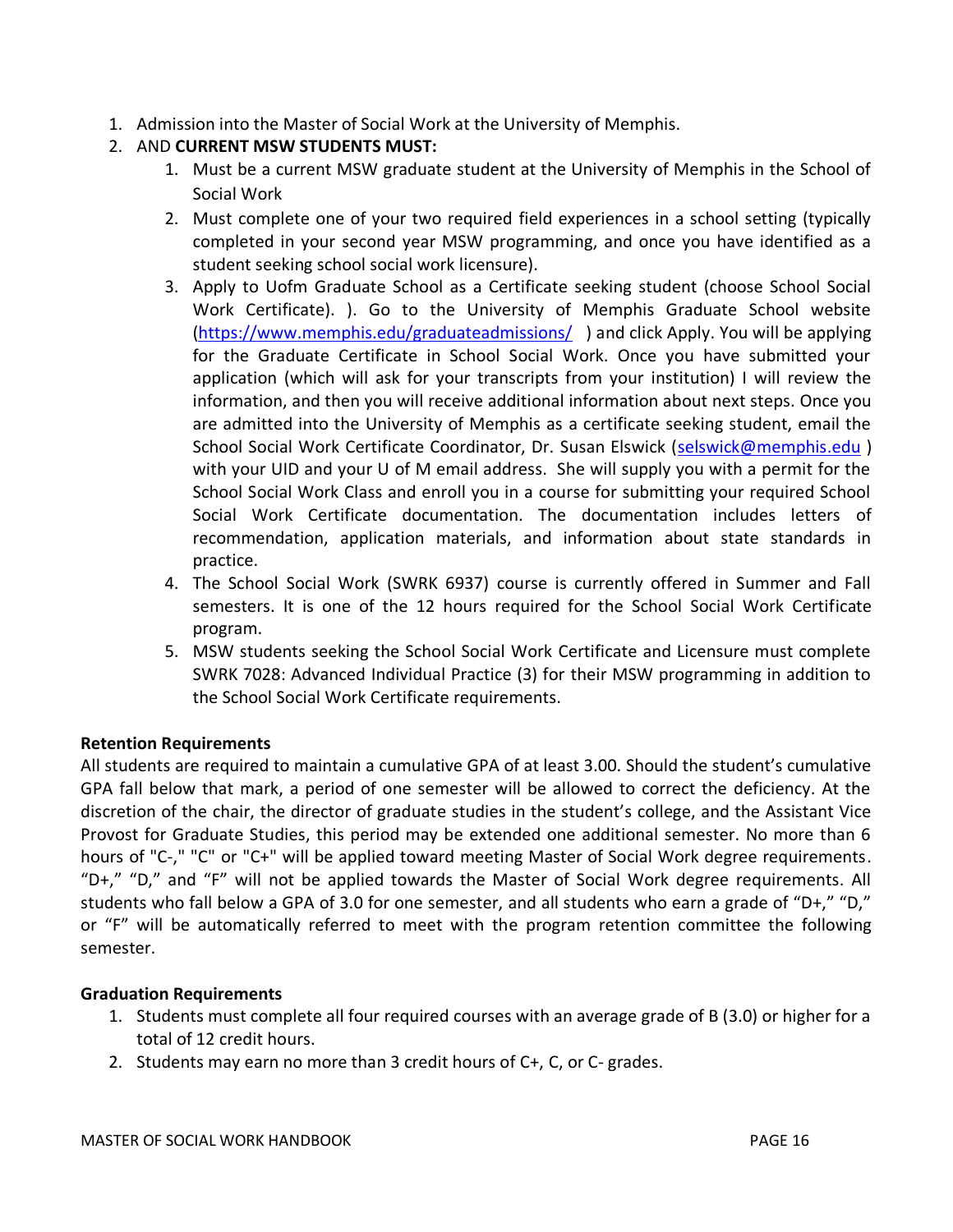3. The student must complete a graduate certificate candidacy form prior to the semester they plan to graduate from the program. Deadlines for candidacy forms for graduation are found here: https://www.memphis.edu/gradschool/current\_students/graduation\_information/graduation [deadlines.php](https://www.memphis.edu/gradschool/current_students/graduation_information/graduation_deadlines.php) (students are responsible for completing these forms by the required deadlines). The graduate certificate candidacy form can be found here: [https://www.memphis.edu/gradschool/pdfs/forms/graduate\\_certificate\\_candidacy\\_form2.pdf](https://www.memphis.edu/gradschool/pdfs/forms/graduate_certificate_candidacy_form2.pdf)

#### **School Social Work Graduate Certificate – 12 hours**

• SWRK 6937 - School of Social Work (3) REQUIRED (offered in Summer and Fall sessions)

Completion of one of the following two courses:

- SPED 6112: Func Anlys/Treat Prob Behv Online (3) (Now only offered in Spring)
- SPED 7000 Intro Excptional Learnr (3)

#### Completion of **6 semester hours** in an approved **school social work setting**.

- SWRK 7051 Field Placement I (3) and SWRK 7052 Field Placement II (3) **OR**
- SWRK 7053 Field Placement III (3) and SWRK 7054 Field Placement IV (3).

#### *School Social Work Licensure*

The School Social Work Licensure is administered by the School of Social Work. MSW students will meet all requirements for Tennessee School Social Work Licensure through the completion of three courses: SWRK 6937: School Social Work, SWRK 7028: Advanced Individual Practice Across Systems, and SPED 7517: Functional Analysis/Treatment of Problem Behavior. MSW students may use elective hours towards their School Social Work Licensure. Additionally, students seeking School Social Work Licensure will be required to complete their specialization year field placement in a school setting. MSW students must apply and be accepted into the Teacher Education Program. The following scores on the Pre‐ Professional Skills Test (PPST) are required: Reading 174, Math 173, and Writing 173. The PPST is waived if students achieve the following GRE scores: 143 verbal (350 Old GRE), 138 quantitative (350 Old GRE), 3.5 writing. Students interested in pursuing the School Social Work License should speak with their advisor early in their MSW program and contact Dr. Susan Elswick, [selswick@memphis.edu.](mailto:selswick@memphis.edu)

Students seeking licensure must do the following in addition to their coursework:

- Complete the TEP application on U of M website: [https://www.memphis.edu/tep/admission/tep](https://www.memphis.edu/tep/admission/tep-admissions.php)[admissions.php](https://www.memphis.edu/tep/admission/tep-admissions.php) The TEP application is a requirement for your licensure. Once you complete the TEP you may be asked to submit your GRE scores or take the Praxis Exam **IF** your undergraduate or graduate GPA does not meet the TEP requirements.
- Once all course work is completed, and all grades for all classes are finalized, the student must complete the School Social Work application found on the School Social Work Certificate website: <https://www.memphis.edu/socialwork/programs/certificate.php> and also found within the School Social Work certificate eCourseware program.
- Once the School Social Work application is submitted, The School Social Work Program Coordinator will write a letter of support for your successful completion of all licensure and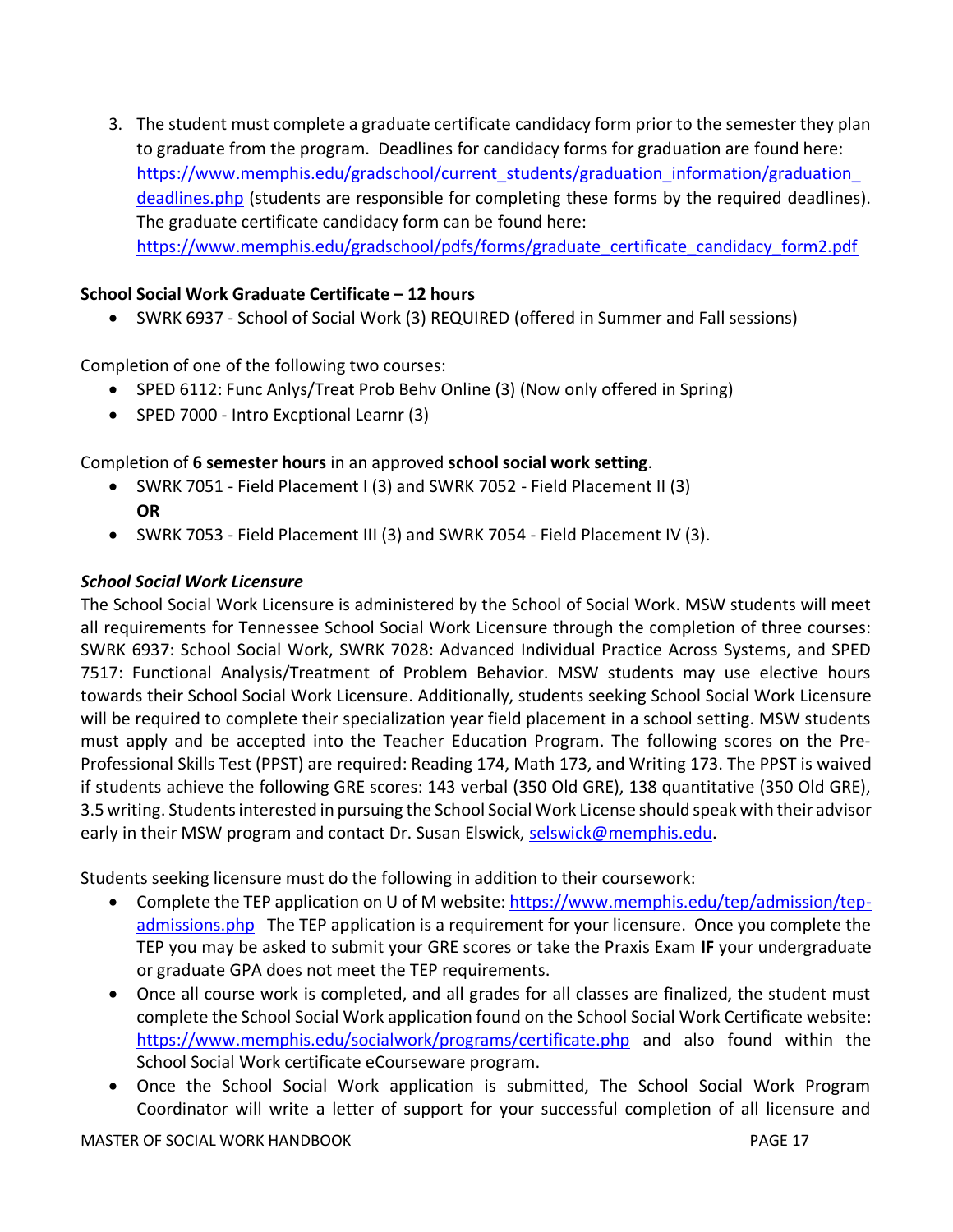certification requirements. This formal letter will be submitted to the office of TEP at the University of Memphis. Once the TEP reviews the letter of support, they submit your licensure documents to the TN State Department of Education (DOE) for review, approval, and completion. The TN State DOE will email you the official licensure within 6-8 weeks of U of M's submission. If you need your licensure expedited for purposes of employment in a local district, you can request a letter from the School Social Work Certificate Program Coordinator, Dr. Susan Elswick [\(selswick@memphis.edu\)](mailto:selswick@memphis.edu) that can be used by your school districts superintendent to expedite the licensure process.\*\*\*This is not a guaranteed process but has assisted students in the past\*\*\*

#### **Other Certificate Programs**

#### **Graduate Nonprofit Management and Leadership**

The Graduate Nonprofit Management and Leadership Certificate are administered by the Division of Public and Nonprofit Administration. These certificates prepare students for leadership in the nonprofit sector. Through coursework and an internship, students gain information about nonprofit leadership and management, resource development, and program evaluation. MSW students, with approval of their advisor, may be able to use elective credits, field placement, and/or the required program evaluation course to complete program requirements for one of these certificates. MSW students interested in pursuing these certificates should speak with their advisor during the first year of the MSW program and contact the director of the Division of Public and Nonprofit Administration, 123 McCord Hall, 901‐678‐ 4395.

#### **Local Government Management**

The Graduate Certificate in Local Government Management is administered by the Division of Public and Nonprofit Administration. This certificate program prepares students to face urban and regional challenges around local government operations; conflict management and negotiation; budgeting processes and financial management; ethics and accountability; personnel and risk management; politics and policy making; and civic engagement and volunteer involvement. The Certificate requires fifteen (15) credit hours. MSW students may use their nine (9) elective hours towards completion of the 15 required hours. MSW students interested in pursuing this certificate should speak with their advisor early in the MSW program and contact the director of the certificate.

#### **Disability Studies**

The Interdisciplinary Graduate Certificate in Disability Studies is administered by the Department of Counseling, Educational Psychology, and Research in the College of Education. The certificate prepares students to work in fields of practice with people with disabilities. It requires twelve (12) credit hours including two courses in rehabilitation counseling and one in disability law. MSW students interested in pursuing this certificate should speak with their advisor early in the MSW program and contact the director of the certificate, 119 Patterson Hall, 901‐678‐4021.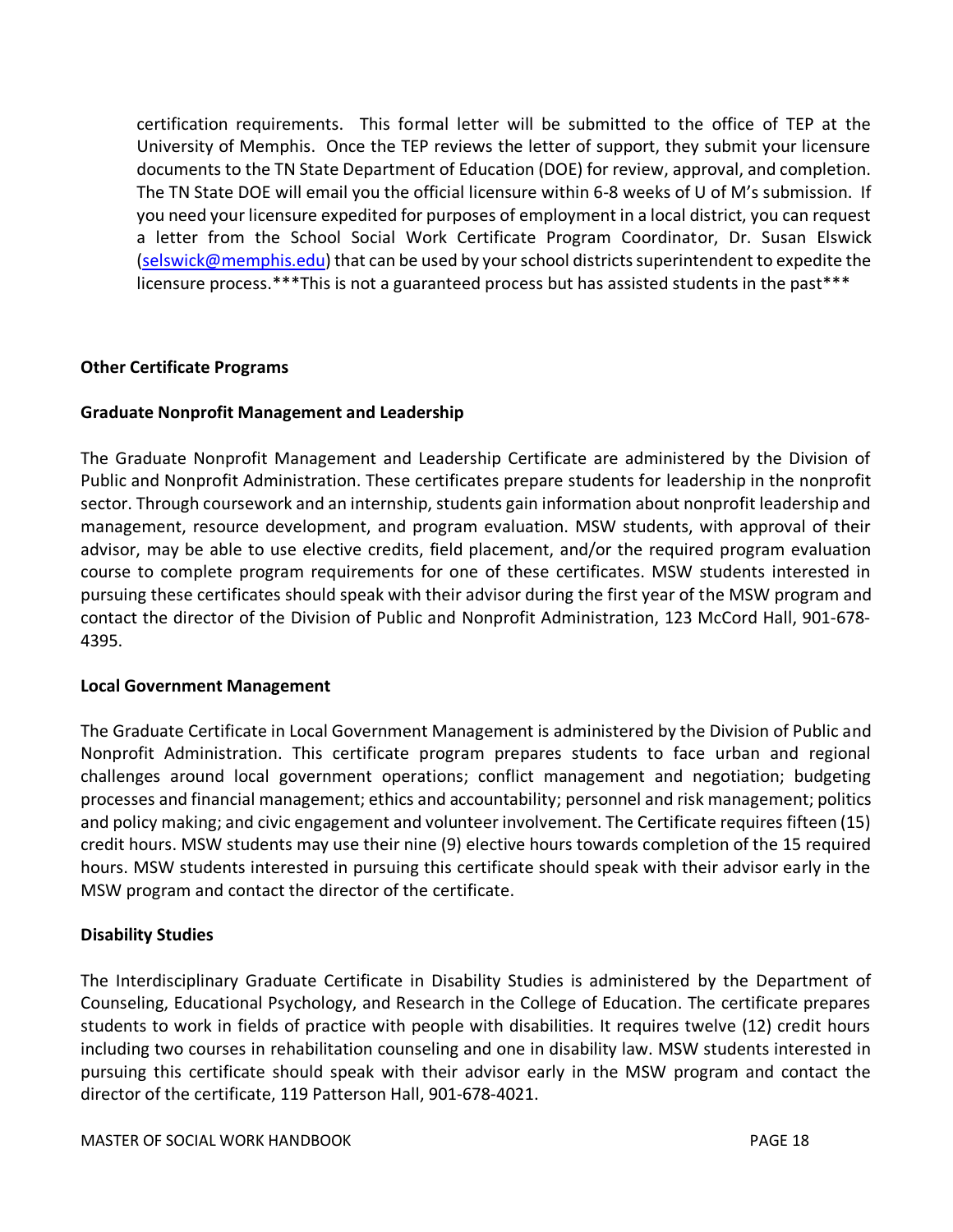#### **Women's Studies**

The Graduate Certificate in Women's Studies is administered by the College of Arts and Sciences. The purpose of the certificate is to develop interdisciplinary understandings of the social, political, and cultural roles of gender and to synthesize theoretical approaches to gender and race across the social sciences and humanities. The Certificate in Women's Studies requires twelve (12) credit hours. Some of these hours may count as electives for MSW students. MSW students interested in pursuing this certificate should speak with their advisor early in the MSW program and contact the director of the certificate, 107 Scates Hall, 901‐678‐3550.

#### **DUAL DEGREE PROGRAMS**

Students seeking dual degrees must be admitted to both graduate programs and follow a program of study that leads to the successful completion of the program requirements for both degrees. Up to **fifteen credit hours** may be shared between the two programs (provided that the student meets all degree requirements for both programs). Students enrolled in dual-degree programs must meet regularly with advisors from both programs.

Students who are interested in pursuing other dual degree options should consult with the MSW program director and their assigned advisor. It is recommended that students who are interested in pursuing this option start planning at the point of admission to the MSW program if possible.

Social work has two dual degree programs that are currently recognized by the University of Memphis Graduate School. These are the Master of Social Work/Master of Public Health (MSW/MPH) and the Master of Social Work/ Master of Science in Instructional Curriculum and Leadership with a specialization in special education and an emphasis in applied behavioral analysis. Requirements for these two dual degrees are asfollows:

#### **Dual MSW‐MPH**

A program of study leading to both a Master of Social Work (MSW) and a Master of Public Health (MPH) is offered. Students must meet the following requirements.

*A. Program Admission*

Admission to the dual program will require separate admission to each program. Students are admitted to each program separately and must meet ALL admissions criteria for each degree. Completion of one degree is not contingent upon completion of both.

*B. Program Requirements*

Students may earn up to a maximum of twelve hours of dual credit. The following courses will qualify for both the MSW and the MPH.

a. PUBH 7132 may be substituted for SWRK 7026.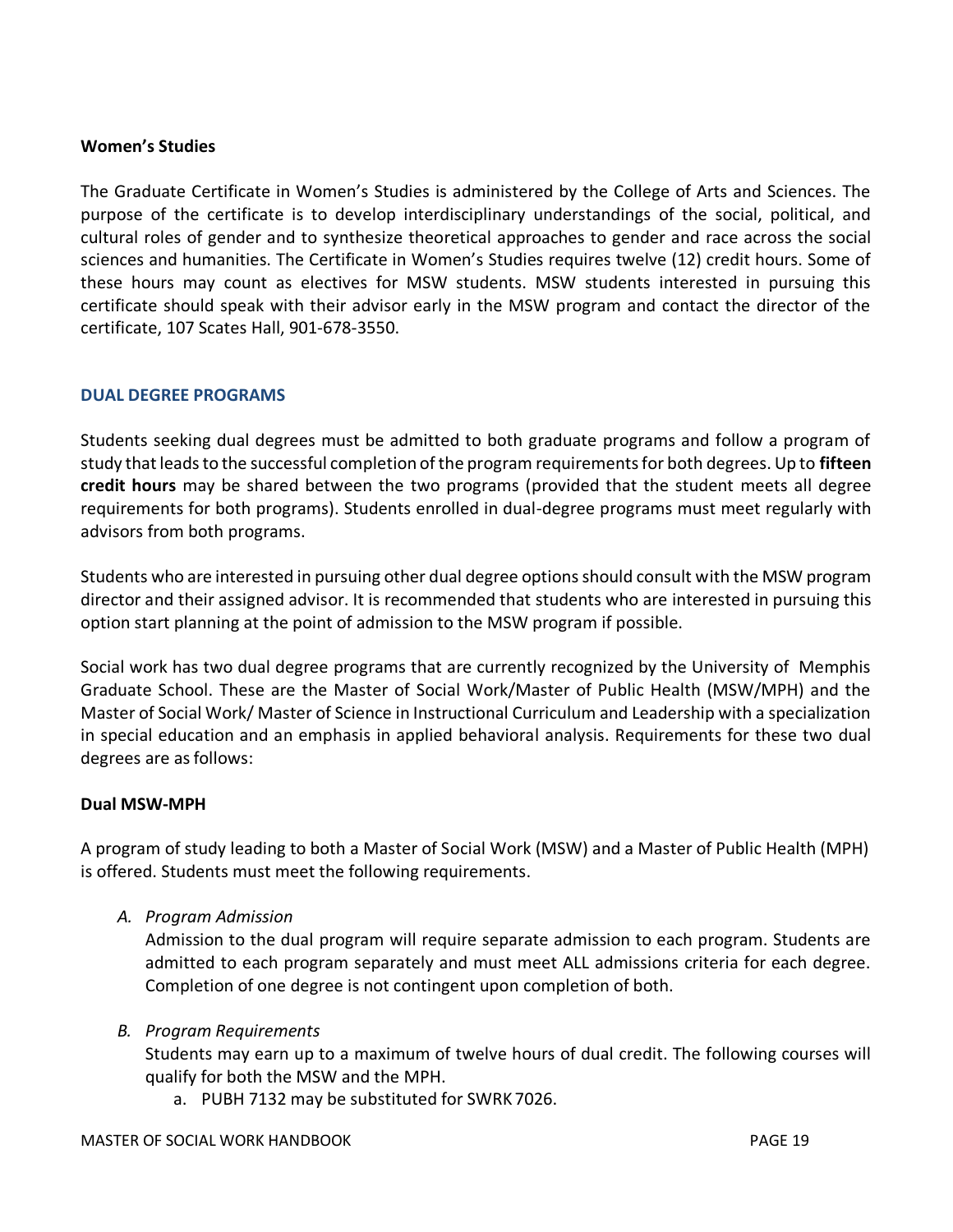- b. PUBH 7985 may be substituted for either SWRK 7053 or SWRK 7054.
- c. Electives in either of the two programs may be shared.

#### **Dual MSW‐MS**

A program of study leading to both a Master of Social Work (MSW) and a Master of Science in Special Education/Applied Behavior Analysis (MS) is offered. Students must meet the following requirements.

*A. Program Admission*

Admission to the dual program will require separate admission to each program. Students are admitted to each program separately and must meet ALL admissions criteria for each degree. Completion of one degree is not contingent upon completion of both.

#### *B. Program Requirements*

Students may earn up to a maximum of twelve hours of dual credit. The following courses will qualify for both the MSW and the MS.

- a. EDPR 7521 may be substituted for SWRK 7025.
- b. SPED 7519 may be repeated and may be substituted for SWRK 7053 or SWRK7054.
- c. Electives in either of the two programs may be shared.

#### **Other Dual Degree Options**

Students may propose other dual degree programs with permission of both graduate directors. Students interested in pursuing other dual degree options not listed above may, with the help of their MSW advisor **and** the advisor in the other involved department, develop a degree plan that will result in the two degrees with some shared credit. All dual degrees must be approved in writing by the MSW program director. A copy of the degree plan with the signature of the MSW program director must be kept in the student's file in the MSW office.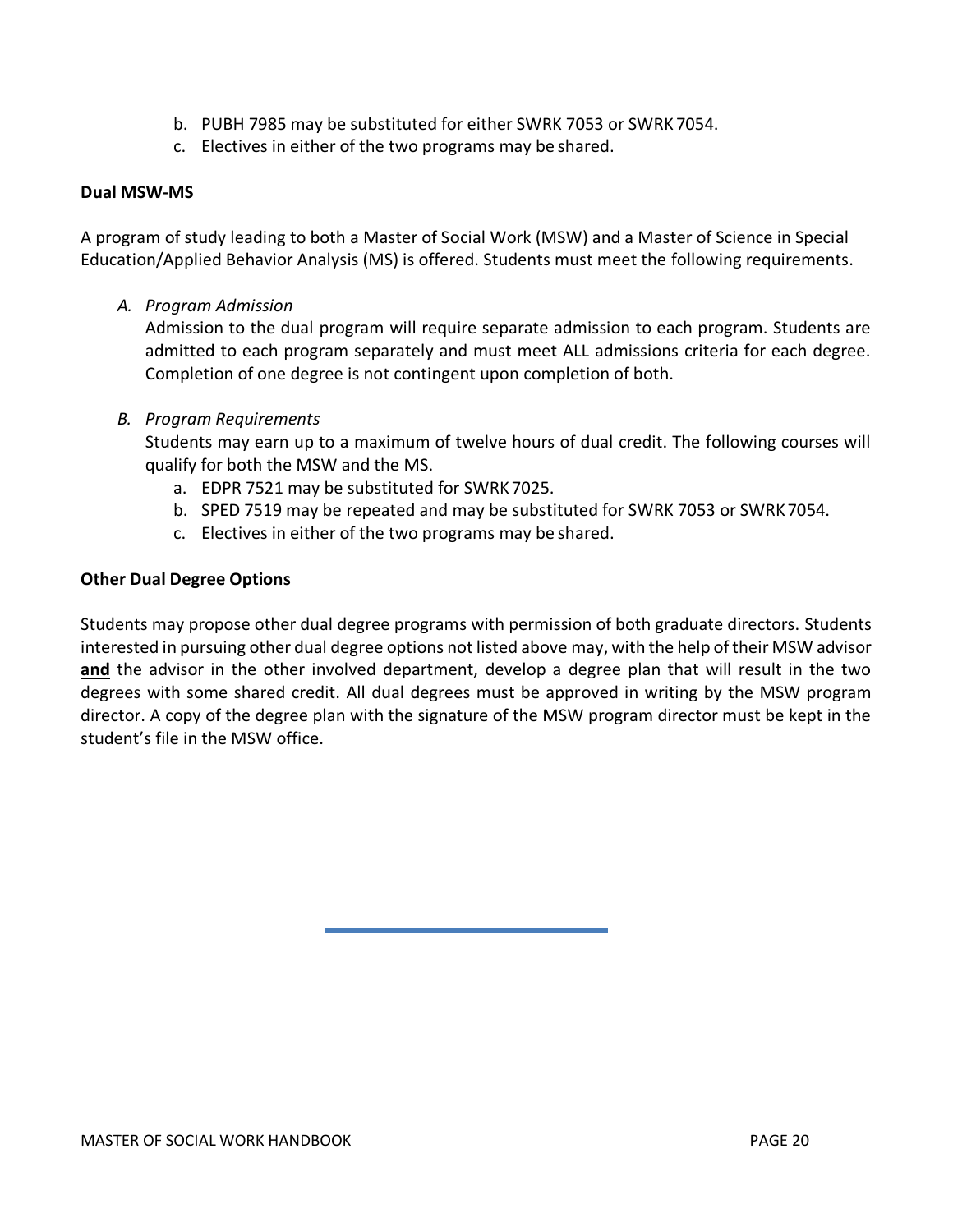#### **INDEPENDENT STUDY/DIRECTED RESEARCH PROJECT**

An independent study/directed research project is not required for the Master of Social Work program. Students who would like to complete a research project or independent study should plan to do so during the specialization year and should follow all procedures in this manual.

An independent study or directed research project is a three‐credit course which replaces one elective. Independent studies and research projects should be arranged prior to the semester in which the student wants to complete the project. Working with a faculty member, the student should write a brief proposal detailing the subject of the independent study/project and the final product(s) that will be produced. Once the proposal is approved, the student may be given clearance to register for the course.

#### **THESIS**

A thesis is not required for completion of the Master of Social Work Program. Students electing to complete a thesis must have a GPA of 3.3 or higher at the completion of 30 credit hours. A Master's thesis is completed during the specialization year.

A thesis is a two‐semester commitment. Although completed during the specialization year, it is strongly recommended that students planning a thesis discuss their intent with the advisor during the first year. Students seeking to complete a thesis will register for six hours of SWRK 7996 replacing two electives. Prior to registering for the first thesis course, the student must form a committee of three faculty members. The chair of the thesis committee must be a full‐time faculty member in the School of Social Work and a full member of the graduate faculty. Affiliate or adjunct faculty may serve as members of the thesis committee, but no more than one affiliate or adjunct faculty member may serve on the thesis committee. Two of the three committee members must be social work faculty. A list of graduate faculty members may be obtained from the University of Memphis Graduate School's website: ([http://www.memphis.edu/gradschool/faculty\\_staff/graduate\\_faculty/gradfaculty.php](http://www.memphis.edu/gradschool/faculty_staff/graduate_faculty/gradfaculty.php))[\).](http://www.memphis.edu/gradschool/faculty_staff/graduate_faculty/gradfaculty.php))

A thesis proposal should be completed prior to registering for the first thesis credit. Most social work thesis proposals will require review by the University's Institutional Review Board (IRB). The student should work closely with the chair of his/her committee to clarify whether IRB review is needed. It is strongly recommended that the student begin the IRB review process prior to enrolling in the first course. Information about IRB review can be found on the University of Memphis Human Subjects Research website [\(http://irb.memphis.edu/\).](http://irb.memphis.edu/))

Students completing a thesis must follow all Graduate School policies. It is the student's responsibility to carefully check deadlines for graduation, follow guidelines for formatting, and ensure that all required forms are submitted to the Graduate School on time. Information about Graduate School policies may be found on University of Memphis Graduate School website:

([http://www.memphis.edu/gradschool/resources/forms\\_index.php](http://www.memphis.edu/gradschool/resources/forms_index.php))[\).](http://www.memphis.edu/gradschool/resources/forms_index.php))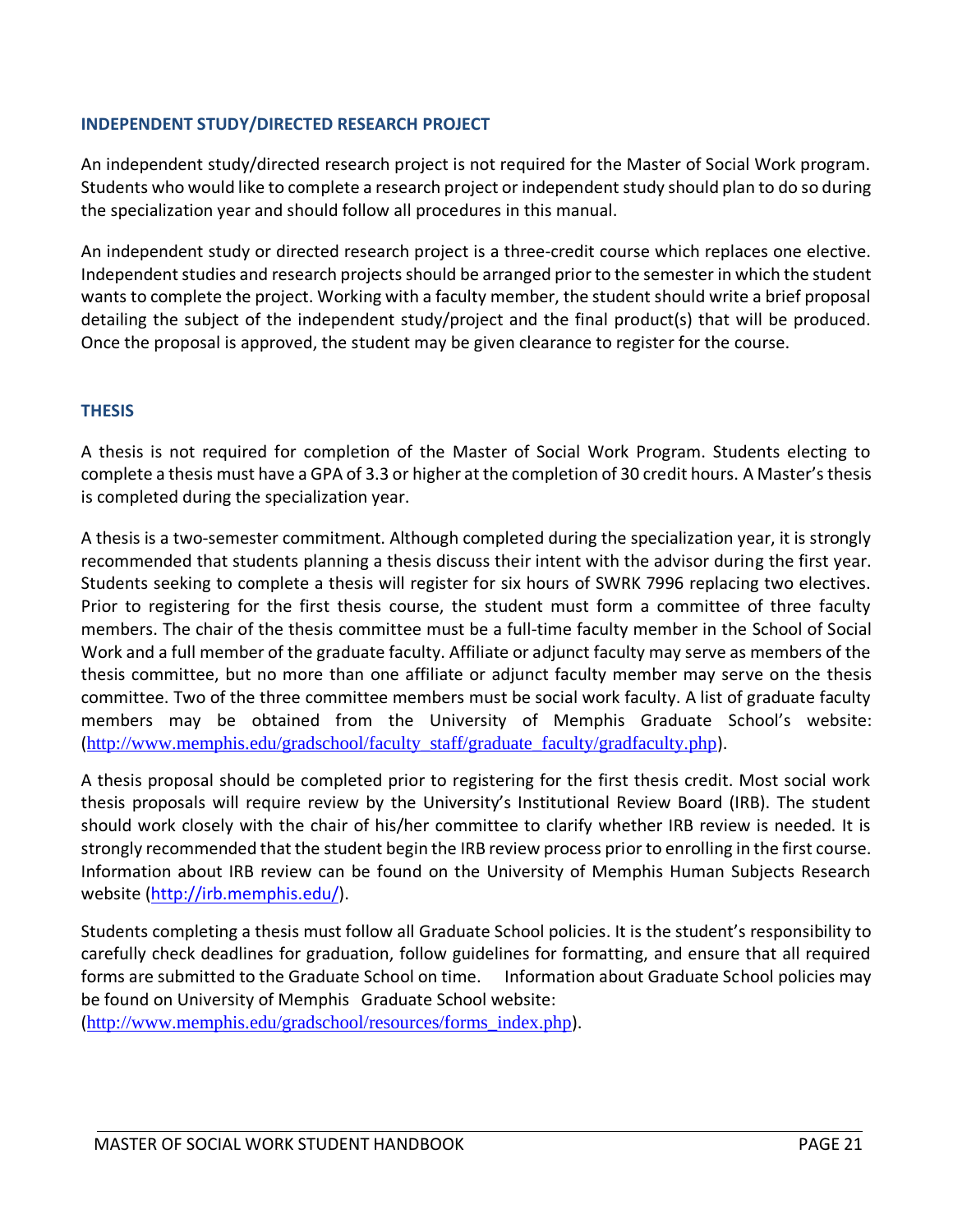#### **FIELD**

#### **FIELD PRACTICE**

Field placement is an important component of the Master of Social Work program and is designed to integrate academic learning with "real world" social work experience. An internship placement provides opportunities for the student to apply concepts and skills learned in the classroom in a real‐ world work setting and to build a work history of relevant experience that will assist the student in beginning her/his social work career.

The purpose of the internship is to provide students with the opportunity to test, through practical experience, the knowledge and skills acquired in academic courses. The experience also allows students to identify areas in which they need additional educational experience. Students learn role behavior and techniques necessary to function effectively as social workers at both the foundation (generalist) level and the advanced (specialization) level. The experience provides further value by helping students to decide what kind of position they wish to pursue after graduation. Internships primarily are to provide a learning experience for the student. Secondarily, internships provide a valuable community service by contributing to the organizations where students are placed by offering assistance on valued projects and bringing new ideas to practitioners.

#### **FIELD PLACEMENT PROCESS**

Refer to Field Manual for information on field courses and the field placement process.

#### **MSW DISTANCE-EDUCATION FIELD PRACTICE**

The University of Memphis School of Social Work Office of Field Practice works closely with distance students to collaboratively facilitate field placements with partnering organizations. When pursuing graduate study in social work, the field education requirements are an important consideration.

Distance students are required to make the initial contact with prospective agencies of interests to gauge availability of the agency to have a student and collect the contact information for the Field Director and Field Assistant. This information is needed because the Office of Field Practice may not know the agencies that the distance students are approaching if said agencies have not had a previous student. New agencies must have Affiliation agreement negotiations and other required communication with the school. Once the student's plan is approved, both distance and campus student must be interviewed prior to confirmation of the placement. This process must occur before the student can begin their field placement with an agency.

If distance student are unable to secure a placement within their geographical area, then they must understand that they will have to accept a placement in Memphis, TN.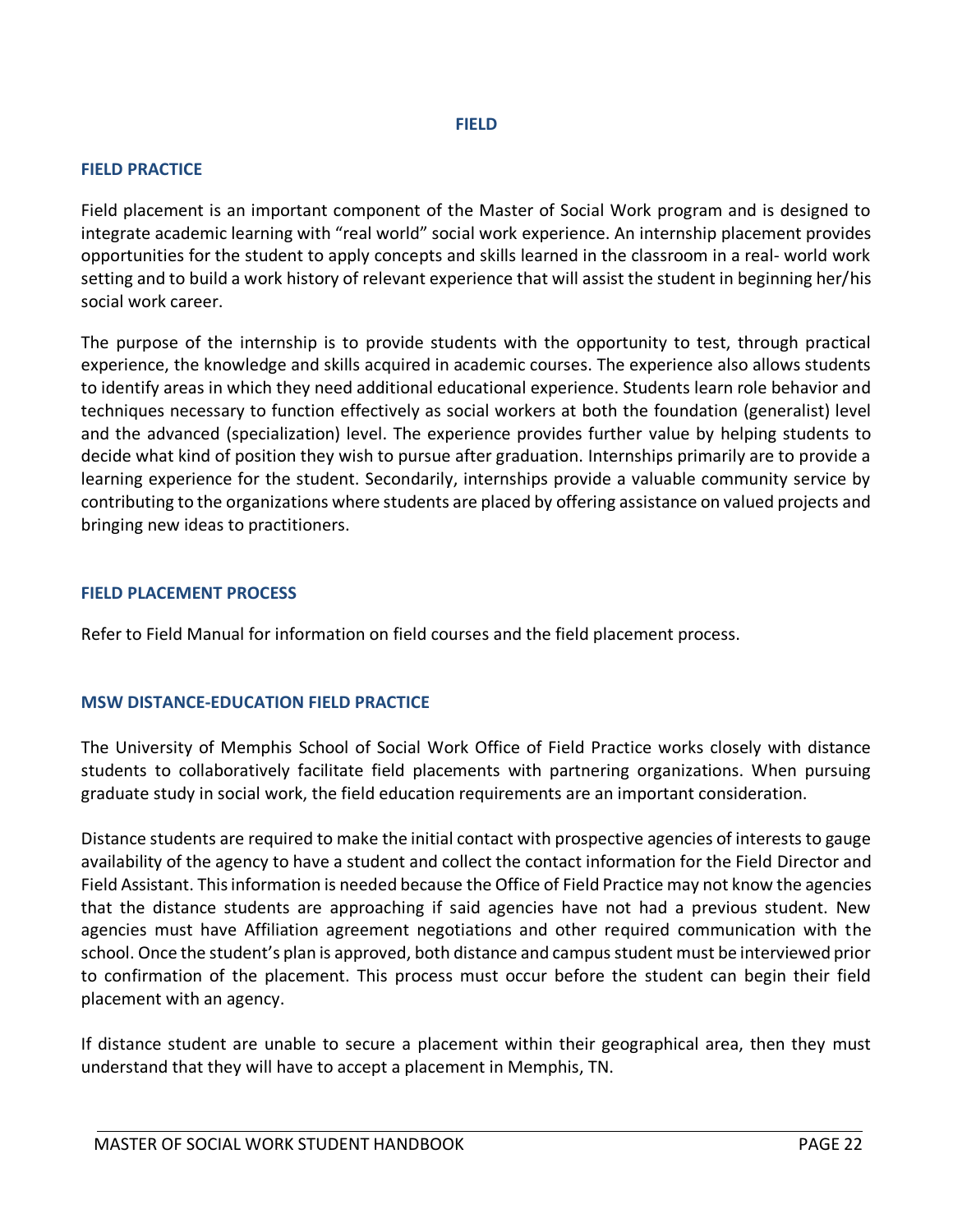#### **PROFESSIONAL LIABILITY INSURANCE**

All students enrolled in field placement are responsible for procuring liability insurance (with a minimum coverage of 1,000,000/5,000,000) prior to the beginning of field placement. Prior to beginning placement, the student must join the National Association of Social Workers (NASW) and then purchase coverage through the National Association of Social Workers Assurance Services. Further information can be found ontheir website:

<http://www.naswassurance.org/malpractice/professional-liability-individuals/>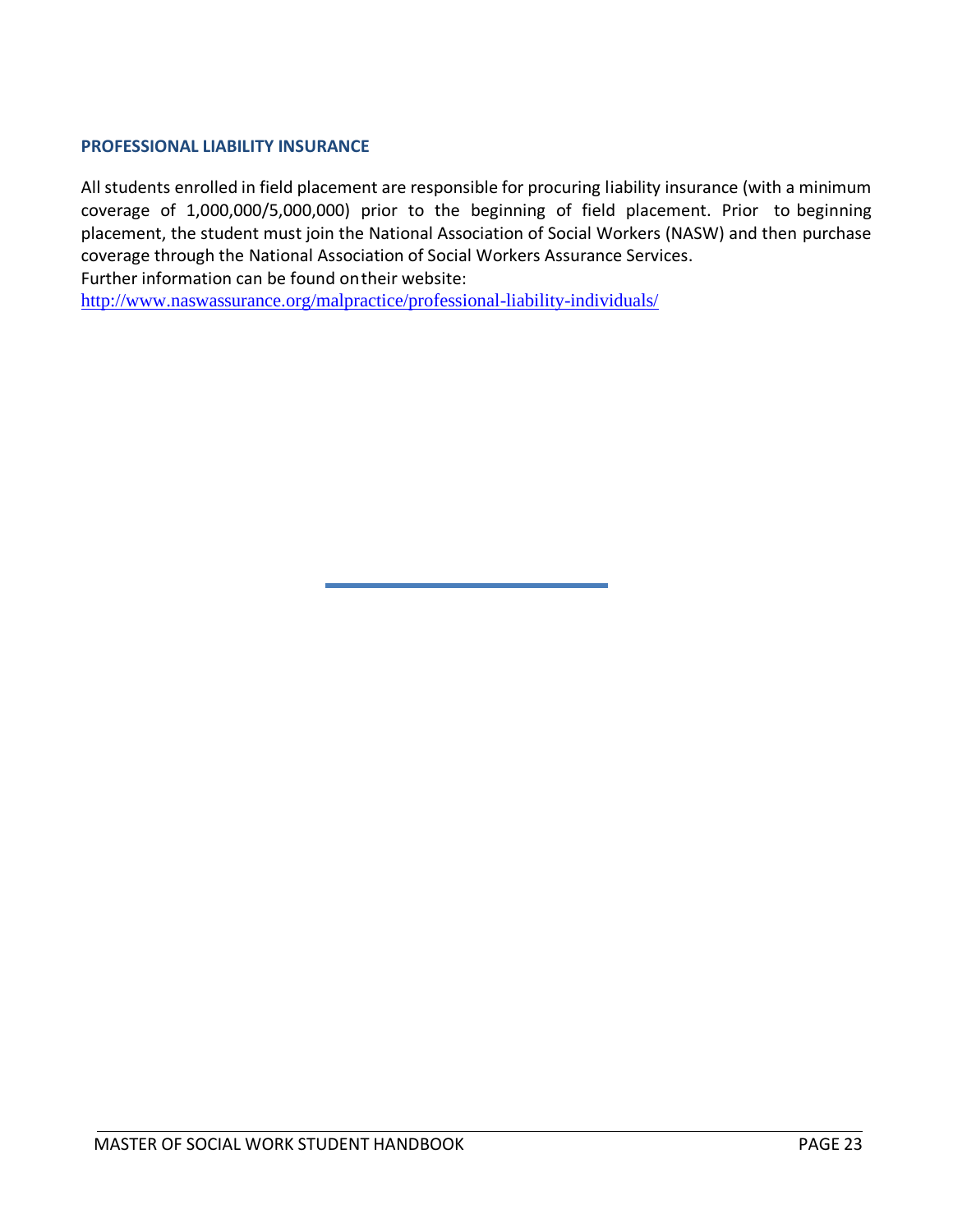#### **POLICIES & PROCEDURES**

#### **ADVISING**

Students must seek advising from their assigned academic advising during the advising period in the Fall (advising for Spring) and Spring (advising for Summer and Fall) semesters. The advising period varies but it is usually 10 to 15 days prior to the first day of registration for graduate students. Students who are not advised in a timely manner risk not being able to enroll in the courses they need for on-time graduation from the MSW.

Advising is an essential component of the MSW program. During the summer prior to enrollment in the program, the MSW program director or MSW admissions director advise all incoming students. In August, new students are assigned an adviser who follows them throughout the program. The academic advisor is a full‐time member of the MSW faculty. Major responsibilities of the academic advisor are as follows:

- Assist students in assessing their aptitude and suitability for a career in social work practice;
- Provide students with specific information about courses and program requirements;
- Provide the students with permits to register for courses;
- Advise on course planning in relation to the program's course requirements and the student's educational needs;
- Consult with students as they prepare for field placement;
- Assist students in evaluating their progress and performance in theprogram;
- Advise students who experience class and field performance difficulties or other issues related to their professional education; and
- Serve as a mentor to students as they enter the profession of socialwork.

Advisors will provide students with a program of study worksheet which includes a tentative schedule of courses that they intend to take during their MSW program. This tentative program of study may be reviewed and revised as needed. Students may also find recommended programs of study in the student handbook above and on the program website:

<https://www.memphis.edu/socialwork/programs/graduate.php>

It is the student's responsibility to schedule an appointment with the advisor each semester that he/she is in the program. If a student decides to change his/her program of study, it is the student's responsibility to notify the advisor.

#### **ADDING AND DROPPING COURSES**

Courses may be added or dropped after initial registration for a limited time only. Refer to the Student Calendar at [http://www.memphis.edu/registrar/calendars/ f](http://www.memphis.edu/registrar/calendars/)or appropriate deadlines. Courses may be added late only upon approval of the instructor and the director of graduate studies in the student's college.

Courses may be dropped after the drop date only when circumstances beyond the student's control make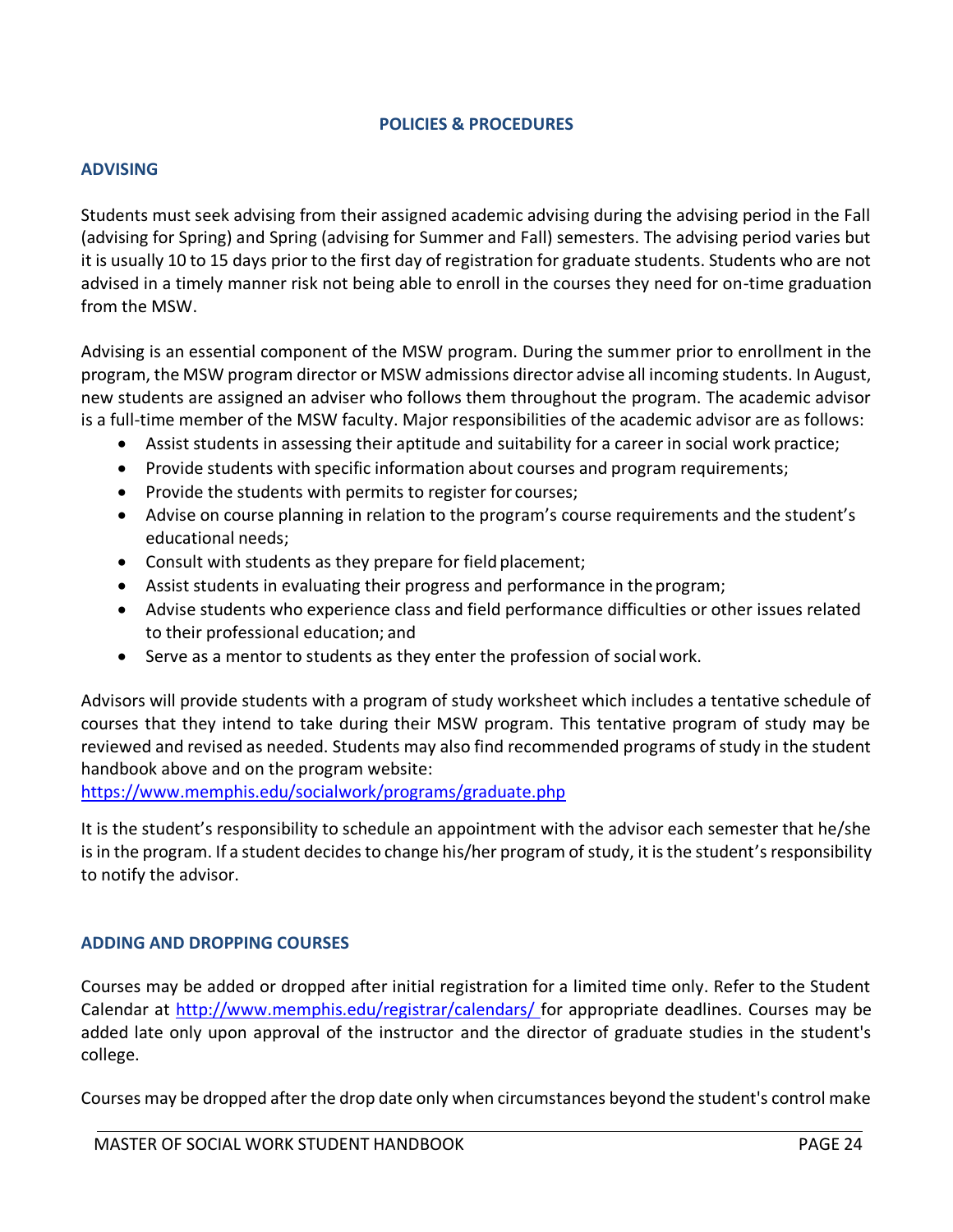it impossible to complete the semester. Late drops must be approved by the director of graduate studies in the student's college. Students enrolled on a non‐degree basis must obtain the approval of the Vice Provost for Graduate Studies or designee in order to withdraw from a course. VA benefits and Title IV funds for enrollment fees are subject to cancellation and immediate repayment if the recipient stops attending, whether or not he/she has dropped acourse.

#### **TRANSFER CREDITS**

Up to **twenty‐four hours** of transfer credits may be used to meet the requirements of the Master of Social Work program. A student seeking to transfer courses must provide his/her advisor with 1) a transcript demonstrating that the course was completed with a grade of B or better and 2) a syllabus from the semester during which the course was taken. Only graduate level courses can be approved for transfer credit.

Transfer credits that are to be used to replace required generalist courses in practice, SW Across the Lifespan, psychopathology or field must be from an accredited or candidacy Master of Social Work program. Transfer credits used to replace generalist policy (SWRK 7030) or research (SWRK 7025) can be from social or behavioral science courses outside of social work. Students seeking to replace required courses with transfer courses must provide written product(s) which demonstrate that **all** required competencies for the replaced course have been met. If the student has kept papers, projects, assignments, or final exams from the class, these may be used as the written products. Students who cannot bring in class assignments may write a summary statement detailing how each course competency was completed in the prior course.

Transfer credits that are used to replace elective hours can be taken in social work or any field of study related to social work. The student's advisor and the MSW program director will review and approve the student's request for transfer of elective hours.

All transfer credits must come from an accredited college or university. Transfer credit cannot be given for continuing education, work experience, or life experience.

#### **CREDIT BY EXAM**

Students who believe that they have completed course content in prior graduate or undergraduate courses may seek credit by exam. Credit by exam will only be given for the following courses: SWRK 7001, SWRK 7002, SWRK 7003, SWRK 7005, SWRK 7021, SWRK 7022, SWRK 7025, and SWRK 7030.

No more than nine credit hours may be granted by exam. Students who want credit by exam are responsible for obtaining the appropriate graduate school form and obtaining the signatures of their advisor, director of the MSW program, and chair of the School of Social Work.

Testing out of a social work course is a two‐step process. Students must 1.) Complete the final exam for the course with a grade of 80% or better and 2.) Write a summary statement explaining how every course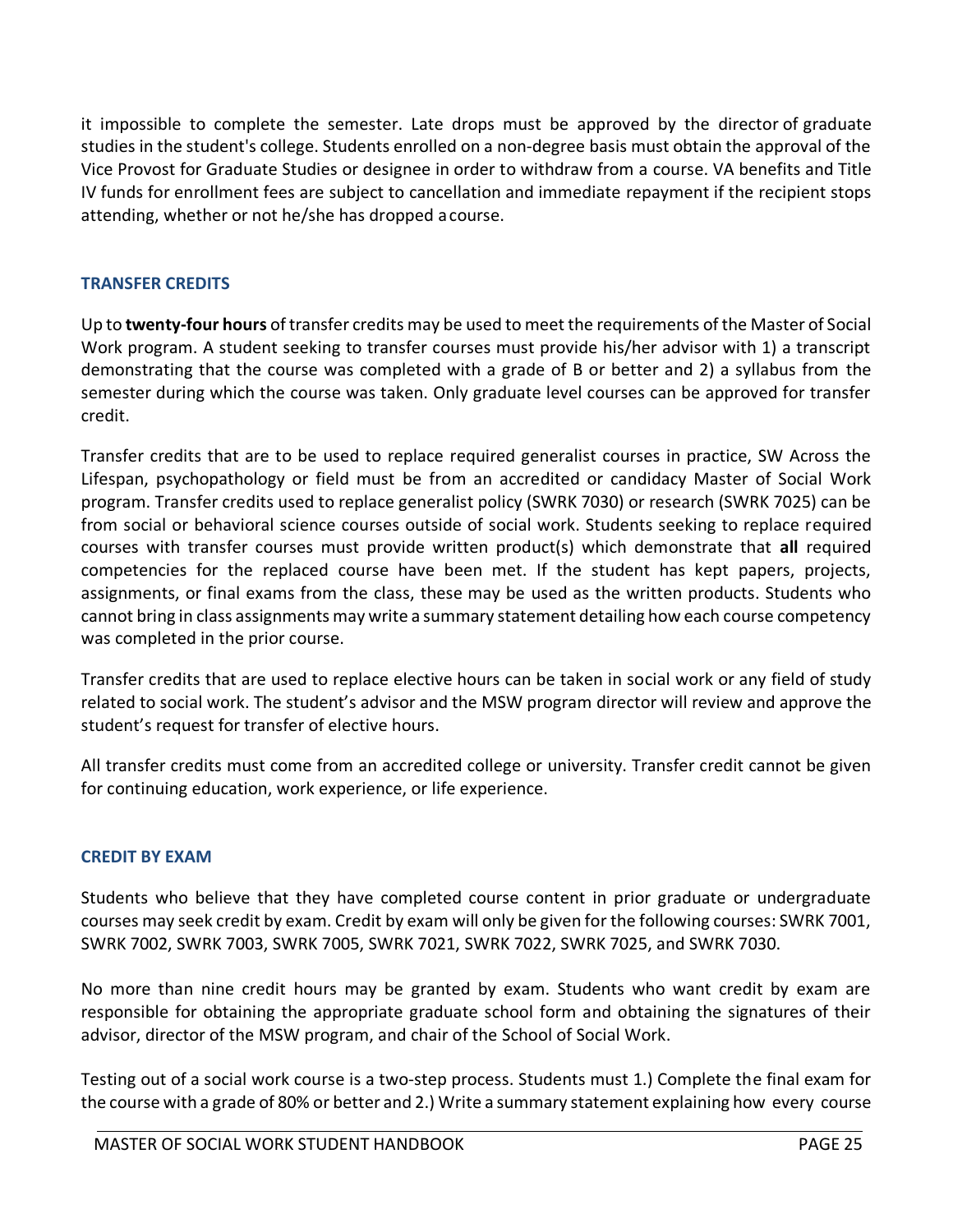competency has been met through prior coursework. Internship experience can be described in prior coursework but not work experience. Credit by exam is not given for life experience or for prior paid work experience.

#### **WORK/LIFE EXPERIENCE**

The University of Memphis Master of Social Work program does NOT give credit for prior life experience or for prior work experience. In addition, credit may not be given for continuing education hours. This University of Memphis MSW program follows this policy strictly to be in compliance with Council on Social Work Education (CSWE) accreditation standards.

#### **GRADING SYSTEM**

The grades that may be awarded are as follows: A+, A, A‐, B+, B, B‐, C+, C, C‐, D+, D, or F." Grades used to postpone or suspend course completion include "I" (incomplete), "IP" (in progress), and "W" (withdrawn).

| Grade     | <b>Quality Points</b> | Grade | <b>Quality Points</b> |
|-----------|-----------------------|-------|-----------------------|
| $A+$      | 4.00                  | $C+$  | 2.33                  |
| A         | 4.00                  | ◡     | 2.00                  |
| A-        | 3.84                  |       | 1.67                  |
| B+        | 3.33                  | D+    | 1.33                  |
| B         | 3.00                  | D     | 1.00                  |
| <b>B-</b> | 2.67                  |       | 0.00                  |

#### **PLUS/MINUS GRADING SCALE**

Grades of IP, S, and U do not carry any quality points and are not included in computing GPA.

Students must maintain a GPA of 3.0 throughout the program. Students who earn a grade of C+ or lower in a class may choose to retake the course one time to improve their grade.

A grade of D+ or lower will not count toward graduation. Regardless of whether the student plans to retake the course, a grade of D+, D, or F will result in an automatic referral to the program retention committee during the following semester.

#### **INCOMPLETE**

The grade "I" (incomplete) may be assigned at the instructor's discretion in any course in which the student is unable to complete the work due to extraordinary events beyond the individual's control. The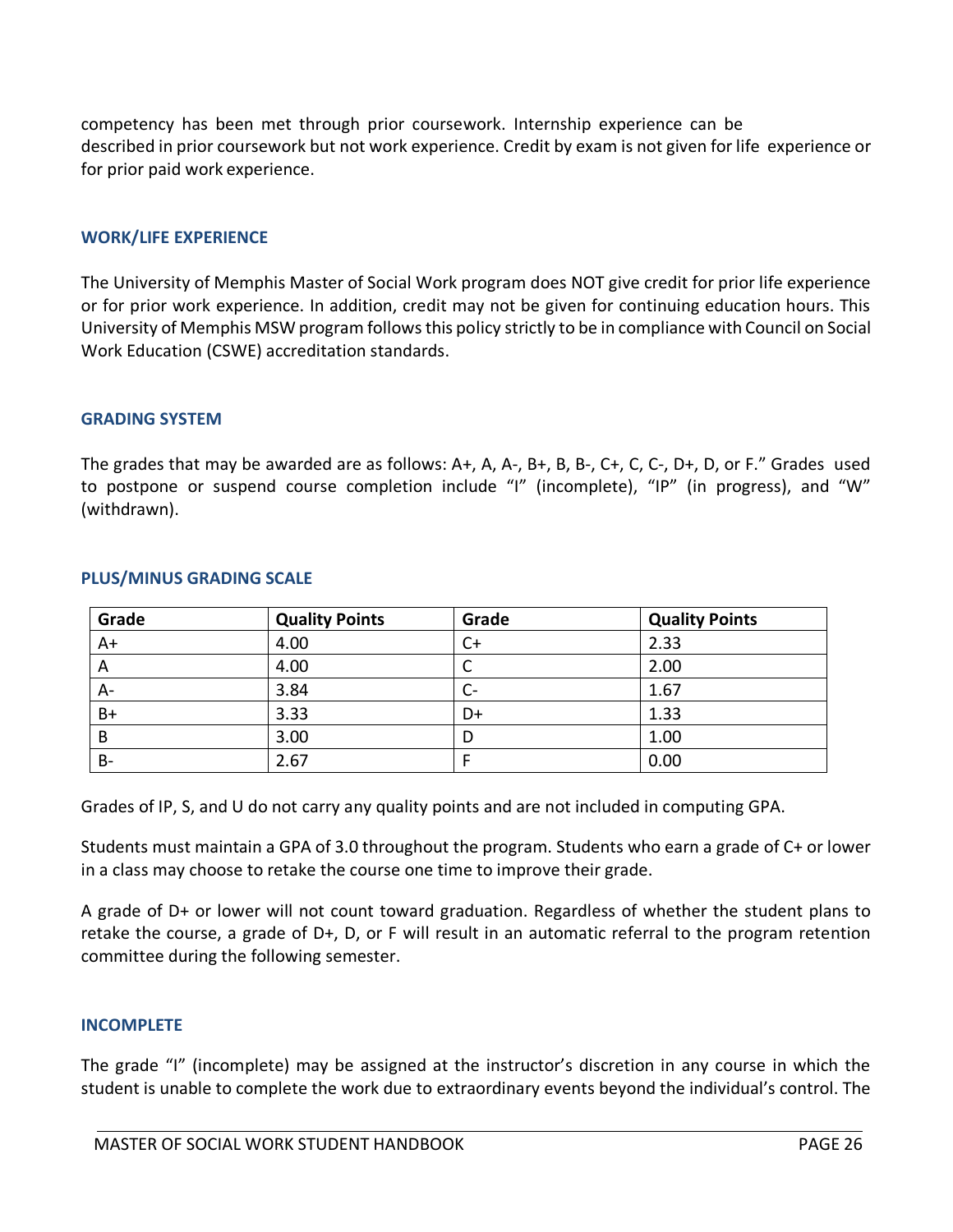"I" may not be used to extend the term for students who complete the course with an unsatisfactory grade. The "I" grade indicates that you have not completed the course for some unavoidable reason that is acceptable to the instructor. Graduate students have ninety (90) days from the end of the semester in which to complete thework.

Unless the student completes the requirements for removal of the "I" within the allotted number of days from the end of the semester or summer term in which it was received (see University Calendar), the "I" will automatically change to an "F," regardless of whether or not the student is enrolled. The instructor may grant a 45‐day extension if sufficient extenuating circumstances exist. At the end of the 45‐day extension period, the "I" grade will automatically revert to an "F" if the student has not completed the requirements. The student will be certified for graduation when all requirements are met, including the removal of all "I" grades. For students who have an "I" in the semester in which they expect to graduate, the certification process and graduation will automatically be deferred to the next term.

#### **ACADEMIC HOLDS**

Students who earn academic holds will have to petition the MSW Program Director for their removal. Academic holds will be removed by the MSW Program Director after official semester grades are posted and student has demonstrated adequate progress toward good academic standing.

#### **GRADE APPEALS**

The appeal procedure provides any graduate student at The University of Memphis with a clearly defined avenue for appealing the assignment of a course grade that the student believes was based on prejudice, discrimination, arbitrary or capricious action, or some other reason not related to academic performance. **In all cases the complaining student shall have the burden of proof with respect to the allegations in the complaint and in the request for a hearing.**

The student must institute the appeal process within thirty (30) class days following the University deadline for posting grades in the system. If the instructor, chair, or dean fails to respond to the student's complaint within the time limits, the Graduate Grade Appeals Committee shall act on the student's complaint. The procedure is terminated if the student and the instructor agree on the grade. If neither the student nor the instructor appeals a decision within the appropriate time limit, the disposition of the complaint made in the previous step shall befinal.

A written record of all decisions shall be kept with the file at all steps in the process. Copies of all correspondence and records shall be retained in the office in which the complaint is finally resolved. The original documents shall be forwarded to the Graduate School for filing.

All parties must carefully adhere to the following procedure, observing the deadlines.

*Step 1: Time Limitation:* Early enough to meet the deadline in Step 2.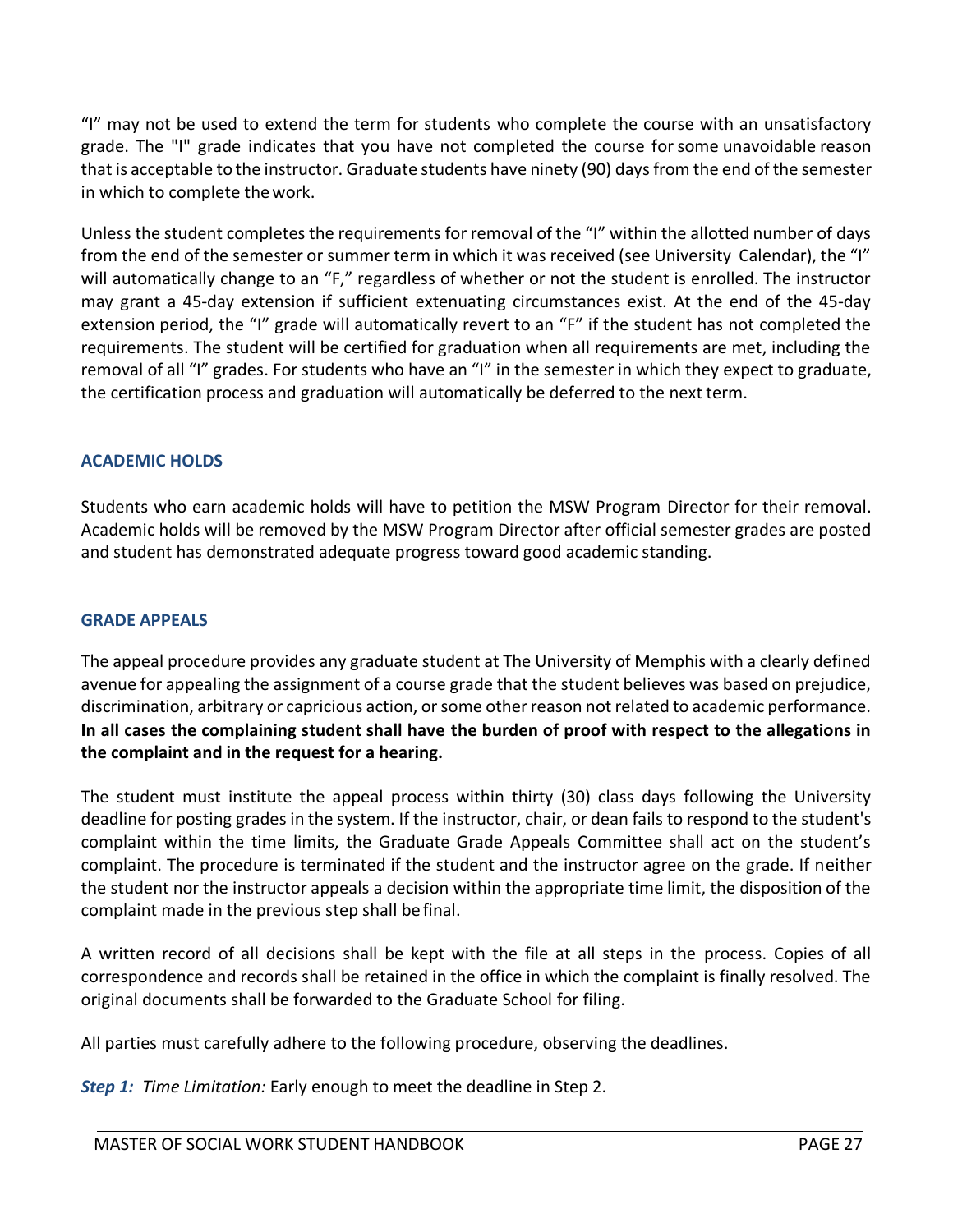The student shall first consult with the instructor in an effort to provide a satisfactory resolution of the complaint. In the event the student cannot schedule a meeting with the instructor, the student may contact the department chair, who shall schedule the meeting between the student and the instructor. If for any reason the instructor is not available, proceed to Step 2. If agreement is reached between the student and instructor, the appeal process ends.

*Step 2*: *Time Limitation:* Thirty (30) class days from the University deadline for posting grades in the system.

If the complaint is not resolved in Step 1, the student must complete a Graduate Grade Appeal Form (available in PDF format on the Graduate School's homepage, in the departmental office, or in the Graduate School). This form, accompanied by a written statement detailing the factual basis of the complaint along with the instructor's written rebuttal, shall be taken by the student to the chair of the school in which the course was taken. The written complaint must be received by the chair within thirty (30) class days from the University deadline for posting grades in the system. The department chair shall then address the complaint in consultation with the instructor and the student within fifteen (15) class days of the date of submission of the written complaint. If the instructor is unavailable, the chair should proceed with the appeal. The department chair may utilize any resources available to resolve the grade conflict. The chair must provide a written rationale for any decision made, which shall become part of the file.

If the department chair was the instructor of the course involved in the complaint, or if for any reason the chair disqualifies him/herself, the student may proceed to Step 3.

The chair is empowered to change the grade if he/she finds that the original grade was based on prejudice, discrimination, arbitrary or capricious action, or some other reason not related to academic performance. The chair shall notify both the student and the instructor in writing of the action taken. Either the student or the instructor may appeal the chair's decision within five (5) class days by filing a written request for a hearing before the dean of the college.

*Step 3: Time limitation:* Within five (5) class days after the fifteen class‐day period above.

If the complaint cannot be resolved at the level of Step 2 within the prescribed fifteen (15) class days, the student or the instructor has five (5) class days to request in writing (with a copy to the Graduate School) that the chair forward the complaint to the dean of the college. The chair shall provide the dean with the Graduate Grade Appeal Form, the chair's written rebuttal, a copy of all correspondence and decisions, along with other records pertaining to the complaint.

The dean may utilize any resources available to resolve the grade conflict within fifteen (15) class days. If the dean finds that the request lacks merit, he or she shall notify the student, the instructor, and the chair in writing; the grade shall remain as recorded. The dean is empowered to change the grade if he/she finds that the original grade was based on prejudice, discrimination, arbitrary or capricious action, or some other reason not related to academic performance. Otherwise the grade shall remain as recorded. The dean must provide a written rationale for any decision made, which shall become part of the file.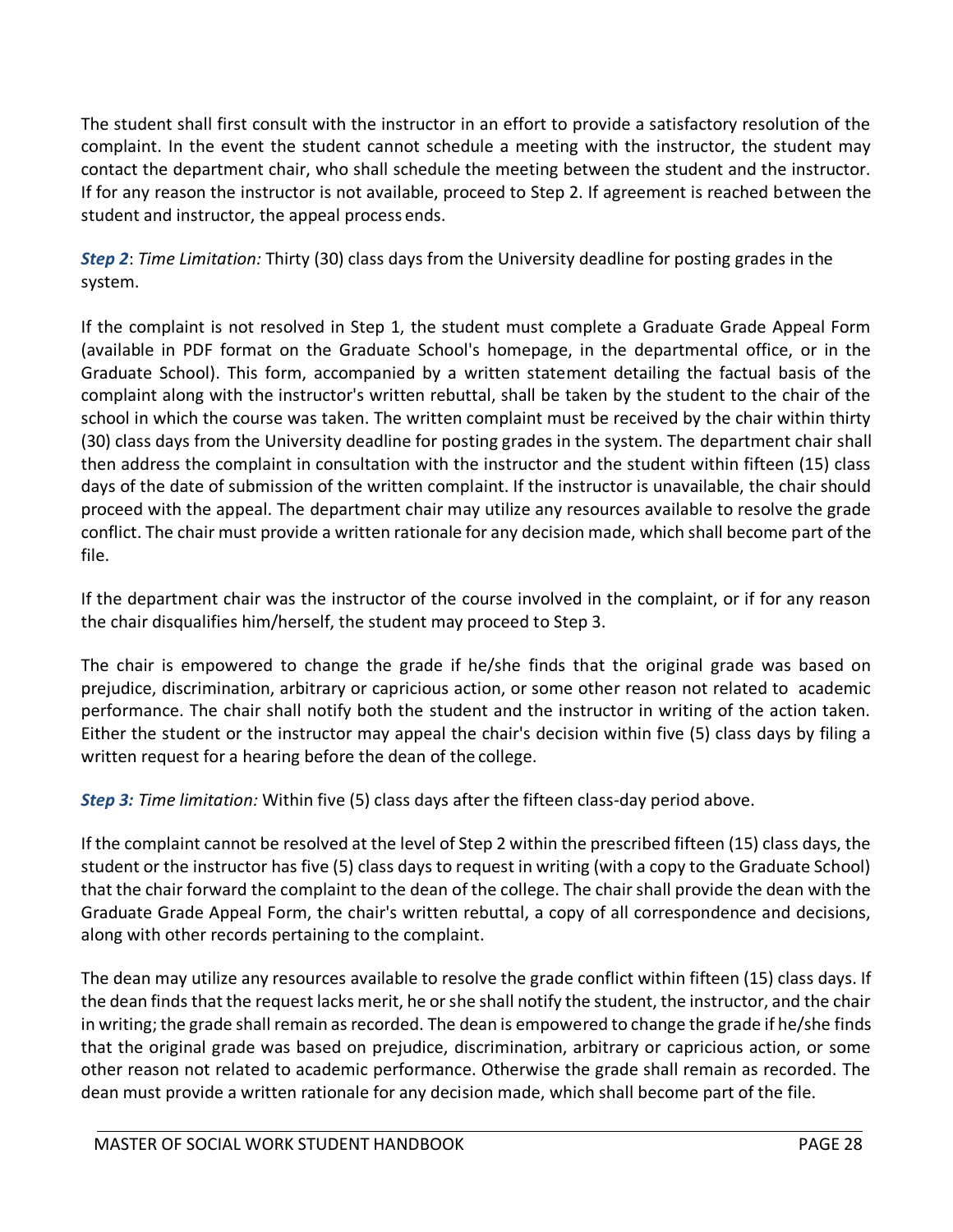Either the student or the instructor may appeal the dean's decision within five (5) class days by filing a written request for a hearing before the Graduate Grade Appeals Committee with the Vice Provost for Graduate Studies or designee. This request must be accompanied by the Graduate Grade Appeal Form, a copy of all correspondence, including the dean's written recommendation, and other records pertaining to the complaint.

*Step 4: Time limitation:* Within five (5) class days after the fifteen (15) class‐day period above.

The written request for a hearing before the Graduate Grade Appeals Committee should state the factual basis for the appeal of the results of Step 3. All supporting documents, including the Graduate Grade Appeal Form, should be included at the time of submission.

The Vice Provost for Graduate Studies shall forward the request to the chair of the Graduate Grade Appeals Committee. The chair shall subsequently distribute copies of the request to the members of the committee for consideration. If the Committee finds the student's or the instructor's request merits a hearing, the Committee shall notify the student, the instructor, the chair, and the college dean of the date, time, and the location of the hearing. If the Committee finds that the request does not merit a hearing, the student, the instructor, the chair, and the dean shall be so notified in writing.

The Graduate Grade Appeals Committee may utilize any available resources to resolve the conflict within fifteen (15) class days. To hold a hearing, the seven (7) members of the committee (or appropriate alternates) must be present. The instructor and student will present their cases at the hearing in each other's presence. If a majority of the Committee agrees that the grade should be changed because it was based on prejudice, discrimination, arbitrary or capricious action, or some other reason not related to academic performance, the Committee shall notify the Vice Provost for Graduate Studies, who shall be empowered to change the grade without the consent of the instructor, the chair, or the college dean. Otherwise, the grade shall remain as recorded. The decision of the Committee shall be communicated to all parties in writing. The decision of the Graduate Grade Appeals Committee shall be final.

The Graduate Grade Appeals Committee shall be composed of a chair, six members, and six alternates constituted asfollows:

A chair designated by the Vice Provost for Graduate Studies and selected from the graduate faculty; a graduate faculty member and alternate designated by the Vice Provost for Graduate Studies; two graduate faculty members and two alternates elected by the University Council for Graduate Studies; three students and three alternates selected by the Vice Provost for Graduate Studies.

The appeals procedure is not complete until all appropriate records are forwarded to the Graduate School Office. At this time, the Vice Provost for Graduate Studies shall notify the Office of the Registrar of any grade change. A copy of the Graduate Grade Appeals Form shall become a part of the student's file. A permanent record of all grade appeals reviewed by the Grade Appeals Committee shall be maintained in the Graduate School.

Although the primary responsibility of the committee is to review appeals, the committee shall report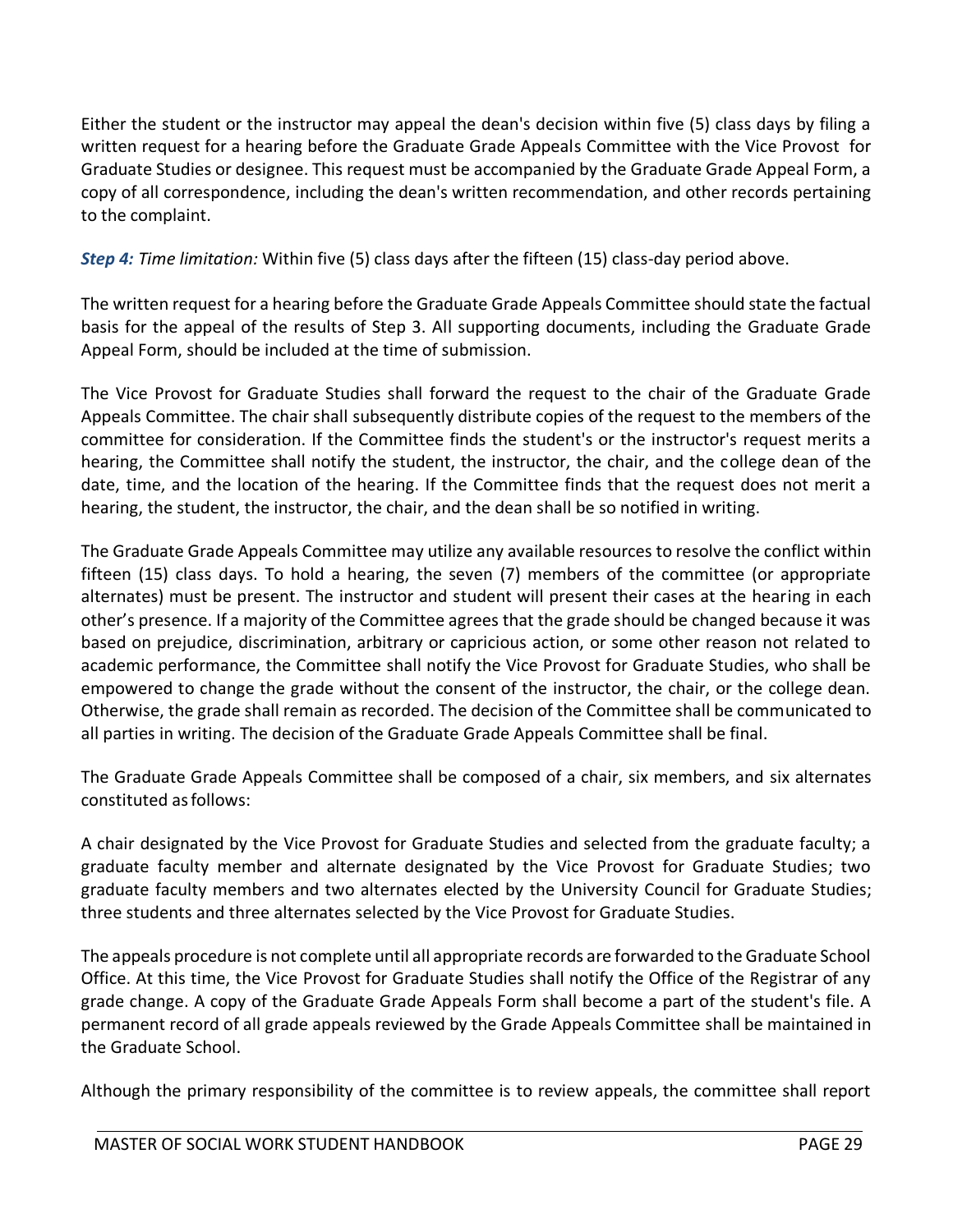any obvious discriminatory or capricious conduct on the part of either the student or the instructor to the Vice Provost for Graduate Studies for consideration and action.

#### **PRIVACY RIGHTS OF STUDENTS**

The University complies fully with the Family Educational Rights and Privacy Act of 1974 (FERPA). This act is designed to protect the privacy of educational records, to establish the right of students to inspect and review their educational records, and to provide guidelines for the correction of inaccurate or misleading data through informal and formal hearings. Students also have the right to file complaints with the FERPA office concerning alleged failures by the institution to comply with the Act.

The provisions for the release of information about students and the rights of students and others to have access to The University of Memphis education records are published each semester in the Schedule of Classes. A copy of the Act and The University of Memphis Procedures pertaining to FERPA may be reviewed in the offices of the Registrar or University Counsel.

#### **RETENTION**

All students are required to maintain a cumulative GPA of at least 3.00. Should the student's cumulative GPA fall below that mark, a period of one semester will be allowed to correct the deficiency. At the discretion of the chair, the director of graduate studies in the student's college, and the Assistant Vice Provost for Graduate Studies, this period may be extended one additional semester. No more than 6 hours of "C‐," "C" or "C+" will be applied toward meeting Master of Social Work degree requirements. "D+," "D," and "F" will not be applied towards the Master of Social Work degree requirements. All students who fall below a GPA of 3.0 for one semester, and all students who earn a grade of "D+," "D," or "F" will be automatically referred to meet with the program retention committee the following semester

#### **REPETITION OF COURSES**

A graduate student may repeat a course to earn a higher grade only if the earned grade was a "U" or lower than a "B" (3.0). No course may be repeated more than once to improve the grade. Only the grade earned in the second attempt will be included in the computation of the cumulative grade-point average. A maximum of two courses may be repeated during the student's total MSW program to improve a grade. Students should always check with their advisors before enrolling in a course a second time. Students who fail more than two courses (grades below "C-"), and students who have more than four grades below "B-" or more than two grades below "B-" after having repeated two courses will be dismissed from the program.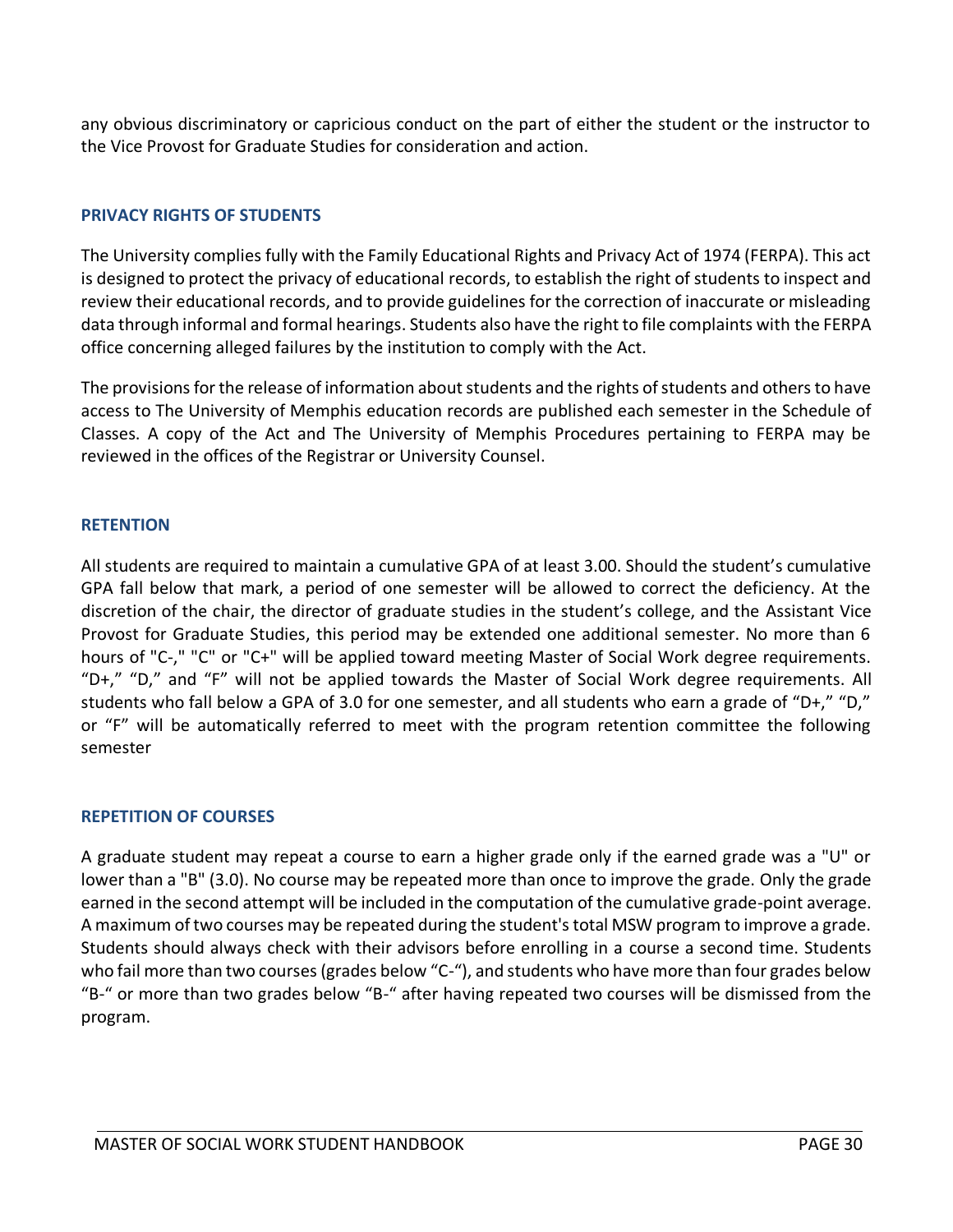#### **TERMINATION OF ENROLLMENT**

Students can be dismissed from the MSW program for various infractions that constitute ethical breaches as well as for poor academic performance. These behaviors / choices can lead to disciplinary action, up to and including dismissal from the program. The following behaviors present some of the most important of these infractions but it is not, in itself, exhaustive:

- 1. Documented behavior that is inconsistent with the Code of Ethics of the National Association of Social Workers.
- 2. Documented problems in behavior or performance, which raise questions from the faculty or field instructor about the student's suitability for professional social work. The following list is not exhaustive:
	- a. Forced or coerced sexual behavior.
	- b. Sexual activity with clients including, but not limited to, kissing, fondling, or sexual intercourse.
	- c. Physical actions directed at clients, students, faculty, or staff, such as hitting, spanking, or slapping.
	- d. Physical or emotional threats directed toward clients, students, faculty, orstaff.
	- e. Acceptance of gifts or money from clients that are not considered standard payment for services received on behalf of the student's agency or field setting; students shall not ask for nor expect gifts from clients.
	- f. Illegal or unethical behavior that limits or takes away clients' rights or results in financial, material, or emotional loss for clients or gain for social work students.
	- g. Sexual harassment or misconduct.
- 3. Plagiarism, cheating, or any other form of academic dishonesty ordisruption.
- 4. Failure of student to maintain a 3.0 GPA beyond one semester of academicprobation.
- 5. Failure to follow policies and rules as outlined in the MSW Student Manual or the MSW Field Manual.
- 6. Completion of any course with the grade of "D+," "D," or "F."
- 7. Completion of more than 6 hours of coursework with a grade of "C-," "C" or "C+".

Concerns about unethical behavior or poor academic performance will be addressed by the MSW program retention committee.

#### **MSW RETENTION COMMITTEE**

The Retention Committee will be integrated by the MSW Program Director (Chair) and two other faculty members, appointed annually on a rotating basis. If the unethical behavior or poor academic performance occurs in field placement, the program retention committee may also include the MSW Field Director and may include the Field Liaison. Student will be notified of retention committee meeting at least 48 hours before scheduled meeting.

The retention committee will meet once a semester, if needed, to discuss students who have failed the minimum requirements for retention in the MSW: Failure to maintain a GPA above 3.0 for two or more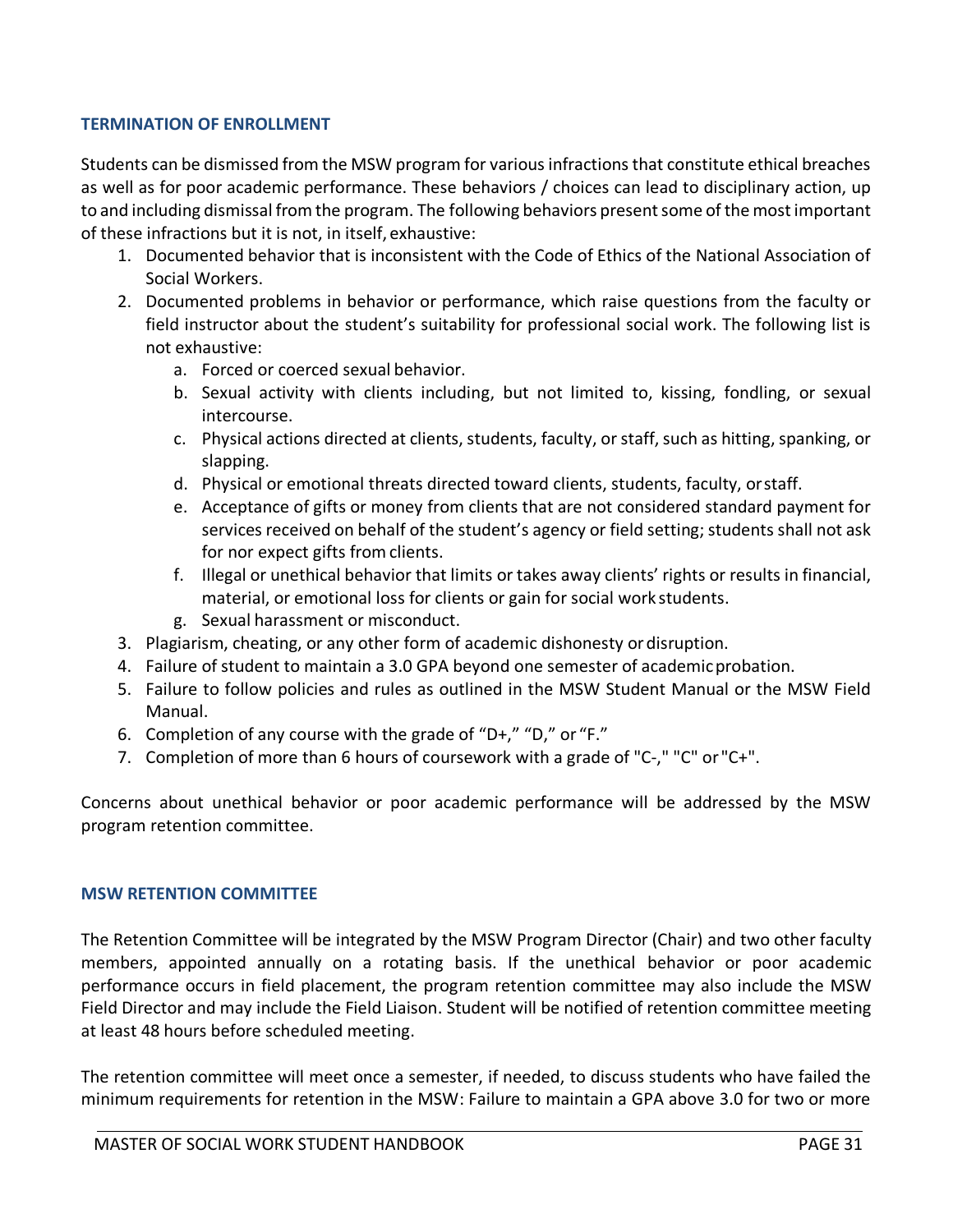semesters and obtention of more than two grades below "B-" or one or more grades below a "C-" having repeated the maximum of two courses.

Following the end of every semester, the MSW Program director will obtain a list of students who have obtained grades below "B-" and/or GPAs below 3.0. The MSW Program Director will communicate the following information to student (copy MSW office, who will retain a copy of the email communication):

*Please be advised that a GPA of 3.0 or above is required to graduate with the MSW at the University of Memphis. Please be advised that students are not permitted to graduate with more than two grades of "C" and that students are not permitted to graduate with grades below a "C". Please be advised that our policy does not permit a student to repeat more than two classes.*

Before any Retention Committee meetings can occur, the instructor must attempt to resolve the problem with the student. First, instructor must attempt to resolve the issue with student. If initial attempt to resolve the issue with the student is not successful, instructor will communicate with student's advisor. Instructor, advisor, and student may meet for up to three times. Each attempt at a resolution must be documented in writing, including the proposed resolution. Instructor must retain a copy. If after three attempts involving instructor and advisor the issue is not resolved, the instructor and/or advisor may refer the matter to the Retention Committee. The Retention Committee may then call a retention meeting at the discretion of the MSW Program Director. The Retention Committee will not be convened to address disciplinary or plagiarism issues that are best addressed by the teacher and or teacher and advisor of said student.

The Field Director may call a Retention Committee meeting in cases of egregious ethical misconduct/violations.

The MSW program office will retain a copy of decisions in the student's file.

Students who wish to appeal the decision to terminate or other decision must first write a letter of appeal to the Chair of the School of Social Work. If the dispute is not resolved by the chair, students must follow the Graduate School procedures outlined in the Graduate Catalog and in the sectionbelow. Students who wish to appeal the decision to terminate must follow the Graduate School procedures outlined below.

#### **GRADUATE SCHOOL TERMINATION PROCEDURES**

Any action that results in a student being terminated may be appealed under the following procedures. These actions may include a second failure on comprehensive examinations, a second semester on academic probation, or an action of a program retention committee. Appeals are to be presented and hearings on appeals convened only during periods in which the academic units of the University are in session. All parties concerned must receive copies of: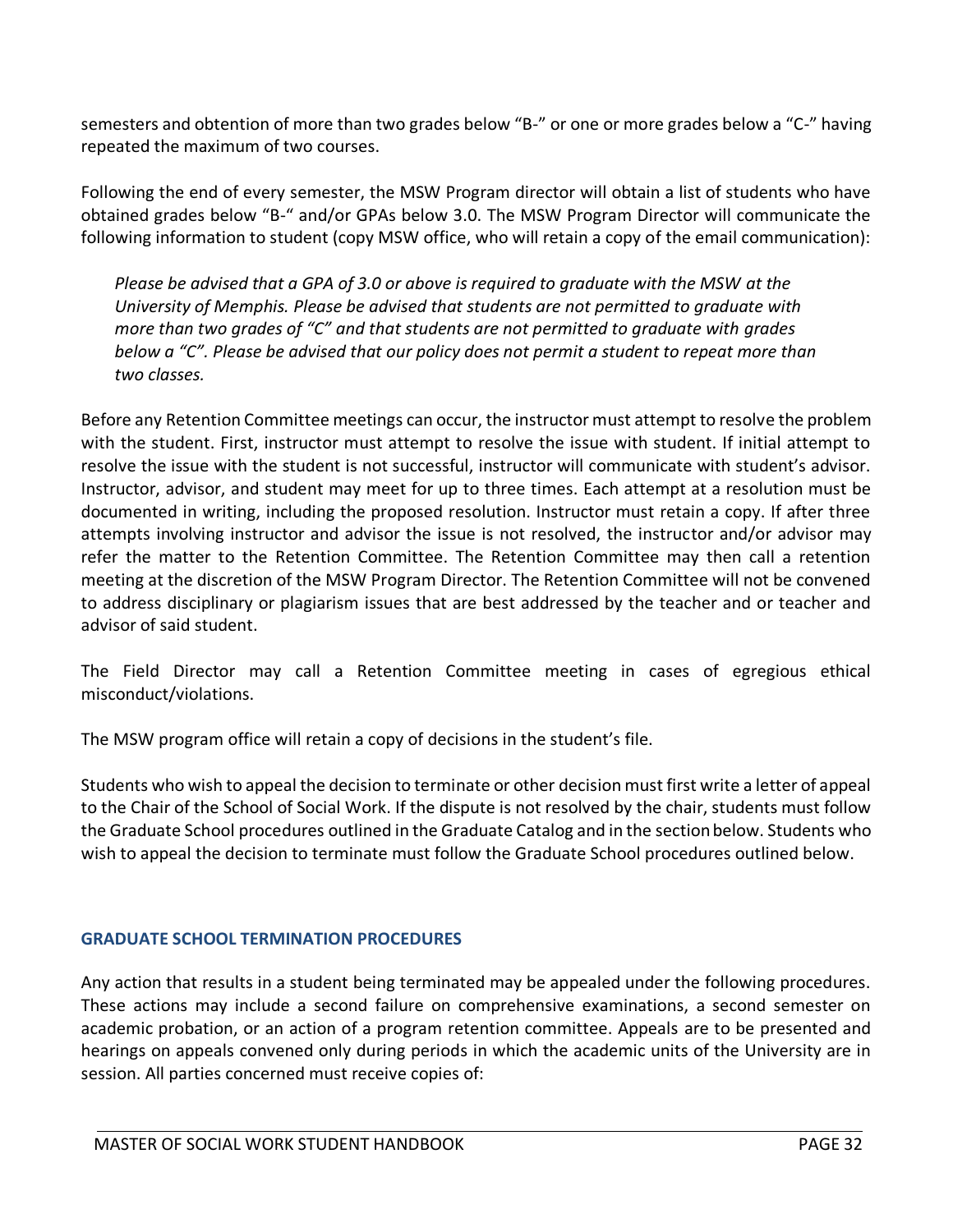- 1. The requests for a hearing;
- 2. Notices of the time and location of the hearing; and
- 3. Disposition of the hearing request in each step of the appeal procedure.

As soon as notice is received that the appeal is continuing, copies of all correspondence and other records pertaining to the complaint must be forwarded to all concerned.

#### *Step 1*

*A. Time Limitation:* Thirty (30) class days following the semester in which the terminationwas received.

The student must submit a written request to the school chair for a hearing to appeal termination from the program. The request should state the factual basis for the appeal.

*B. Time Limitation:* Fifteen (15) class days following receipt of the complaint.

In consultation with the student and appropriate departmental committee, the school chair will render a decision on the appeal. The student and departmental committee will be notified in writing of the school chair's decision and reasons supporting the decision.

#### *Step 2<sup>1</sup>*

*A. Time Limitation:* Five (5) class days following the announcement of the decision by thechair.

The student or the departmental committee may appeal the decision made in Step 1 by filing, with the director of graduate studies in the student's college, a written request for a hearing before the college council for graduate studies. The request should state the factual basis for the appeal of the chair's decision and include a copy of the chair's decision.

*B. Time Limitation:* Fifteen (15) class days following the receipt of the written request.

The college council for graduate studies will notify the student, departmental committee, and chair of the date, time, and location of the retention appeals hearing. If the college council agrees that the student should be reinstated, the council shall be empowered to reinstate the student. The student, departmental committee, and chair will be notified in writing of the college council's decision and reasons supporting the decision.

#### *Step 3*

*A. Time Limitation:* Five (5) class days after the announcement of the decision by the college council.

If the complaint cannot be resolved at the level of Step 2, the student or the departmental committee may request in writing that the director of graduate studies in the student's college forward the complaint to the dean of the appropriate college with a copy of the college council's decision.

*B. Time Limitation:* Fifteen (15) class days following the written request for appeal.

The college dean may utilize any resources available to resolve the conflict. The chair, the director of graduate studies in the student's college, the departmental committee, and the student will be notified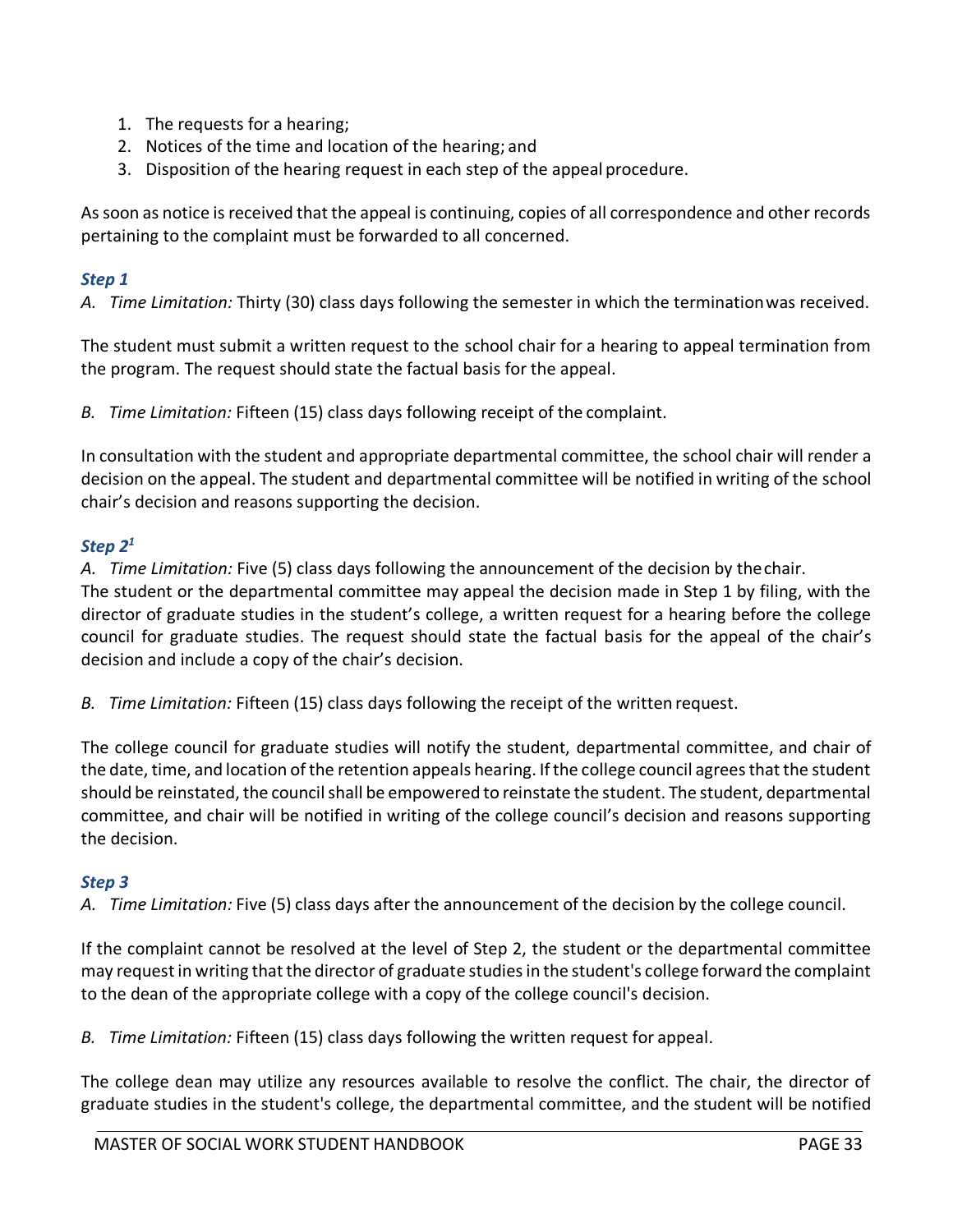in writing of the dean's decision.

 $1$  In the case of programs that are not represented on a college council, Step 2 will be omitted and the appeal will be forwarded to the dean of the school involved.

#### *Step 4*

*A. Time Limitation:* Five (5) class days following the announcement of a decision by the college dean.

If the complaint cannot be resolved at the level of Step 3, the student or the departmental committee may appeal the decision by filing, with the Vice Provost for Graduate Studies, a request for a hearing before the University Council for Graduate Studies. The written request for a hearing must state the factual basis for the appeal and include a copy of the dean's decision.

If the University Council for Graduate Studies finds that the appeal does not merit a hearing, all concerned parties shall be notified by the Vice Provost for Graduate Studies.

*B. Time Limitation:* Fifteen (15) class days following the receipt of the written appeal.

If the University Council for Graduate Studies finds that the appeal merits a hearing, it will notify the college dean, the director of graduate studies in the student's college, the department chair, the departmental committee, and the student of the date, time, and location of the retention appeals hearing. Any available resources may be used by the University Council to resolve the conflict. If the University Council agrees that the student should be reinstated, it shall be empowered to reinstate the student. The Vice Provost for Graduate Studies will notify in writing all concerned parties and the student of the decision and reasons supporting the decision.

The decision of the University Council for Graduate Studies shall be final.

#### **WITHDRAWAL FROM THE GRADUATE SCHOOL**

A graduate student may withdraw from the University after the specified drop date only when circumstances beyond the student's control make it impossible to complete the semester. Late withdrawals must be approved by the Director of Graduate Studies in the student's college and submitted to the Graduate School.

Students enrolled on a non‐degree basis must obtain the approval of the Vice Provost for Graduate Programs or approved designee. VA benefits and Title IV funds for enrollment fees are subject to cancellation and immediate repayment if the recipient stops attending, whether or not he/she has withdrawn.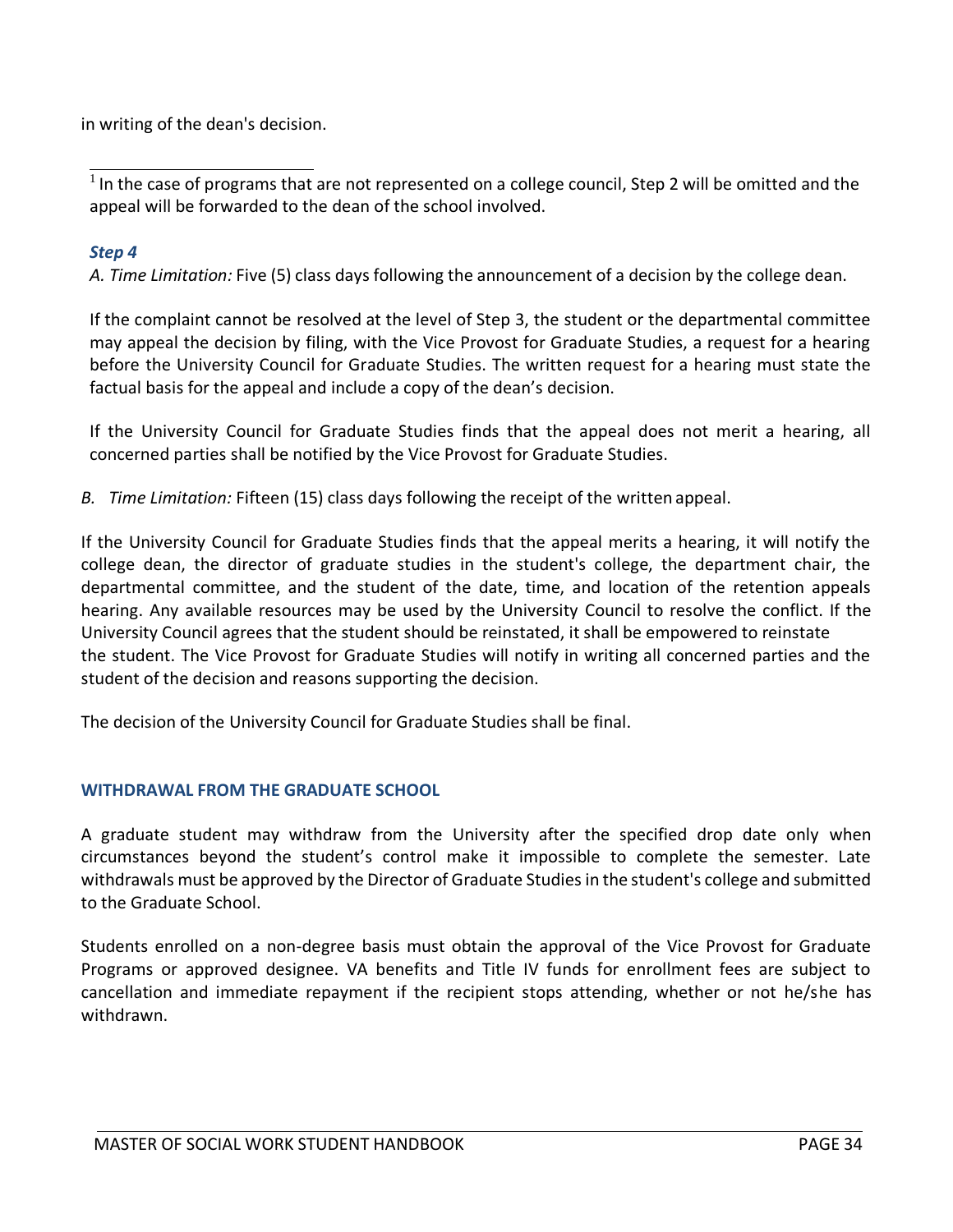#### **TIME LIMIT FOR COMPLETION OF DEGREE**

All degree requirements for the Master of Social Work must be completed within 8 years of initial enrollment. Students seeking an extension of the time limit should petition in writing to the Director of the MSW program and School Chair. The time limit may be extended for one semester if the student can show a reasonable plan for completing the degree requirements.

#### **GRADUATION**

Students in their last semester of Master of Social Work program must follow all Graduate School Policies and Procedures to apply for graduation. The intent to graduate form is due early in the semester that the student plans to complete the program. The Master's Degree Candidacy form is due several weeks before the end of the semester. It is the student's responsibility to read and be familiar with the policies and procedures for graduation. Policies and procedures may be found on the Graduate School's website:

[http://www.memphis.edu/gradschool/current\\_students/graduation\\_information/graduation.php](http://www.memphis.edu/gradschool/current_students/graduation_information/graduation.php)

#### **NON‐DEGREE SEEKING STUDENTS**

Students who have been admitted to the Graduate School as non‐degree seeking may take courses in the School of Social Work with permission of the instructor and MSW program director. Non‐degree seeking students without a Master of Social Work degree may take generalist courses and some electives. Non‐ degree seeking students who have a prior MSW degree may take generalist, specialization, or elective courses. In special circumstances other non‐degree seeking students who hold another graduate degree may be given permission to take specialization and/or elective courses at the discretion of the MSW program director. No more than nine (9) credit hours may be completed as non‐degree seeking. Non‐ degree seeking students must follow all guidelines for prerequisites. Permission to enter a course as a non‐degree seeking student will be given if space is available. Students admitted to the MSW program will be given priority over non-degree seeking students.

#### **GRADUATE STUDENTS FROM OTHER ACADEMIC UNITS**

Graduate students from other academic units can be given permission to take social work courses by permission of the instructor. Students from other academic units should follow guidelines for prerequisites. Permission to enter the course will be given if space is available. Students in the MSW program will be given priority over students from other academic units.

#### **ACADEMIC MISCONDUCT**

Graduate students at the University of Memphis are expected to observe the regulations and policies that govern the behavior of students as members of this academic community. These regulations and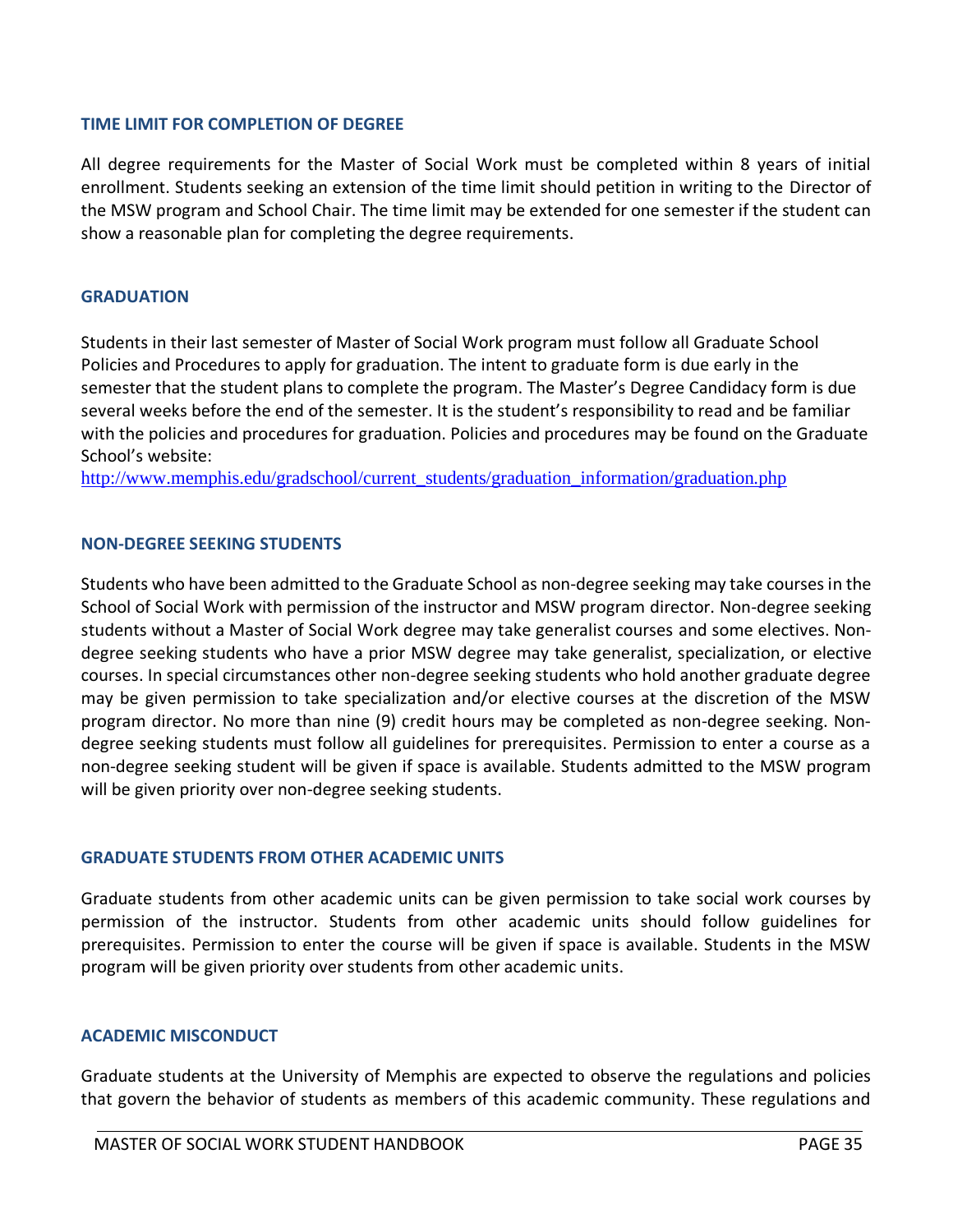policies are published in the Student Handbook. In particular, graduate students should become familiar with the University's policies on plagiarism in its various forms. Furthermore, term papers may not be used to meet the requirements of more than one course unless approved in advance by both instructors.

The University of Memphis Code of Student Conduct defines academic misconduct as all acts of cheating, plagiarism, forgery, and falsification.

The term "cheating" includes, but is not limited to:

- Using any unauthorized assistance in taking quizzes or tests;
- Using sources beyond those authorized by the instructor in writing papers, preparing reports, solving problems, or carrying out other assignments;
- Acquiring tests or other academic material before such material is revealed or distributed by the instructor;
- Misrepresenting papers, reports, assignments or other materials as the product of a student's sole independent effort;
- Failing to abide by the instructions of the proctor concerning test-taking procedures;
- Influencing, or attempting to influence, any University employee to change a student's grade or evaluation; and
- Any forgery, alteration, unauthorized possession, or misuse of University documents.

The term **plagiarism** includes, but is not limited to, the use, by paraphrase or direct quotation, of the published or unpublished work of another person without full or clear acknowledgement. It also includes the unacknowledged use of materials prepared by another person or agency engaged in the selling of term papers or other academic materials.

Academic misconduct also includes furnishing false information to a University official, faculty member, or office; or the forgery, alteration, or misuse of any University document, record, or instrument of identification. The Academic Discipline Committee, a standing University committee appointed by the President, addresses allegations of academic misconduct.

#### **PROFESSIONAL CONDUCT**

Students enrolled in The University of Memphis Master of Social Work program must conduct themselves in a professionally ethical manner toward clients, students, faculty, and staff. Professional conduct is expected at all times.

The NASW Code of Ethics and The University of Memphis Student Code of Conduct serve as guidelines and standards for professional conduct both on and off-campus. Any act that would constitute unethical practice, professional misconduct, or violations of the law, whether committed in College-related activities or not, is grounds for disciplinary action, up to and including dismissal from the program.

The University of Memphis, School of Social Work, through its various faculties and appropriate committees, reserves the discretionary right to dismiss any student from the College for failure to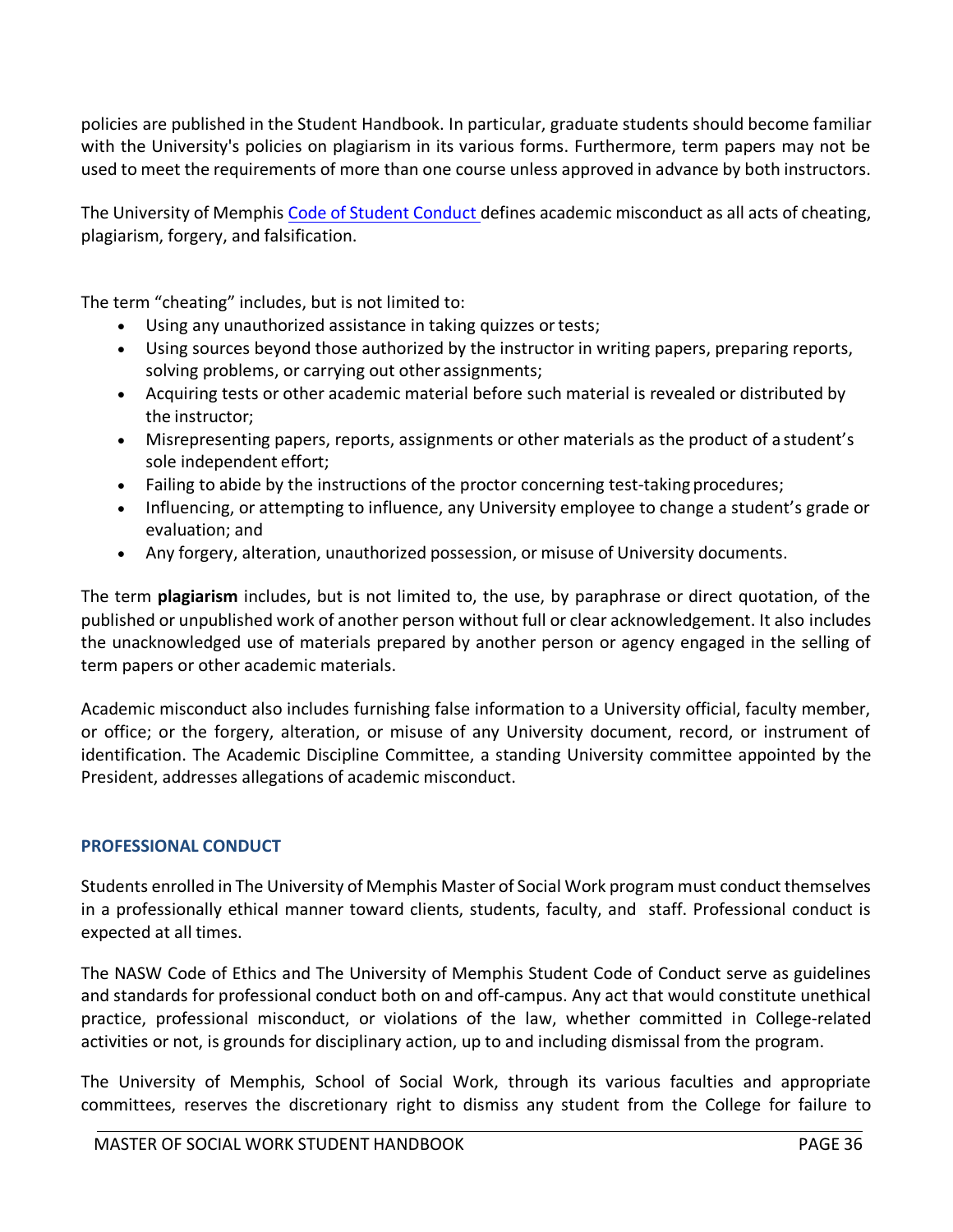maintain appropriate personal conduct or professional standards and ethics. Please refer to the following documents for more information: NASW Code of Ethics, [\(http://www.socialworkers.org/pubs/code/default.asp\),](http://www.socialworkers.org/pubs/code/default.asp)) and University of Memphis Student Code of Conduct, [\(http://www.memphis.edu/studentconduct/pdfs/csrr.pdf\).](http://www.memphis.edu/studentconduct/pdfs/csrr.pdf))

#### **BEHAVIORAL EXPECTATIONS**

Students in the MSW program are expected to conform to the following expectations. Failure to adhere the following expectations may result in disciplinary action up to an including expulsion from the program. Students in the MSW Program at the University of Memphis will:

- Adhere to the honor statement signed upon entering the program.
- Understand that documented plagiarism and other forms of academic dishonesty may result in with sanctions ranging from a grade of "0" for the assignment, to a grade of "F" for the course, to recommending expulsion from the MSW program.
- Promote a positive learning environment for all.
- Adhere to the NASW Code of Ethics.
- Respect diversity and difference.
- Respect faculty, staff, and other students.
- Behave with civility at all times in oral and written communication at the University, field placement, sponsored events by the university and/or program, and in social media (and other unanticipated situations).
- Maintain professional behavior when interacting with students, faculty, staff, clients, and colleagues.
- Understand and agree that bullying and intimidation (in person, online, through email, or in any form or medium) in the form of taunting, threats, name-calling, and any other manner of bullying and/or intimidation will not be tolerated. Students engaging in any form of bullying and intimidation against any person (faculty, staff, or students) will be subject to disciplinary action resulting in sanctions ranging from verbal reprimand up to and including dismissal from the MSW program depending on the severity or number of the offense(s).
- Understand that the program critiques the structures of oppression and privilege.
- Understand that the program and professors will expose students to difficult, complex, and controversial topics and students will be expected to participate in readings and discussions on these topics.
- Understand that this is a university; ideas will be critiqued. No idea is exempt from examination or protected from criticism.

#### **DISABILITIES, SEXUAL HARASSMENT AND EQUAL OPPORTUNITY**

Students with disabilities are encouraged to notify Disability Resources for Students for reasonable accommodations.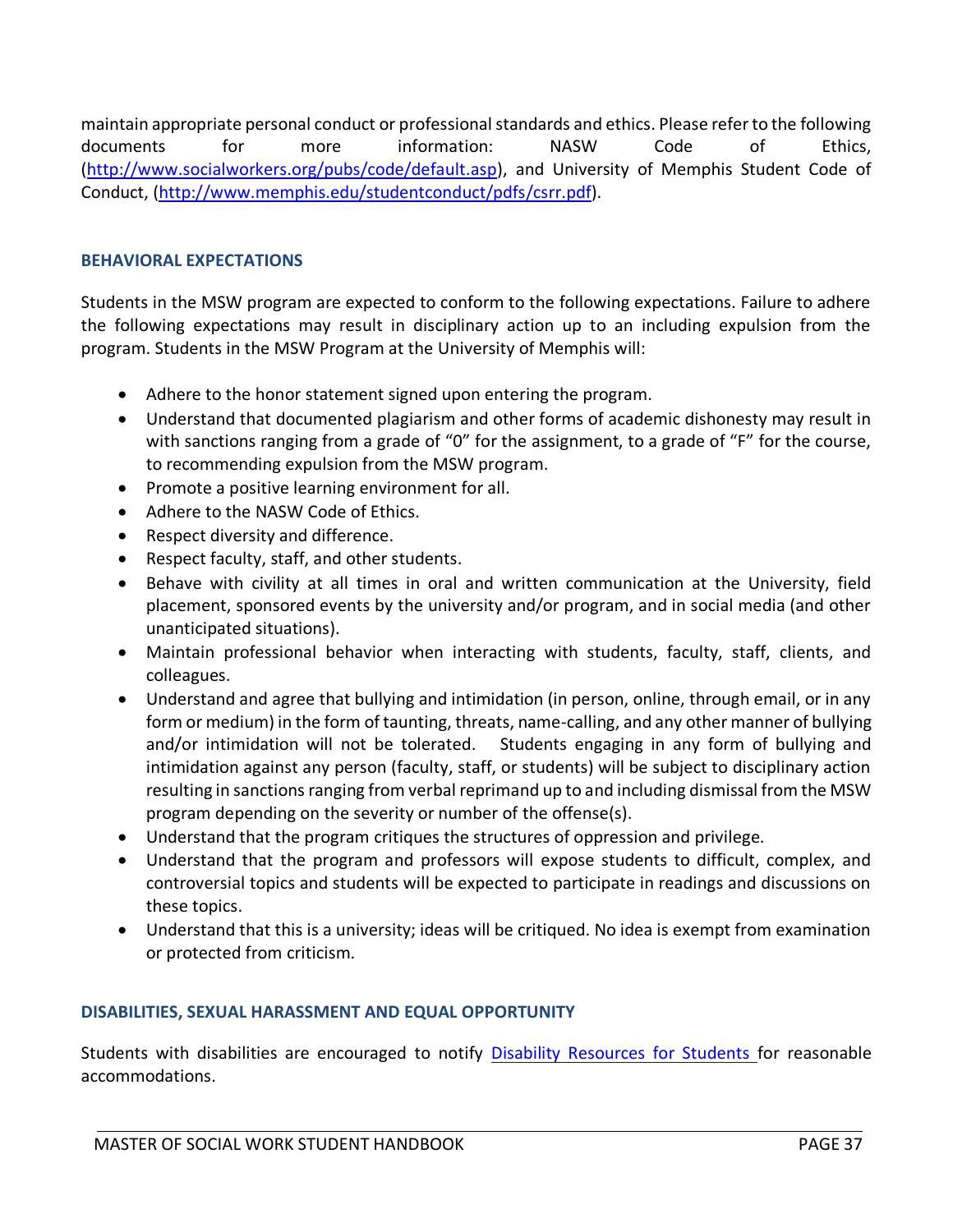Harassment is reprehensible and will not be tolerated by the University. It subverts the mission of the University and threatens the careers, educational experience and well‐being of students, faculty and staff. Incidents involving sexual harassment or racial harassment have no place within the University. In both obvious and subtle ways, even a suggestion of sexual or racial harassment is destructive to individual students, faculty, staff and the academic community as a whole. When through fear or reprisal, a student, staff member, or faculty member submits or is pressured to submit to unwanted sexual attention, the University's ability to carry out its mission is undermined.

While sexual harassment most often takes place in situations of a power differential between the persons involved, the University also recognizes that sexual harassment may occur between persons of the same University status. The University will not tolerate such harassment between or among members of the University that creates an unacceptable work or educational environment.

Sexual harassment and racial harassment have been held to constitute forms of discrimination prohibited by Title VI, Title VII of the Civil Rights Act of 1964, as amended and Title IX of the Educational Amendments of 1972. The University may be held liable pursuant to Title VI or Title VII and/or lose federal funds pursuant to Title IX for failure to properly investigate and remedy claims of sexual or racial harassment.

The University of Memphis, a Tennessee Board of Regents institution, offers equal opportunity to all persons without regard to race, religion, sex, creed, color, national origin or disability. The University does not discriminate on these bases in recruitment and admission of students or in the operation of its programs and activities, as specified by federal laws and regulations. Designated coordinators for University compliance with Section 504 of the Rehabilitation Act of 1973 and the Americans with Disabilities Act of 1990 are the Vice President for Student Affairs and the Equal Opportunity Compliance Officer. Information in this document will be provided in alternate format upon request. The University of Memphis is an Equal Opportunity/Affirmative Action University. It is committed to education of a non‐ racially identifiable student body.

#### **STUDENTS WITH MISDEMEANOR OR FELONY RECORDS**

A misdemeanor or felony conviction may impact your internship and employment prospects, because many agencies and employers request criminal records of their prospective interns and hires. In addition, a conviction may impact your ability to secure liability insurance as an intern/professional as well as licensure upon graduation from an accredited social work program. Below are the identified practices of the NASW, liability companies, and the Tennessee Board of Social Workers:

**NASW** – A conviction does not prevent a student from being able to apply and be accepted into the NASW.

**Liability Insurance** ‐ Will consider liability insurance for a student or professional with a felony/misdemeanor conviction on a case by case basis. They do not guarantee approval.

**TN Board of Social Workers** – A student with a conviction must provide a letter of explanation and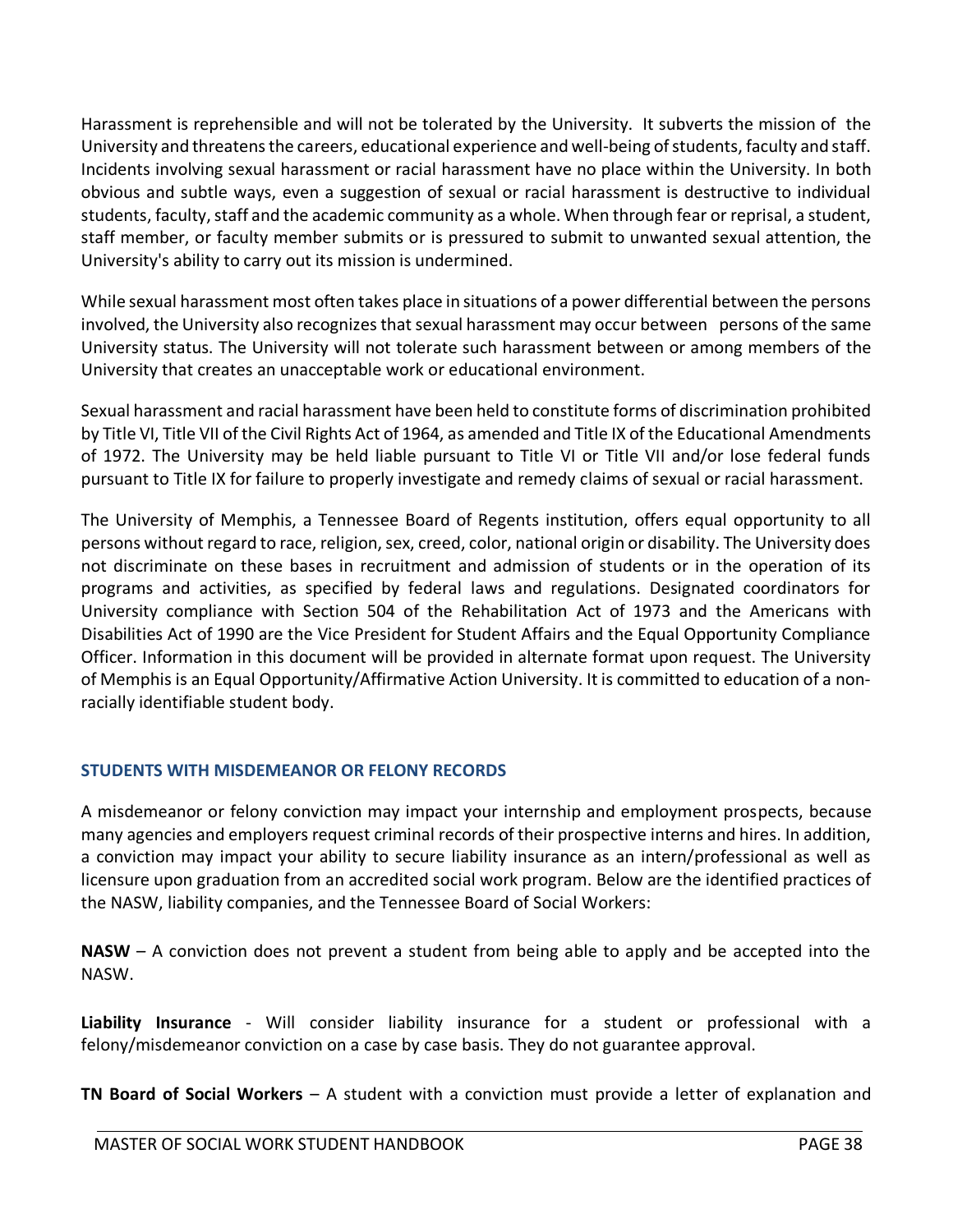documents form jurisdiction with disposition indicated. The board will review and consider each application on a case by case basis.

#### **STUDENT AND PROFESSIONAL ORGANIZATIONS**

#### **Student Social Work Organization (SSWO)**

The Student Social Work Organization (SSWO) provides students with opportunities to get involved with important social issues, and to foster communication and interaction between students, faculty, and administrators in the School of Social Work. The SSWO coordinates fund raising events, organizes volunteer activities, hosts special events with guest speakers, and sponsors social activities of interest to students.

Why should you join? SSWO provides opportunities for:

- **Networking**  SSWO increases the exchange of information among students, faculty, administrators and community service providers
- **Development**  SSWO provides a number of opportunities to engage in professional development activities (service to community and fundraising events), leadership development (opportunities to be involved in the planning, coordination and implementation of various projects), exposure to individuals in the field (guest speakers, site visits)
- **Fun**  SSWO provides activities that celebrate our successes as an organization as well as form relationships among new students who are interested in learning more about social work

#### **NATIONAL ASSOCIATION OF SOCIAL WORKERS (NASW)**

The National Association of Social Workers (NASW) is the largest membership organization of professional social workers in the world, with 142,000 members. NASW works to enhance the professional growth and development of its members, to create and maintain professional standards, and to advance sound social policies.

The NASW offers the option for students to join at a reduced rate and offers specific supports to members through an online Student Center and a student starter toolkit for student members. To learn more about NASW and join, go to [https://www.socialworkers.org/](http://www.socialworkers.org/)

#### **STATE LICENSURE**

Upon graduation, the student should contact the State of Tennessee Board of Social Workers [(615) 532-3202] or http[s://www.tn.gov/health/topic/sw-board](http://www.tn.gov/health/topic/sw-board) to request information about licensure.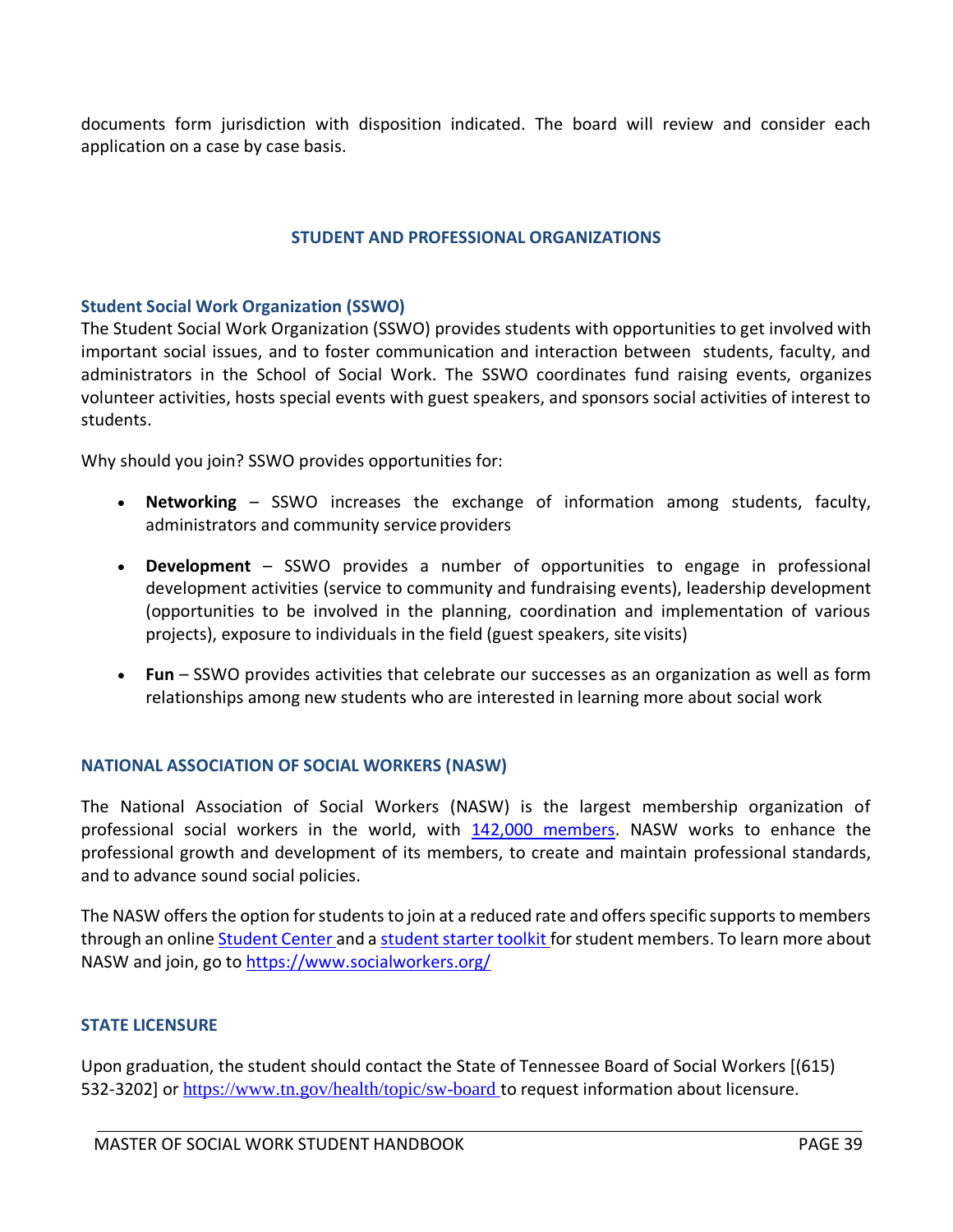#### **COMMUNICATION**

#### <span id="page-39-0"></span>**E‐MAIL ACCOUNT**

An e‐mail account is available free of charge to University of Memphis students. This UM account **will be the official contact** used for all School of Social Work correspondence. If you elect to use another e‐mail service, you must obtain an account through the university and forward your mail to your personal account. Much correspondence is conveyed to students via e‐mail so the account should be checked frequently.

#### **OTHER COMMUNICATION**

Students are asked to ensure that the School office has a current e-mail address, mailing address and telephone number. The success of our degree program depends partly on our ability to foster ties to our students, alumni and the larger community. Students can update their contact information by informing the School of Social Work administrative assistant, in writing, of any changes.

#### <span id="page-39-1"></span>**CAMPUS SERVICES**

#### **ACADEMIC CALENDARS**

Academic year calendars mark the major activity dates (class start/end dates, exam dates, and commencement) of each term and its parts. Each Academic Year begins with the Fall term and ends at the conclusion of the Summerterm.

*Students wanting registration, add/drop, fee payment, dates and deadlines* for a particular, immediate term should review the Dates & Deadlines Calendar for that term. For academic calendars, see <http://www.memphis.edu/registrar/calendars/index.php>

#### **PARKING SERVICES**

Parking services is located at 120 Zach Curlin Parking Garage and can be contacted at (901) 678‐2212. Parking services offers general permit parking, priority permit parking, and visitor parking. See [http://bf.memphis.edu/parking/ f](http://bf.memphis.edu/parking/)or more information.

#### **ID CARDS**

The University of Memphis issues each student, faculty and staff member an identification card that bears their name and image. This permanent identification card is used as the primary campus‐wide method of determining privileges and accesses. Students must be currently enrolled and a photo identification (such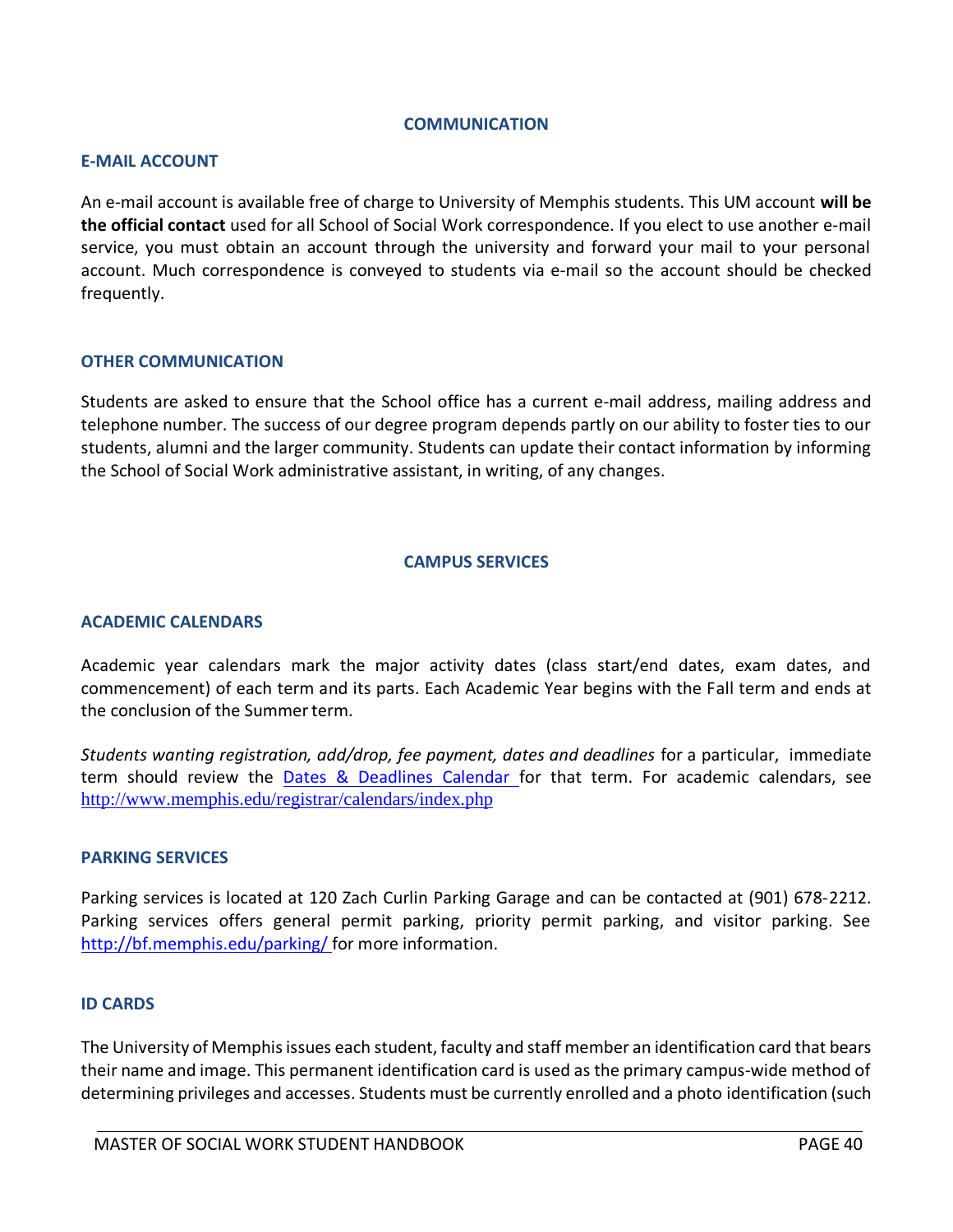as driver's license or passport) is required to have an identification card made.

The University Identification card remains the property of The University of Memphis and should be surrendered upon the request of a University official. Students, faculty or staff members may possess only **ONE** University identification card at any time.

There is no charge for the initial student ID card. There is a \$10 fee charged to replace a lost or stolen card. Pay the replacement fee at the Customer Service Windows adjacent to 115 Wilder Tower. Take your receipt to the Campus Card Office, 500 Wilder Tower to obtain your replacement card. Photo identification is required to obtain a new or replacement card.

#### **TIGER FUND\$**

A Tiger Fund\$ account is a money management system activated by your University ID card that is available to all students, faculty, and staff. Once you have made a deposit into your personal Tiger Fund\$ account, you simply present your University ID card to pay for meals at campus dining locations or to purchase books, supplies, and personal items at the University Store. You can also use your card in copier machines and for services at the Health Center and the Bursar's Office.

Deposits to your Tiger Fund\$ account can be made by cash, check, or credit card (Visa, MasterCard, Discover, American Express) at the Bursar's Office (Customer Service Windows, 1st floor, Wilder Tower) or through Blackboard Card Management Centers located in the McWherter Library, the Law Library, the Tiger Copy & Graphics Center, the Learning Resource Center, and the Speech and Hearing Center. Excess funds from financial aid/scholarships can also be deposited to your Tiger Fund\$ account by completing an Authorization to Transfer Financial Aid/Scholarships to Tiger Fund\$ form in the Bursar's Office, 115 Wilder Tower.

#### **LIBRARIES**

The University Libraries include the McWherter Library and four branch libraries: Audiology & Speech Language Pathology, Chemistry, Mathematics, and Music. Most social work books, journals, and resources are located in McWherter Library or available electronically. For information about library policies and services pertaining to graduate students, see <http://www.memphis.edu/libraries/>

#### **COMPUTER LABS**

Computer labs and iPrint kiosks are available to University of Memphis students in many locations across campus. The closest computer labs to social work are located in McWherter Library and Manning Hall. The closest iPrint kiosk is in McWherter Library. For a map of all computer labs available on campus, go to<http://trl.memphis.edu/computerlabs.php>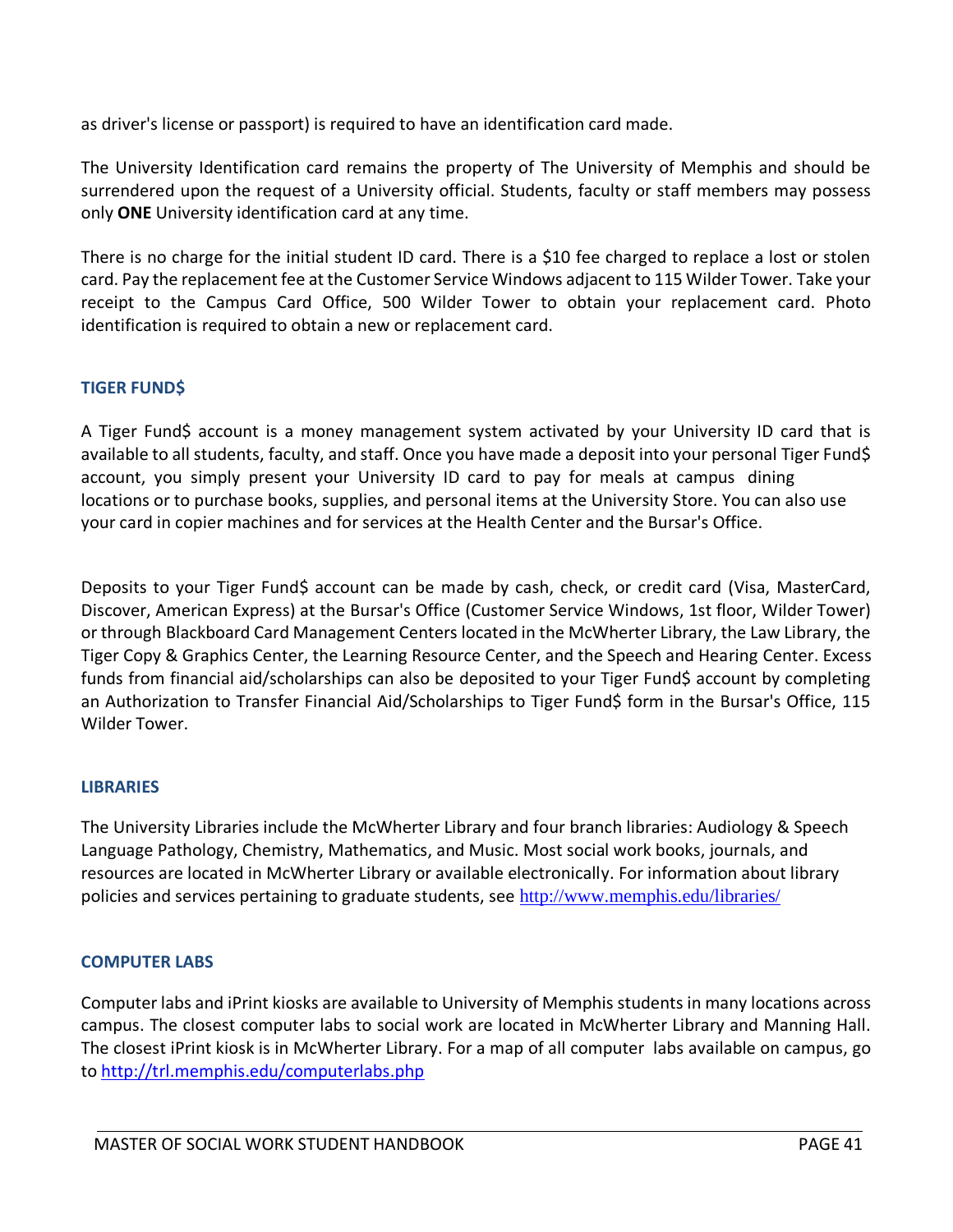#### **POLICE SERVICES**

Police Services is dedicated to making The University of Memphis a safe place to learn and work. The emergency number is (901) 678-HELP (4357). For non-emergency calls, the number is (901) 678-3848.

Also, Police Services offers the Tiger Patrol Escort Program from 6:00 pm to 2:00 am. To request an escort, call 678‐HOME (4663). **STUDENT HEALTH SERVICES**

Student Health Services is located on the main campus at 3770 Desoto Avenue, south of McWherter Library. Student Health Services treats short‐term acute illnesses and injuries and includes a family planning clinic. For more information about Student Health Services, visit [http://saweb.memphis.edu/health/General\\_Information/info.htm.](http://saweb.memphis.edu/health/General_Information/info.htm)

#### **COUNSELING CENTER**

The Counseling Center provides free counseling, wellness, and psychiatric services for University of Memphis students. All services are confidential and most are free of charge for enrolled students. The Counseling Center is open Monday – Thursday 8:00 am – 7:00 pm and Friday 8:00 am – 4:30 pm. The Counseling Center can be contacted at 901.678.2068 or [coun](mailto:counseling@memphis.edu)[seling@memphis.edu](mailto:seling@memphis.edu)

#### **EDUCATIONAL SUPPORT PROGRAM (ESP)**

The ESP provides academic assistance for classes that students are currently taking at the U of M. ESP free services are available to graduate and undergraduate students. ESP services include five on‐ campus learning centers, weekly study sessions, tutors, seminars, and on‐line tutoring. To get more information, see<http://www.memphis.edu/esp/>

#### **DISABILITY RESOURCES FOR STUDENTS**

Disability Resources for Students provides, arranges, and coordinates academic accommodations and support services to qualified students with disabilities to enable them to fully access the educational opportunities at The University of Memphis. To establish eligibility for disability accommodations and services, students are required to register with the Office and provide current medical or psychoeducational documentation of the disability from a professional who is appropriately qualified to diagnose the particular disability.

Disability information is strictly confidential, is not released without written consent, and does not appear on transcripts or any permanent record of the University.

Students must follow established university procedures for obtaining accommodations and services.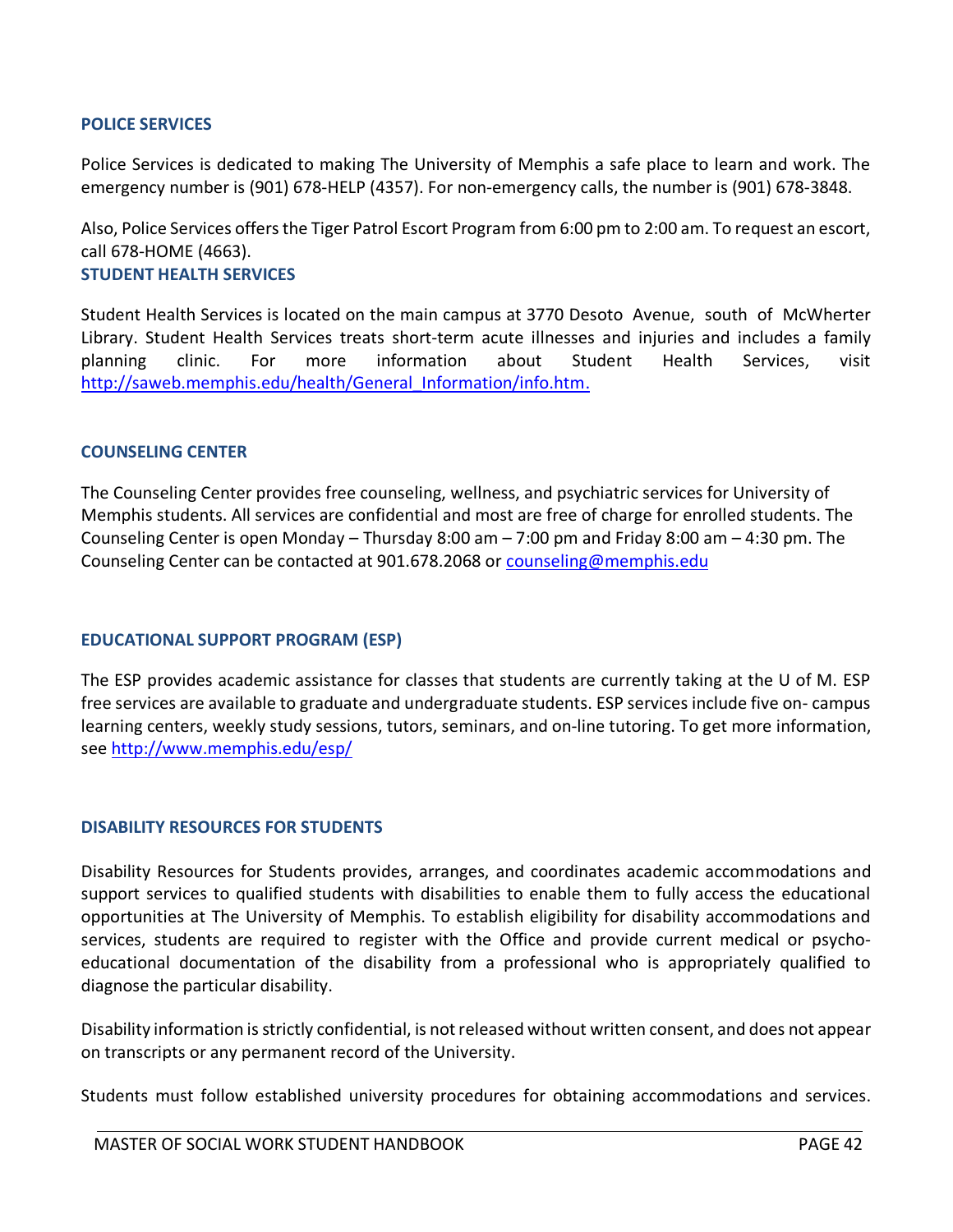Specific accommodations and services are determined on an individual basis and are based on documented functional limitations resulting from the disability. Services available include orientation to disability services, assessment of disability‐related needs, academic accommodation plans each semester, test accommodations, books on tape, note-takers, readers, scribes, interpreters, Braille, enlarged print, loan of adaptive aids and special equipment, adaptive computer lab, guidance and counseling, adapted campus housing, accessible parking, and limited campus shuttle service.

Since some services require advance notice, applicants are requested to provide sufficient notice to Disability Resources for Students of anticipated needs and expected date of enrollment. For more detailed information, please contact the Director of Disability Resources for Students at 678‐2880 or check out their website:<http://www.memphis.edu/drs/>

#### **MINORITY AFFAIRS**

The Office of Minority Affairs houses such registered student organizations as the Black Student Association, Black Scholars Unlimited, the Hispanic Student Association, NAACP, and the Minority Association of Pre‐Health Students. The office provides a venue where student groups as well as individuals can go to study, use office equipment, and interact with their peers and the office staff. In addition, the office deals with academic, social, and personal concerns that the students may need to address.

The Office of Minority Affairs also serves as a resource for students, providing information on scholarships, internships, employment opportunities, and community resources available to them. The office also works in conjunction with various other campus departments as well as community agencies to provide students with services that may assist them in academic and professional endeavors.

For more information, call 678‐2054.

#### **SAFEZONE PROGRAM**

The SafeZone Program at the U of M exists to support gay, lesbian, bisexual, transgender, intersexed, and questioning U of M students, faculty and staff, to improve the overall U of M campus environment and to educate the entire campus community on concerns relating to GLBTIQ issues. The University of Memphis' commitment to diversity and civility undergirds the SafeZone Program's efforts to support the GLBTIQ community on campus. SafeZone certification is available to all University of Memphis staff, faculty, and student allies. For more information, visi[t www.memphis.edu/safezone o](http://www.memphis.edu/safezone)r call901‐678‐2068.

#### **INTERNATIONAL STUDENTS OFFICE**

The Center for International Programs and Services (CIPS) advises international students, faculty, staff, visiting scholars, and researchers regarding federal regulations from the Department of Homeland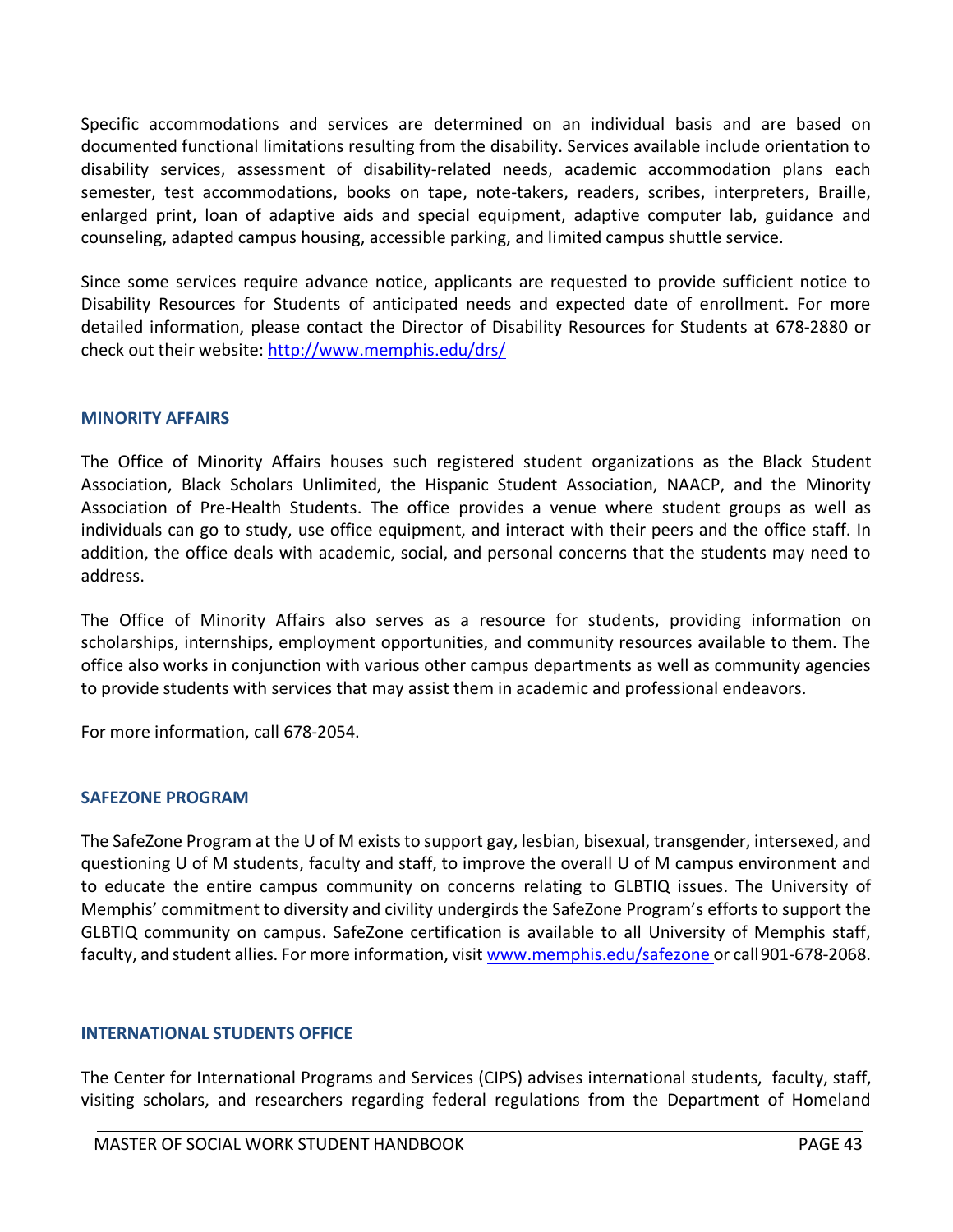Security, and Immigration and Customs Enforcement; health insurance matters; and employment issues. In addition, the Center prepares federal documents necessary for internationals in certain visa categories, as well as meeting the SEVIS requirements set by the U.S. Department of Homeland Security. The Center produces the federally mandated orientation for F‐1 and J‐1 visa holders new to campus. CIPS also frequently provides this information for in‐country dependent family members of students, faculty, and researchers on campus, as well as to international applicants to the University and area colleges and University staff.

The Center for International Programs and Services advises the International Students Association and several other international student clubs. Annual events include International Night, International Education Week, Diwali, and India Fest among various other cultural events. For more information, please visit Brister 102, call 678‐4271, or visit the website at: [http://cipsweb.memphis.edu.](http://cipsweb.memphis.edu/)

#### **CAREER CENTER**

Career Services works with students during all phases of the career development process. Services include individual career planning, resume critiquing, mock interviewing, internship preparation, and job search preparation. Career services also seeks to build strong partnerships with the university and Memphis community at‐large. Visit Career Services at 400 Wilder Tower or see <http://www.memphis.edu/careerservices/>

#### **ADULT AND COMMUTER STUDENT SERVICES**

Adult and Commuter Student Services fosters an atmosphere where students who are juggling college along with work and family responsibilities can gather and interact in a supportive environment where they can truly connect with other adult and commuterstudents.

The mission of the Adult and Commuter Student Services office is to provide a supportive environment for non-traditional and commuter students that promotes intellectual, social and academic growth and development through services and programs that foster lifelong learning.

Adult and Commuter Student Services offers information about child care, off‐campus housing, scholarships, and many other topics. More information can be gained here: <http://www.memphis.edu/acss/>

#### **VETERANS RESOURCE CENTER**

The Veterans Resource Center is located in 110 Panhellenic Bldg. The Veterans Resource Center offers monthly seminars, Memphis VA Medical Center Outreach, counseling services, and referrals to campus and community services. Contact them at (901) 678-4269 or [veterans@memphis.edu.](mailto:veterans@memphis.edu) More information can be gained here: <http://www.memphis.edu/veterans/>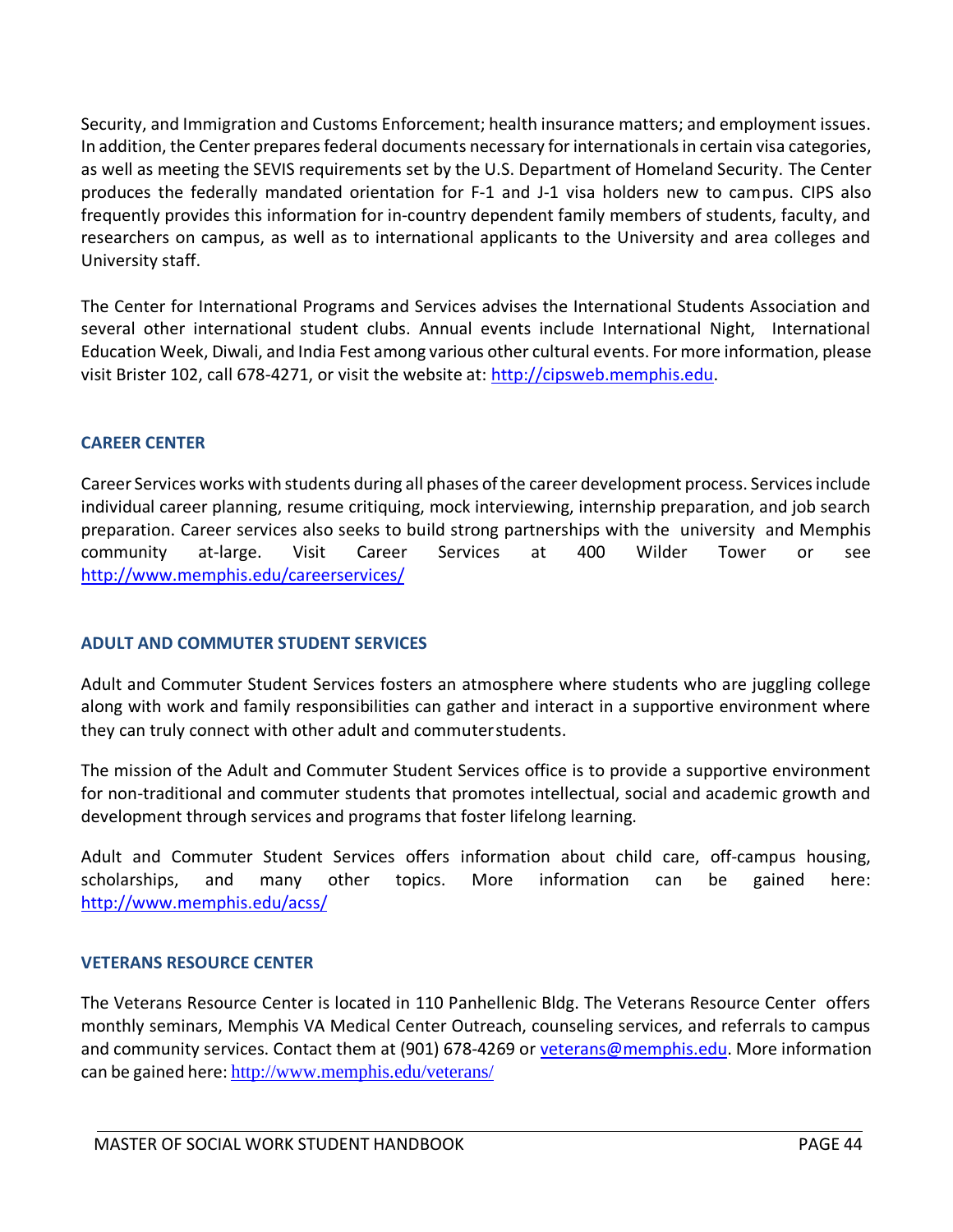#### **GRADUATE CATALOG COURSE DESCRIPTIONS**

*In addition to the courses below, the school may offer the following Special Topics courses:* 

**SWRK 7060‐65. Special Topics in Social Work. (1‐3).** Topics are varied and announced in the class schedule; may be repeated with different topics. PREREQUISITE: SWRK 7021, SWRK 7022, SWRK 7002, SWRK 7003.

#### **SWRK 6937 ‐ School of Social Work (3)**

This course develops the knowledge and skills necessary for successful and competent social work in public schools; covering the varied roles and functions of school social workers in their practice with diverse groups of students, families, school personnel, and communities. Best practices in assessing, intervening, and evaluating social work practice across all system levels are emphasized.

PREREQUISITE: SWRK 7005, admission to the MSW program, or permission of the instructor.

#### **SWRK 6944 - Encountering Poverty (3)**

This elective course allows students to understand poverty concepts and theories, and to explore poverty in rural areas and urban centers from the global level to the local level. Students are exposed to the realities of poverty and examine the role of power in shaping the social, economic, and military policies that result in poverty and social exclusion. The strengths and weaknesses of various approaches to policy development and analysis are explored. No prerequistes. Cross-listed with SWRK 4944.

#### **SWRK 6945 - Social Work in Paris (6)**

This elective study-abroad course will allow students to learn about the French social welfare system, the profession of Social Work, social work service delivery, and French culture and contextualizing factors through a one-month immersion course in Paris, France, delivered in partnership with L'Ecole Pratique de Service Social. Students will compare and contrast the French and American social welfare systems and develop projects for social change. No prerequistes. Cross-listed with SWRK 4945. Study-Abroad fee.

#### **SWRK 7001 ‐ Skills Prof Pract SWRK (3)**

The course covers the profession's unique mission, values, roles and typically practice used in the conduct of social work practice. It further examines theories of practice and generalist roles and skills. The course is designed to prepare students for their initial field experience in Field Placement I. The course introduces students to the Practice Wheel as a primary model for serving children and families. PREREQUISITE: Admission to MSW program or permission of the instructor.

#### **SWRK 7002 ‐ Individuals and Families (3)**

A required foundation course designed to prepare students to apply evidence‐based interventions to social work practice with individuals and families. Foundation knowledge and skills are developed in the areas of theory, therapeutic alliance, risk assessment, case formulation, ethical decision‐making, critical thinking and evidence‐based practice. Particular emphasis is placed on social work practice with culturally diverse, vulnerable and high‐risk populations. PREREQUISITE: Admission to MSW program or permission of the instructor.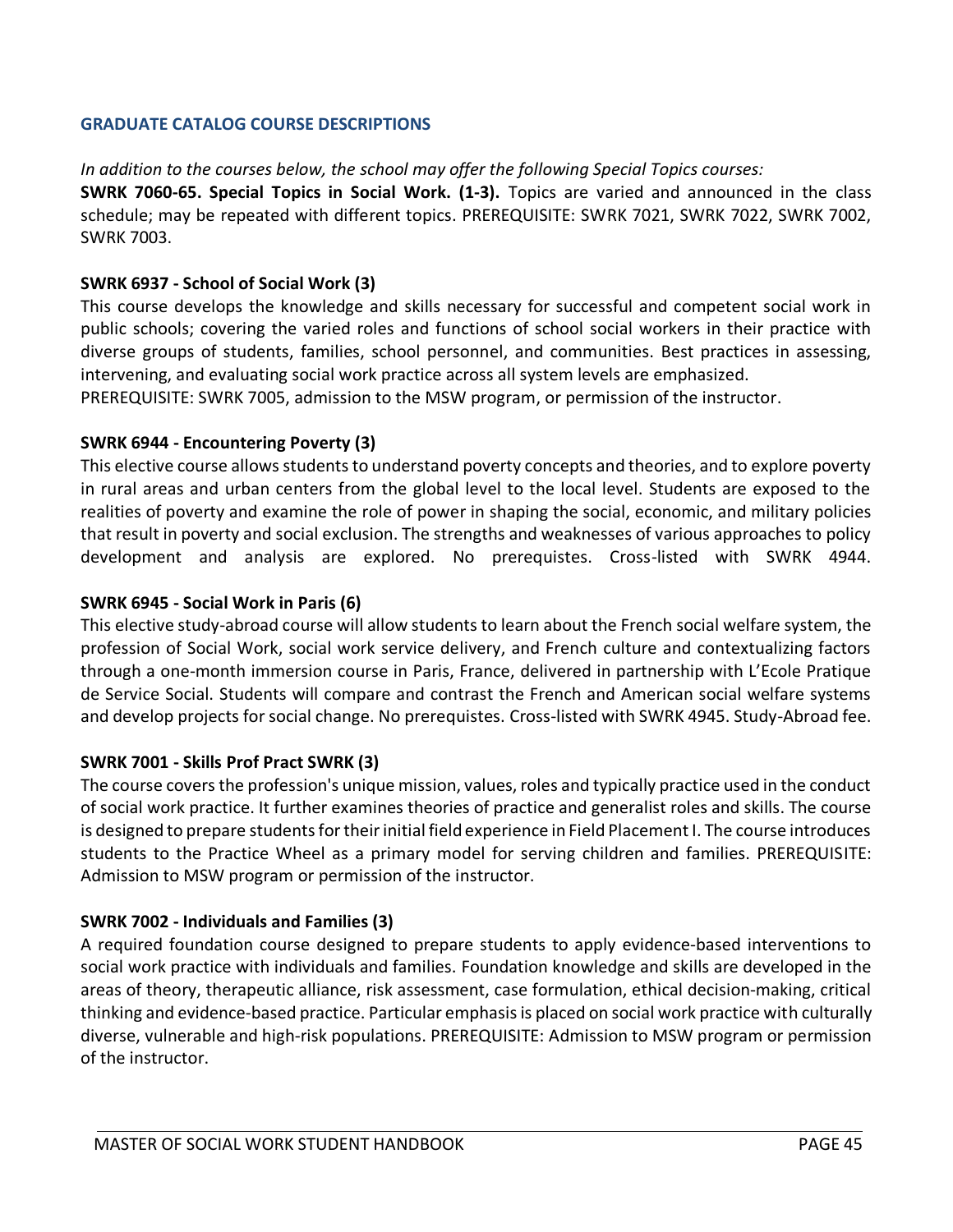#### **SWRK 7003 ‐ Groups (3)**

A required foundation course designed to prepare students to apply evidence‐based interventions to social work practice with groups. The course emphasizes mezzo practice skills/ roles, evidence-based theories, problem‐solving processes, group dynamics, phases of group development, needed for group work with organizations and community groups. Issues inherent to diversity, at-risk populations and social justice are integrated. PREREQUISITE: SWRK 7001, SWRK 7002.

#### **SWRK 7005 ‐ Assessmnt,Diag,Psychopath (3)**

Provides students with current information about the assessment and diagnosis of mental disorders utilizing DSM classification system. Students will demonstrate an understanding of the etiology, prevention, assessment and treatment approaches for a number of commonly diagnosed mental health disorders. Students will identity individuals, social and systemic issues effecting individuals with a mental illness. PREREQUISITES: Admission to MSW program or permission of the instructor.

#### **SWRK 7013 ‐ Treatment of Trauma (3)**

An elective course designed to broaden students' ability to understand and treat persons exposed to traumatic events. The course examines roles, assessments and intervention strategies for social workers working with clients exposed to specific types of trauma; rape, war, natural disasters.

Emphasis is placed on understanding biopsychosocial influences, psychopharmacology, incidence, course, treatment and evidence‐based assessment and interventions skills. PREREQUISITES: 7001 and 7002, admission to MSW program, and/or permission of the instructor.

#### **SWRK 7021 ‐ SW Across the Lifespan (3)**

Course provides a multidimensional understanding of person and environment relationships. An ecological/ systems framework is paired with a developmental approach to provide an interactional understanding of human behavior. The course examines life span development from conception through older adulthood. Issues of human diversity (i.e. race, ethnicity, class, gender, sexual orientation) will be highlighted. PREREQUISITE: Admission to MSW program or permission of the instructor.

#### **SWRK 7022 ‐ Organizations and Communities (3)**

A required foundation course designed to prepare students to apply evidence-based interventions to social work practice with organizations and communities. The course emphasizes macro practice skills/ roles. The course stresses an eco‐systems perspective and looks at social system malfunctions and inequities. The nature and dynamics of social service networks and social service network eco‐ systems perspective. PREREQUISITE: Admission to MSW program or permission of the instructor.

#### **SWRK 7025 ‐ Research and Evaluation for SW I (3)**

A required specialization course designed to teach research methods and the elements of evidence-based practice. The course focuses on social work practice‐focused quantitative and qualitative research knowledge and skills including critical evaluation of empirical literature, basic research methodology including construct operationalization, study design, selection, development, implementation, measurement, specific instruments, data management and data analysis using statistical software. PREREQUISITE: Admission to MSW program or permission of the instructor.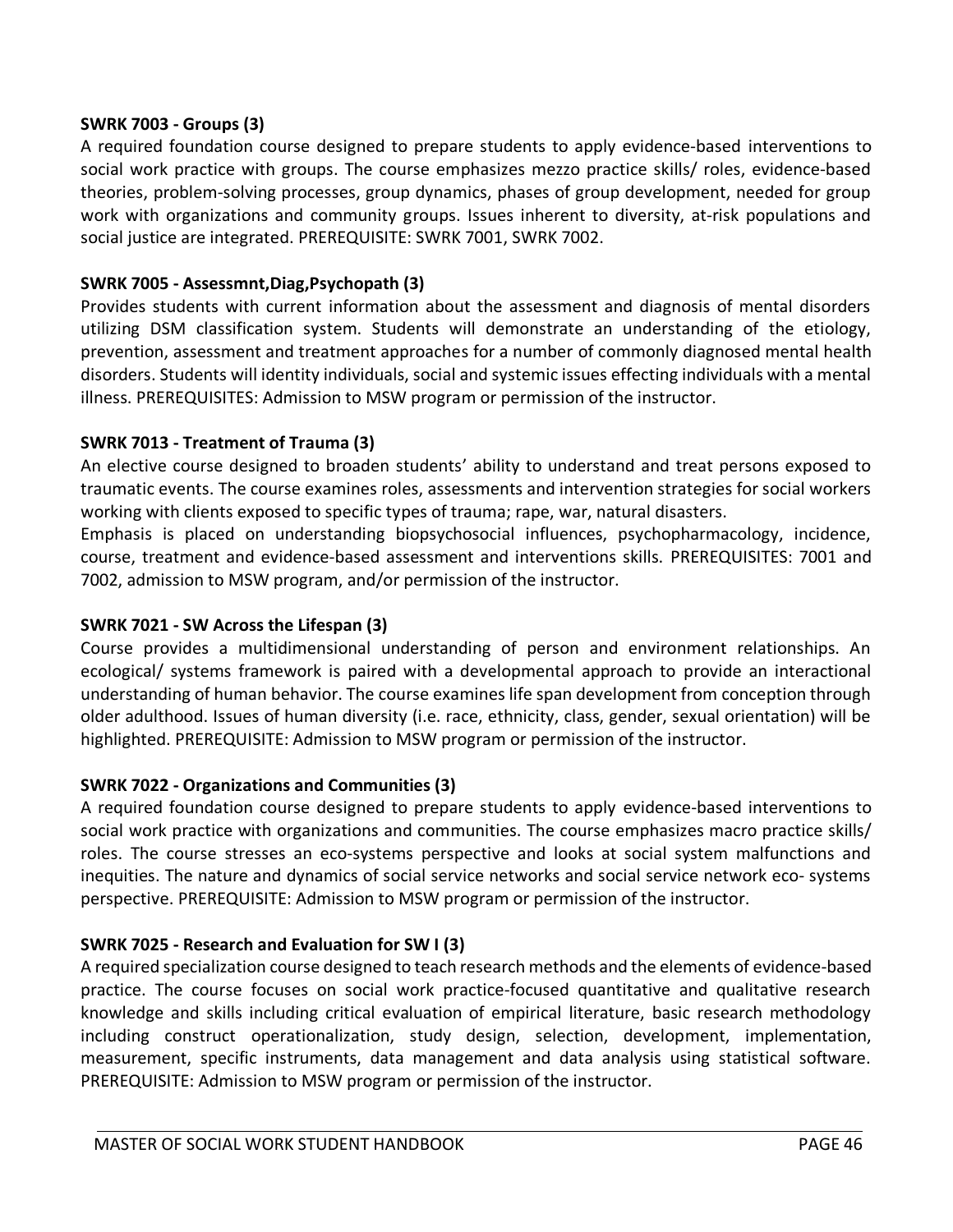#### **SWRK 7026 ‐ Research and Evaluation for SW II (3)**

A required specialization course designed to teach students hard skills in ethical program evaluation; statistical analysis techniques; and research findings dissemination and application from the micro to the macro levels and throughout diverse areas of practice. PREREQUISITE: SWRK 7025.

#### **SWRK 7028 - Advanced Individual Practice Across Systems (3)**

This required specialization course covers advanced direct practice techniques with people of all ages. Techniques include cognitive behavioral therapy, motivational interviewing, and other evidence based techniques are included. PREREQUISITES: SWRK 7001 & 7002

#### **SWRK 7030 ‐ Social Welfare Policy/Services (3)**

Examines local, state, national and international policies affecting social work practice; exploring the historical process leading to current welfare policy. Using rational and non-rational theoretical perspectives, it presents policy and service domains and the values and philosophies underlying welfare provision. Students explore NASW policy positions, social welfare policy in other countries and comparative policy. PREREQUISITE: Admission to MSW program or permission of the instructor.

#### **SWRK 7034 - Advanced Community Practice Across Systems (3)**

This required specialization course covers advanced community practice, including public and private policy, advocacy, the impact of policy on agencies and programs, budgeting basics, risk assessment and disaster response, and business planning and administration. The goal is to help social workers assume leadership positions in social service agencies and organizations. PREREQUISITES: SWRK 7022 & 7030.

#### **SWRK 7040 - Advanced Social Work Theory (3)**

Elective course covers major theories that have influenced social work research, social work practice, and social welfare policy. The interdisciplinary nature of social work theory and history of social work will be covered. Students will learn methods of theory building and theoretical modeling. PREREQUISITE(S): Admission to the MSW program or permission from MSW director or instructor.

#### **SWRK 7041 - Play Therapy (3)**

This elective course is designed to teach play therapy theory and techniques to graduate students. Students will learn the theoretical underpinnings of directive and non-directive play therapy and the techniques by which the theory is practiced. Prerequisites: SWRK 7002, 7003, 7005, or permission from MSW Program Director.

#### **SWRK 7050 ‐ Advanced Standing Field (1)**

The advanced standing field course connects generalist curriculum learned in undergraduate social work to the masters‐level curriculum at the advanced level. Assignments encourage self‐assessment, increase empathy towards populations served, and expose students to core competencies. PREREQUISITE: Admission to the Advanced Standing MSW Program.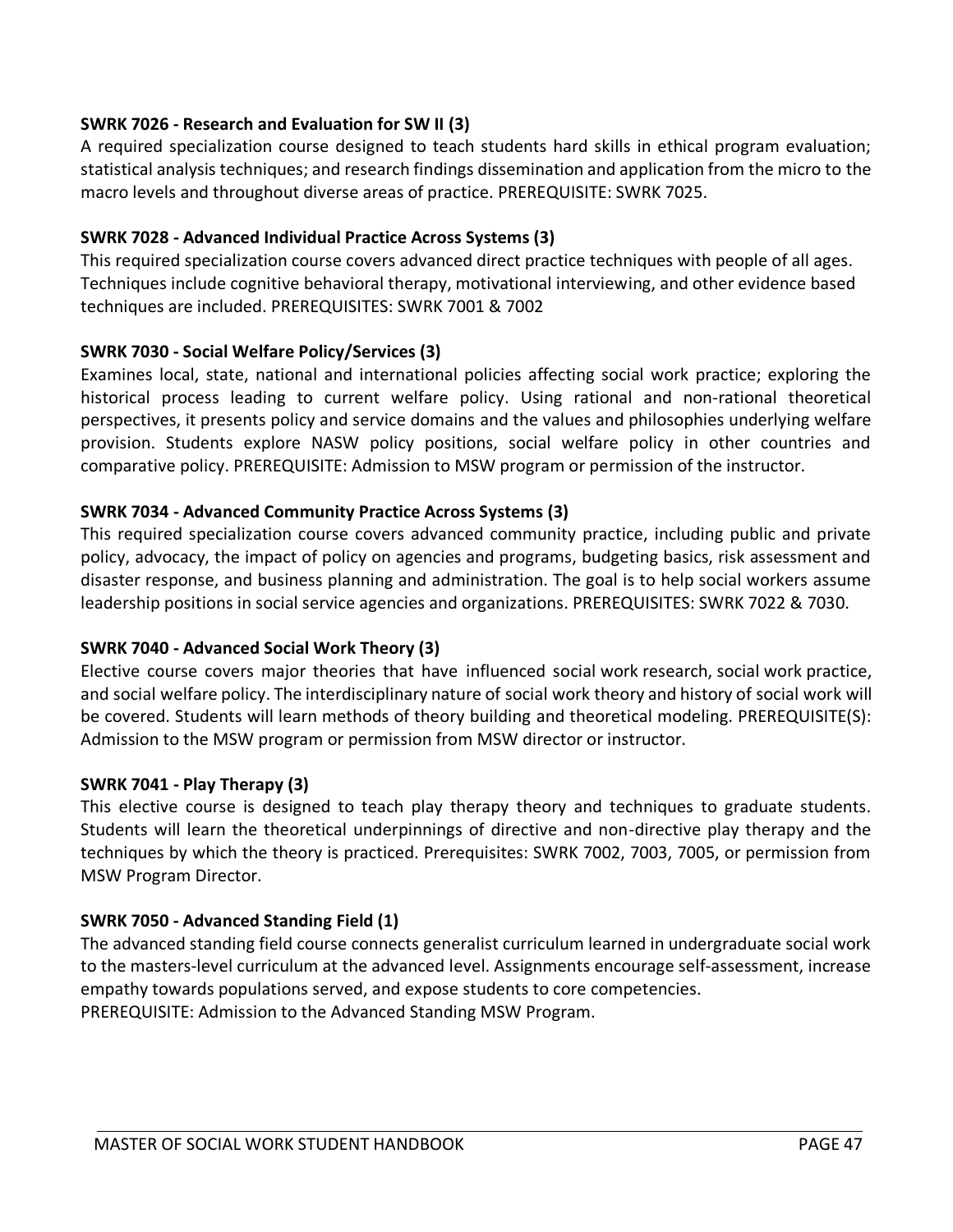#### **SWRK 7051 ‐ Field Placement I (3)**

This course provides opportunities for students to integrate what they are learning in the classroom with practical experience in an agency that provides social work services. The first course prepares students for work as generalist social workers, to help them learn to apply critical thinking skills, to increase their range of social work skills and techniques, to understand the importance of the value base and increase their self‐understanding. PREREQUISITE or COREQUISITE: SWRK 7001

#### **SWRK 7052 ‐ Field Placement II (3)**

The first year of field placement is intended to prepare students for work as generalist social workers, to help them learn to apply critical thinking skills, to increase their range of social work skills and techniques, to understand the importance of the value base and ethical framework of the profession of social work, and to increase their self-understanding. Field Placement II builds on the learning foundation that was established in Field Placement I. PREREQUISITE: SWRK 7051.

#### **SWRK 7053 ‐ Field Placement III (3)**

The second year is directed toward an area of social work specialization and the development of advanced skills and practice, building on the first year of placement and providing opportunities for more complex application of social work theories, models, values, and ethics. Field Placement III builds on the learning foundation that was established in Field Placement I and II. PREREQUISITE: SWRK 7050/52

#### **SWRK 7054 ‐ Field Placement IV (3)**

The second year is directed toward an area of social work specialization and the development of advanced skills and practice, building on the first year of placement and providing opportunities for more complex application of social work theories, models, values, and ethics. Field Placement IV builds on the learning foundation that was established in Field Placement I, II, and III. PREREQUISITE: SWRK 7053.

#### **SWRK 7055 ‐ Integrative Field Seminar I (3)**

Course covers preparation for advanced social work practice and preparation for the social work licensure exam. PREREQUISITE: SWRK 7050/52.

#### **SWRK 7056 ‐ Integrative Field Seminar II (3)**

Course covers preparation for advanced social work practice and preparation for the social work licensure exam. PREREQUISITE: SWRK 7053 & SWRK 7055.

#### **SWRK 7070 ‐ Independent Study (3)**

Provides an opportunity for directed advanced reading, an advanced field project, and/or research in special areas of social work. Provides in-depth learning opportunities not otherwise available in the regular curriculum. Independent study replaces one elective. PREREQUISITE: Admission to MSW program or permission of the instructor.